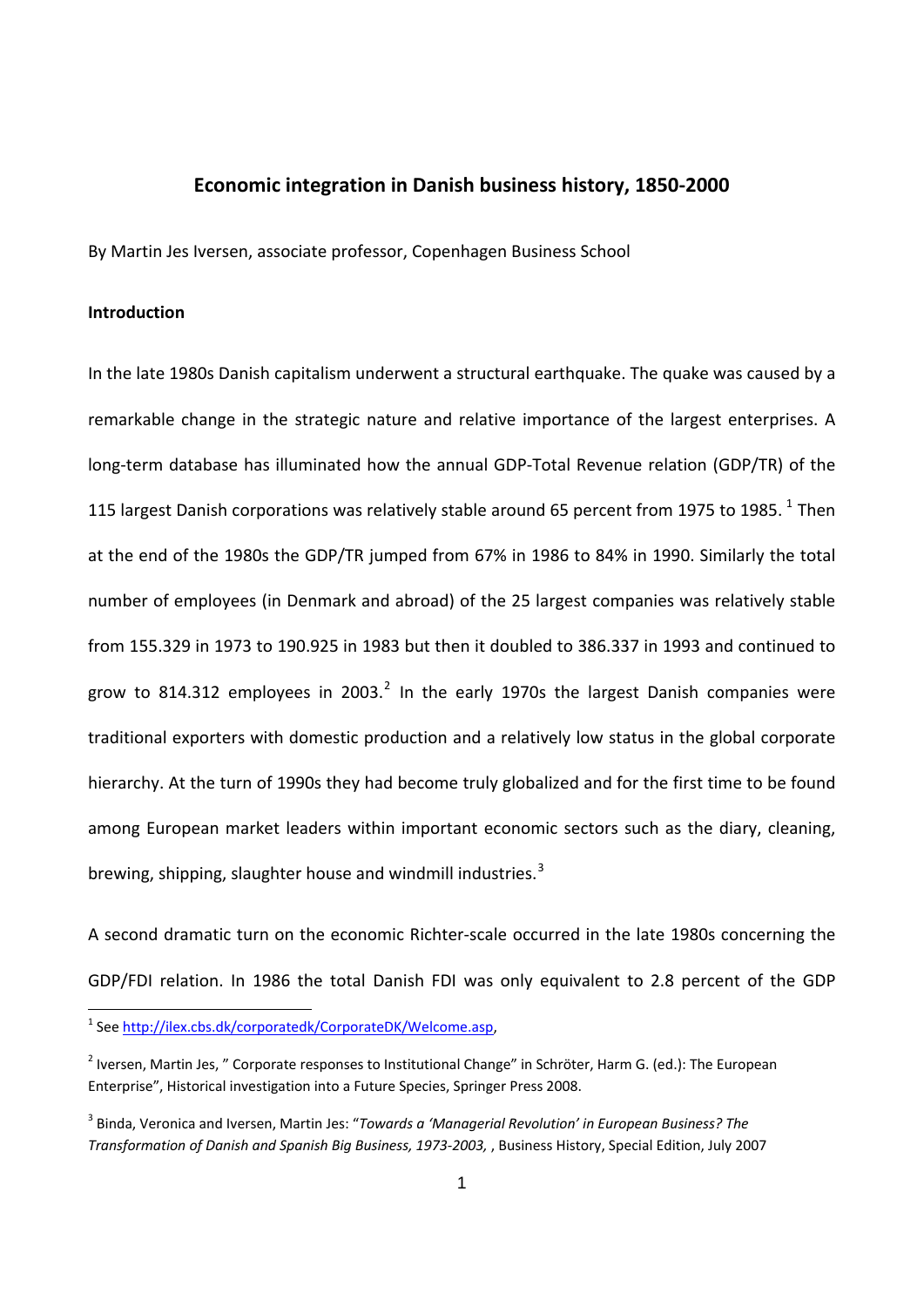compared to 7.8 percent for West Germany and [4](#page-1-0).2 percent for Italy.<sup>4</sup> Six years later, in 1992, the GDP/FDI relation had changed to 10.9 percent for Denmark, 8.6 for Germany and 5.6 for Italy and by 2002 the figures were respectively 49.8 for Denmark, 34.5 for Germany and 16 for Italy. Denmark had become a Small Open European Economy (SOEE), to use a terminology introduced by the American economic historian Joel Mokyr. According to Mokyr Danish capitalism was (like capitalism in the other SOEEs Austria, Finland, Ireland, The Netherlands, Norway and Sweden) marked by a combination of efficient, stable democratic public institutions, a long-term insistence on liberal, open economic principles and finally the ability to define and exploit global niches.<sup>[5](#page-1-1)</sup> Mokyr points at an important relation between the liberal, open economy and the corporate capabilities to define and exploit global niches. Despite the importance of this relation this article questions to which extent the Danish transition of the late 1980s built upon a *long‐term insistence* on open, liberal principles. The trouble is that as mentioned above Danish economy and companies were relatively closed as recent as 1986.

This article thus concerns the long-term relation between economic integration and corporate strategies in Danish business history, 1850‐2000. For decades business historians have analyzed strategic processes employed by multinational corporations. This article aims to contribute to this "business history in international business" tradition but from a different analytical perspective.<sup>[6](#page-1-2)</sup> Rather than focusing on changing corporate growth strategies the article is focused on the corporate relations to the regulatory processes which changed markets from restricted

<span id="page-1-0"></span> $4$  UNCTAD, 2006

<span id="page-1-1"></span><sup>&</sup>lt;sup>5</sup> Mokyr, Joel, "Successful Small Open Economies and the Importance of Good Institutions" in Ojala, Jari (ed): "The Road to Prosperity: An Economic Hisotry of Finland Helsinki, 2006.

<span id="page-1-2"></span><sup>&</sup>lt;sup>6</sup> For an overview of business history and international business research see Jones, Geoffrey: Bringing history back to international business, Journal of International Business, 2006 (37), p.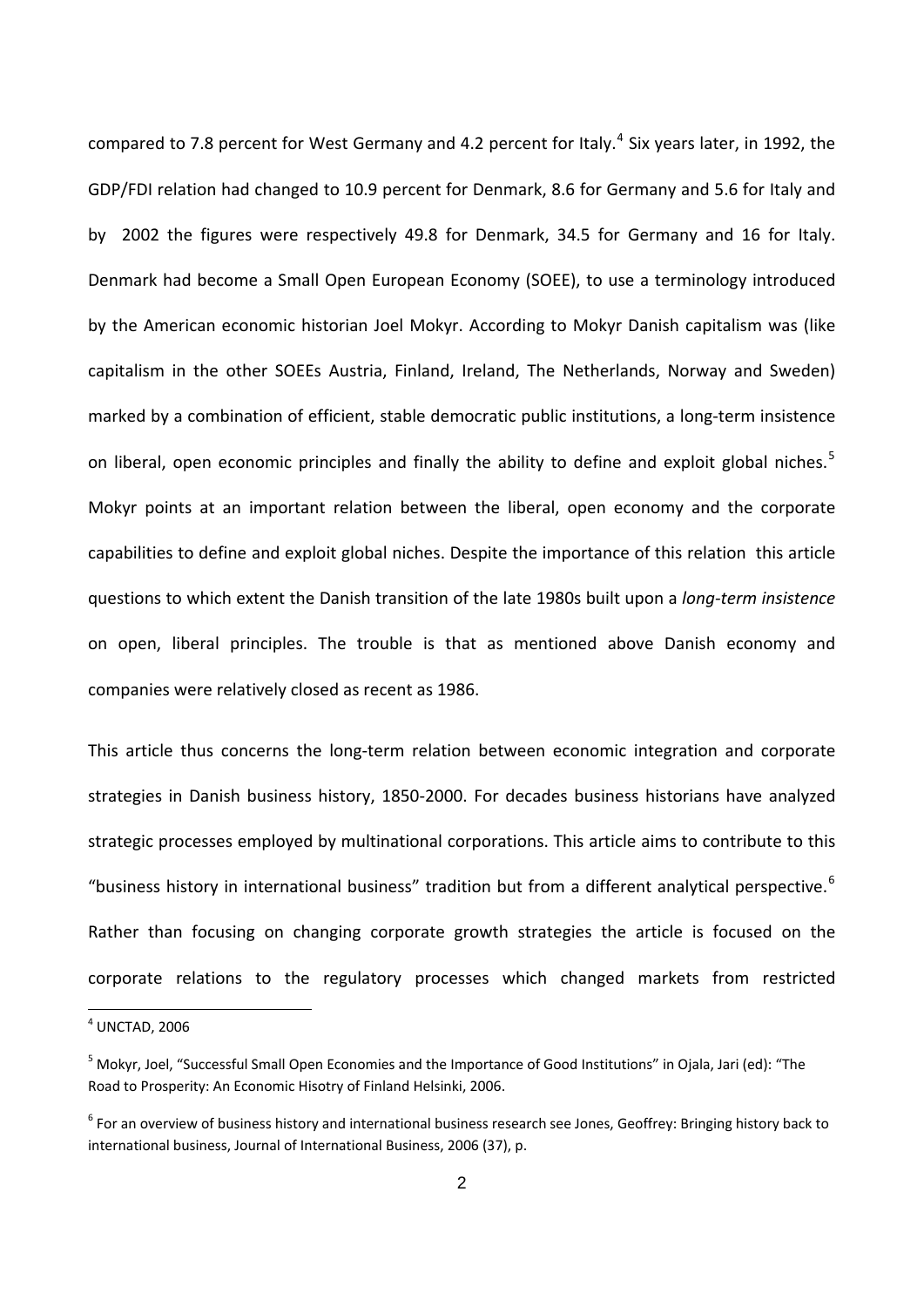protectionism towards competitive conditions. We will follow the changing market formation in Danish capitalism from the early, private, competitive stage via the private regulation of the early  $20<sup>th</sup>$  century and the public restricted capitalism of the mid  $20<sup>th</sup>$  century towards the last phase of increasingly public regulated, economic integration after 1980. On this background I will analyze how – and to which extent - the corporate structure and growth strategies changed congruently with the changing phases of economic integration. Throughout the period I will use Carlsberg as a micro‐economic mirror showing how an important corporation responded – and contributed ‐ to the Danish phases of more or less economic integration.

## **2. Economic integration in business history: An analytical framework**

The long-term relation between economic integration and corporate strategy is a highly complex issue. In order to handle this complexity the following section consists of a framework which aims to bridge some important insights from three different approaches to economic integration: Integration economics, economic sociology and business history. I define "economic integration" in accordance to Jan Tinbergens classic work from 1954 as an economic course aiming to enhance competition through acts of negative and/or positive integration ‐ that is respectively the removal of existing barriers to trade, and the introduction of new institutions for coordination and centralization.<sup>[7](#page-2-0)</sup> The importance of economic integration in modern capitalist development is hardly disputed, but contrasting theoretic approaches can be identified - particularly between integration economics and economic sociology.

<span id="page-2-0"></span> $<sup>7</sup>$  Tinbergen, Jan: International Economic Integration, Elsevier, 1954.</sup>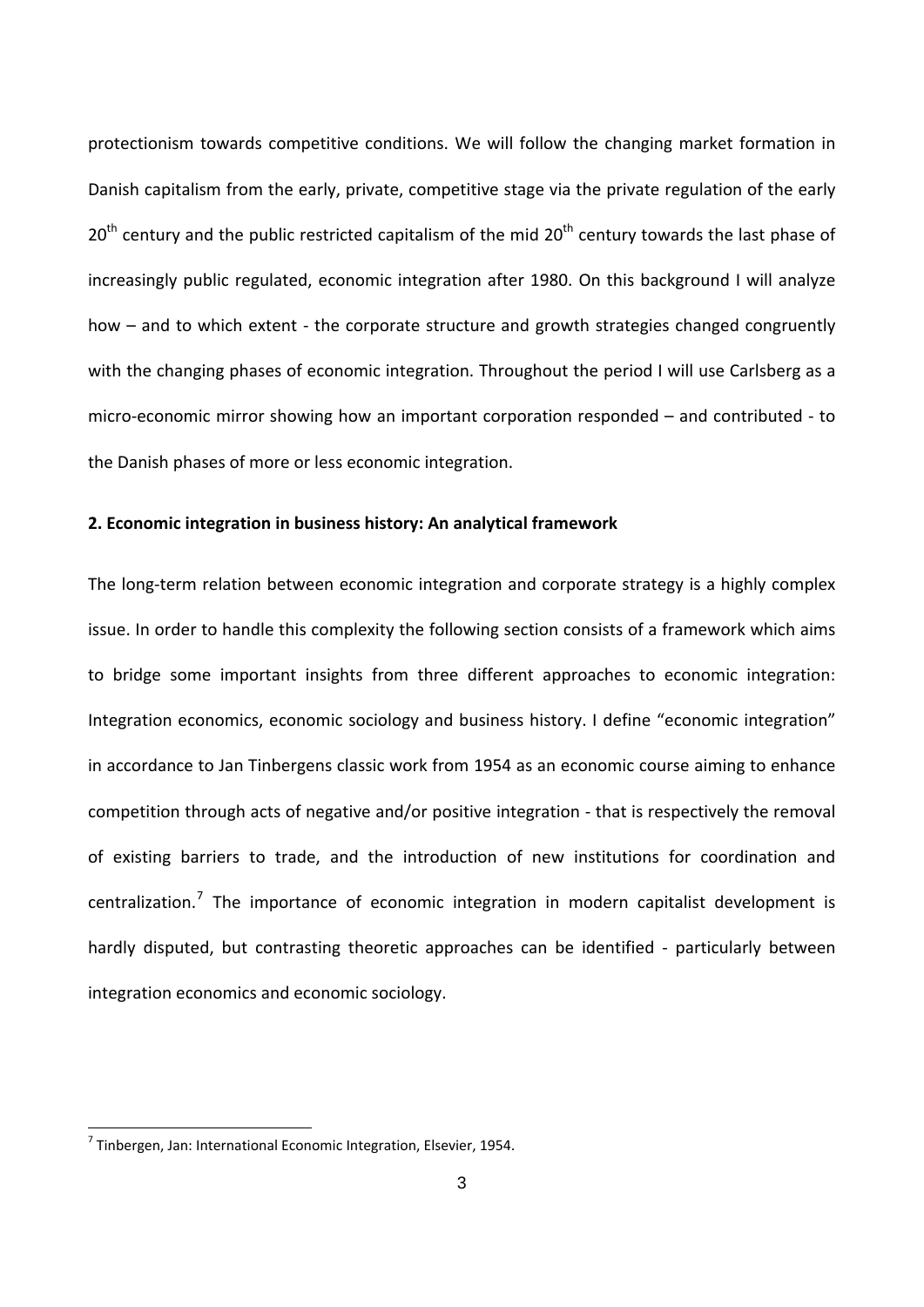Integration economics is based on a neo-classical faith in the market system. <sup>[8](#page-3-0)</sup> According to this line of thinking market‐based free movement of production factors permits optimum allocation of labor and capital as rational consumers, entrepreneurs and investors will turn to more efficient markets, regions and companies. Enhanced competition caused by the free exchange of factors and goods thus promises a positive effect on *the prosperity of all concerned*. [9](#page-3-1) This logic was also present in Preamble of the Treaty of Rome in 1957, as the treaty was "… resolved to ensure the economic and social progress of their countries by common action to eliminate the barriers which divide Europe.<sup>"[10](#page-3-2)</sup> One of the most important debates among integration economists concerns the importance of respectively negative and positive integration. In a recent general introduction the Dutch economist Willem Molle described "market integration" in the following way: <sup>[11](#page-3-3)</sup>

Market integration can proceed without much demand on institutions and policy making. The taking away of barriers can in general be easily and clearly defined, and once laid down in treaties is binding on governments, companies and private persons. There is little need for a permanent regulatory and decision-making machinery.

In fact the approach of smooth negative integration contrasted to the empirical findings of research connected to the famous "Balassa‐stages". In a seminal book from 1961 Bela Balassa divided economic integration in five stages: Free Trade Area, Customs Union, Common Market,

<span id="page-3-0"></span> $^8$  Neo-classical tradition refers to economists who at the end of the 19<sup>th</sup> century developed theories of economic growth based on rational actors and market principles.

<span id="page-3-1"></span> $<sup>9</sup>$  Molle, p. 4.</sup>

<span id="page-3-2"></span>**<sup>10</sup>** Treaty Establishing the European Community, as Amended by Subsequent Treaties, Rome, 25 March 1957. Preamble, p. 1.

<span id="page-3-3"></span><sup>&</sup>lt;sup>11</sup> Molle, Wilhelm: The Economics of European Integration, theory, practice, policy, Ashgate, 2006, p. 9-10. Molle continued to state that such smooth, negative integration (pure de-regulation combined with market corrections) "... is not the case in modern economies where the government frequently intervenes in the economy". Economic sociologists argues that the governmental rules and regulations *defines* markets rather than *intervenes* in smooth self‐ sufficient market based economy.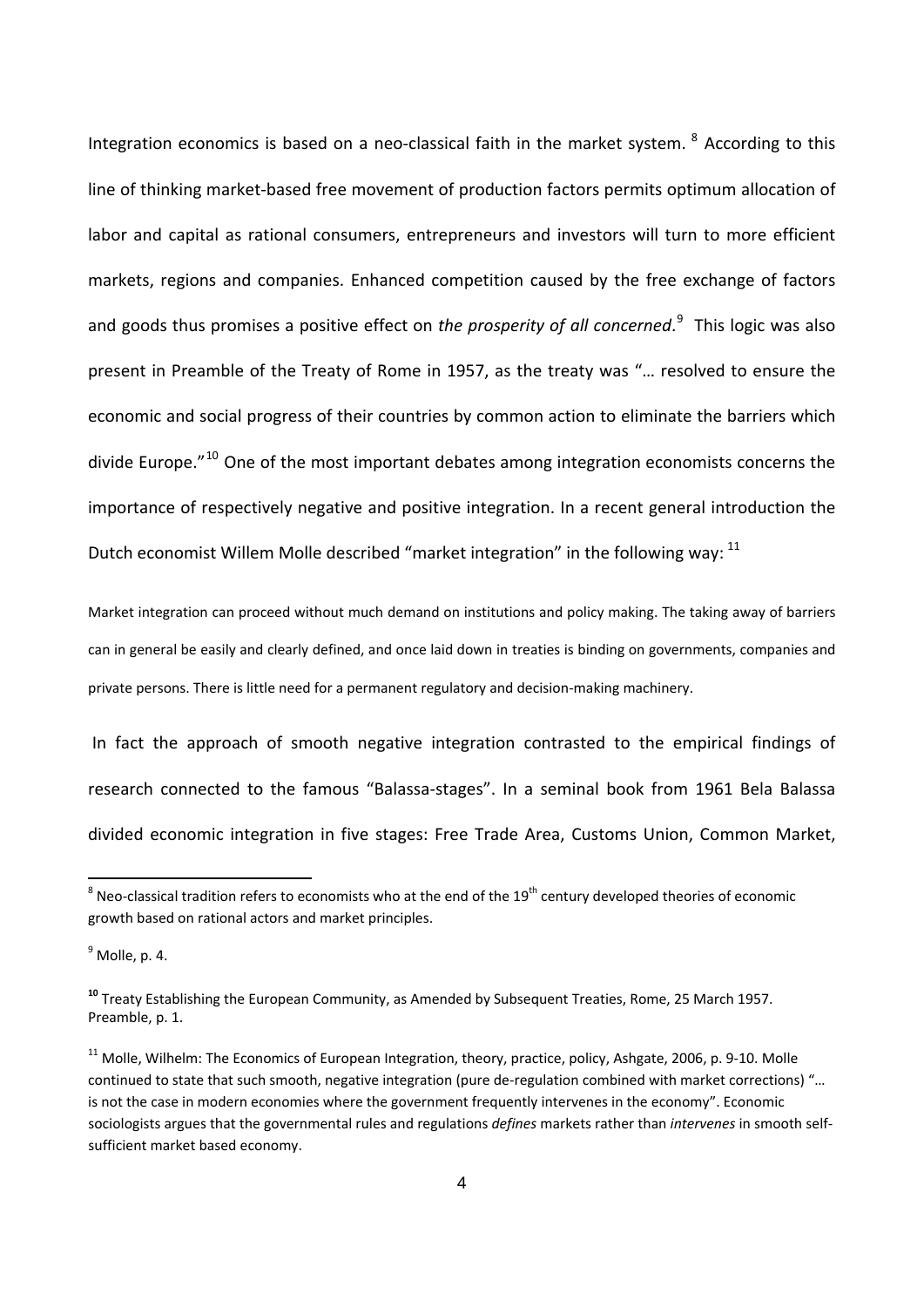economic integration (see figure one). Economic Union and Total Economic Integration.<sup>[12](#page-4-0)</sup> These stages have since been widely applied in trade theory, and scholars have recognized that Balassa´s original definitions underestimated the need for positive integration in relation to the initial stages: Free Trade Area and Customs Union.<sup>[13](#page-4-1)</sup> Historical-empirical analyses have thus emphasized how even the initial market integration stages required common supportive political‐economic institutions – not only to correct markets rather than to define markets. To summarize the key concept in integration economy is "competition", and based on the insights of the economists the horizontal parameter in analytical framework of this article reflects that increasing competition equals increasing

Economic‐sociologists do not dispute that competition is essential in the analysis of economic integration. At the same time they do not accept the logic that market-based, open competition is in the interest of rational economic actors whom will make predictive choices causing general welfare.<sup>[14](#page-4-2)</sup> In contrast Neil Fligstein and others have described competition as a fundamental "problem" for the continuous survival and stability of firms: "… competitive markets confront producers as problems to be solved, and they do so using strategies of cooperation, combination, and product differentiation."<sup>[15](#page-4-3)</sup> Private or public competition regulation is thus regarded as basic foundations in any capitalist market – foundations critical to the shape of corporate growth

<span id="page-4-0"></span> $^{12}$  Balassa, Bela, The Theory of Economic integration, Irwin Homewood, 1961.

<span id="page-4-1"></span><sup>&</sup>lt;sup>13</sup> Laffan, Brigid, O'Donnel', Rory; Smith, Michael: Europe's Experimental Union, rethinking integration. See discussion on the debate of positive integration concerning the Balassa stages p. 102‐105.

<span id="page-4-2"></span><sup>14</sup> See for instance Fligstein, Neil and Dauter, Luke, "The Sociology of Markets" in *The Annual Review of Sociology,* 33:p.,1‐24, 2007 and Fligstein, Neil; The Architecture of Markets, an economic sociology of twenty‐first‐century capitalist societies", Princeton, 2001 and Granovetter, Mark, "Economic action and social structures: the problem of embeddedness, in *American Journal of Sociology,* 91:481‐510, 1985.

<span id="page-4-3"></span><sup>15</sup> Fligstein, Neil and Dauter, Luke, "The Sociology of Markets" in *The Annual Review of Sociology,* 33:p.,1‐24, 2007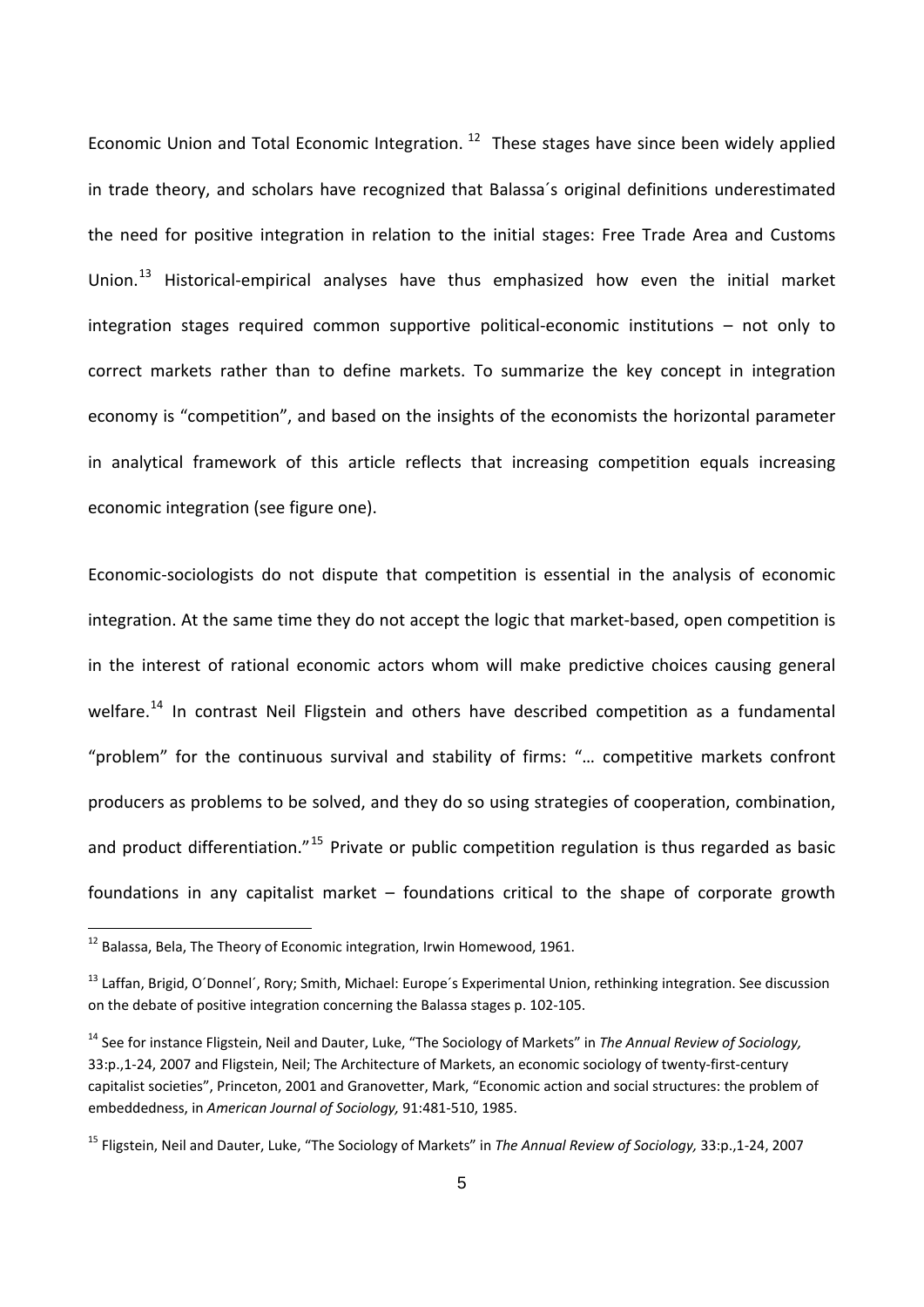strategies and organizational structures.<sup>[16](#page-5-0)</sup> In the case of free trade and open competition private actors will set up their own rules and regulations in order to escape from the destructive, instable competitiveness which always endangers large investments. At the same time they will pressure the states to introduce formal recognized institutional settings. Fligstein has defined "markets" as social systems characterized by structured exchange which need such rules and regulations in order to exist.<sup>[17](#page-5-1)</sup> In any capitalist economy at any time we can, according to this line of thinking, identify a specific, social "market architectures" including regulation which address *property rights*, *governance structures* and *rules of exchange*. [18](#page-5-2) Property rights defines who has claim on the profits of the firm including relations between different stakeholders, governance structures refer to rules that define relations of competition and cooperation, while rules of exchange defines whom can trade with whom under which conditions. To summarize the economic‐ sociological approach to economic integration recognize the importance of *competition* but the fundamental principle is *regulation*. Regulation is included in the framework of this article as the vertical factor. The contrast on this vertical line is not between the regulated versus the de‐ regulated market rather than between a market architecture regulated by private vs. public actors. This distinction reflects a concrete ascertainment of which key‐actors defined the market structure (property rights and governance structures): public governmental actors or private

<span id="page-5-0"></span><sup>16</sup> For the integration‐economic approach see for instance Jacques Pelkmans: *European Integration, Methods and Economic Analysis*, Pearson, 2006, pp. 5‐12 and Molle, Wilhelm: The Economics of European Integration, theory, practice, policy, Ashgate, 2006, p. 9‐10.

<span id="page-5-1"></span><sup>&</sup>lt;sup>17</sup>Fligstein, Neil; The Architecture of Markets, an economic sociology of twenty-first-century capitalist societies", Princeton, 2001 , p. 30

<span id="page-5-2"></span><sup>18</sup> Neil Fligstein, *The Architecture of markets*, Princeton University Press, 2001 , p. 32‐33. while rules of exchange define who can transact with whom and the conditions for trade. Fligstein also includes conceptions of control in his market architecture but they are excluded in this concrete analysis of economic integration as it is a meta category reflecting perceptions about how the market should function.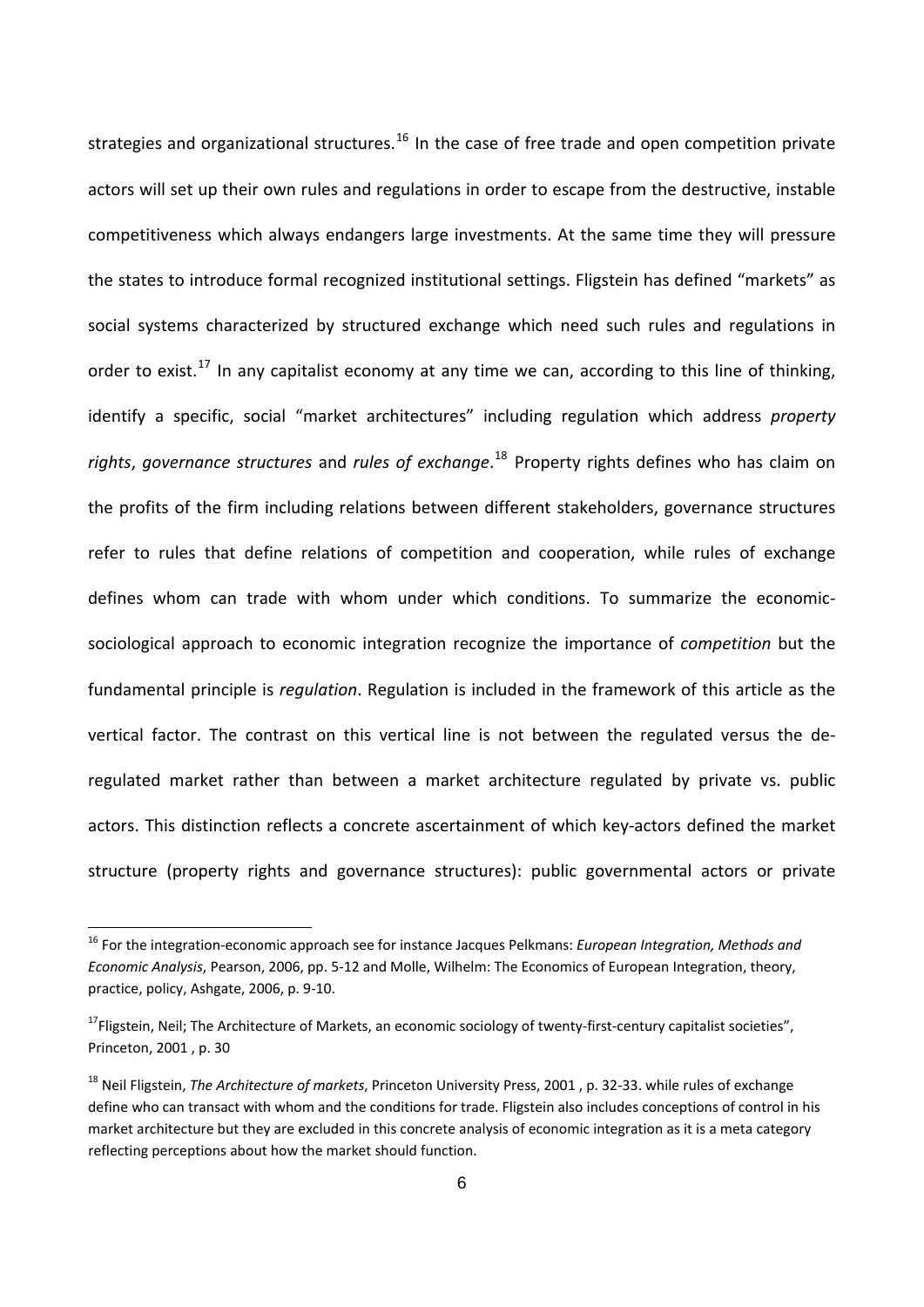entrepreneurs and investors? The distinction does not reflect a motivational analysis as known from the regulation theory on "public interests" vs. "private interests". <sup>[19](#page-6-0)</sup>



Figure 1: Analytical framework of economic integration

Figure 1 illustrates the horizontal level of competition and the vertical level of regulation. The *process* of economic integration can be regarded as any rightward movement that is from

<span id="page-6-0"></span><sup>19</sup> See for instance Stigler, George J., *The Theory of Public Regulation,* 1971 and Burgess, Giles H., *Antitrust and Regulation,* 1992. This theoretic distinction has proven difficult to translate into complex historical reality as regulatory processes often are mixtures of private and public interests ‐ in many cases private actors would have an interest in more public regulation – for instance with small businesses interests in anti-trust laws. As the historian Per H. Hansen has emphasized in an article on Danish banking regulation, "…it is not always obvious where public interests stops and private interests begins". Hansen, Per H.: "Bank Regulation in Denmark from 1880 to World War Two: Public Interests and Private Interests" in *Business History,* vol. 43, no. 1 (January 2001), pp. 43‐68.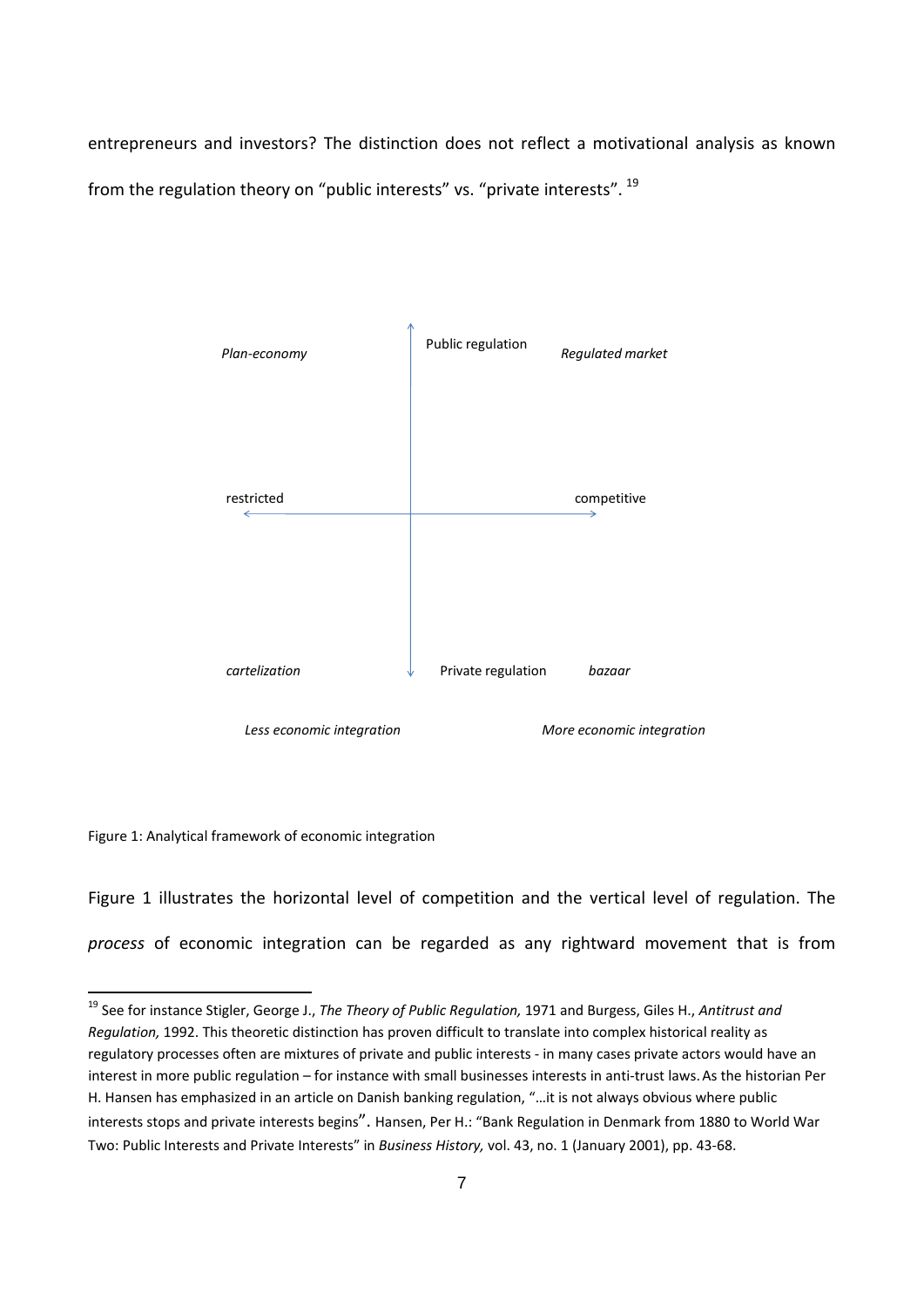restricted towards competitive markets. The framework leads to four broad market‐categories: In the low right the competitive, private regulated "bazaar" category, low left, the privately regulated and restricted "cartelization" category and above left the state regulated, restricted "planeconomy" category and finally above right the competitive, public regulated "common market" category. In his book "The New Deal and the Problem of Monopoly" from 1966 Ellis Hawley discussed American competition policy of the mid‐1930s. According to Hawley there were three ideological positions in the US during The Great Depression: $^{20}$  $^{20}$  $^{20}$ 

> The first was a cartelized economy controlled by business. The second was a collectivist democracy where the state would aid in planning the economy to the benefit of all. The third was the competitive ideal, where the pursuit of individual self interests would result in the greatest good for the greatest number.

These three ideological positions reflect the categories of figure  $1 -$  excluding the instable "bazaar" category. These are ideological‐economic categories which have existed at least since the foundation of capitalism in the mid 19<sup>th</sup> century. This ascertainment leads to the importance of business history in this analytical framework. In his book entitled "Multinationals and Global Capitalism" from 2005 Geoffrey Jones divided the global process of increasing economic integration in three broad periods. $^{21}$  $^{21}$  $^{21}$  The first global economy from the 1880s was characterized as a time when "liberal policies took hold in many countries as governments withdrew from

<span id="page-7-0"></span><sup>&</sup>lt;sup>20</sup> Hawley, Ellis: The New Deal and the Problem of Monopoly, Princeton Press, 1966, p. 35-36. Cited from Neil Fligstein, 1990.

<span id="page-7-1"></span><sup>&</sup>lt;sup>21</sup> Jones, Geoffrey: Multinationals and Global Capitalism, from the Nineteenth to the Twenty-first Century, Oxford University POress, 2005.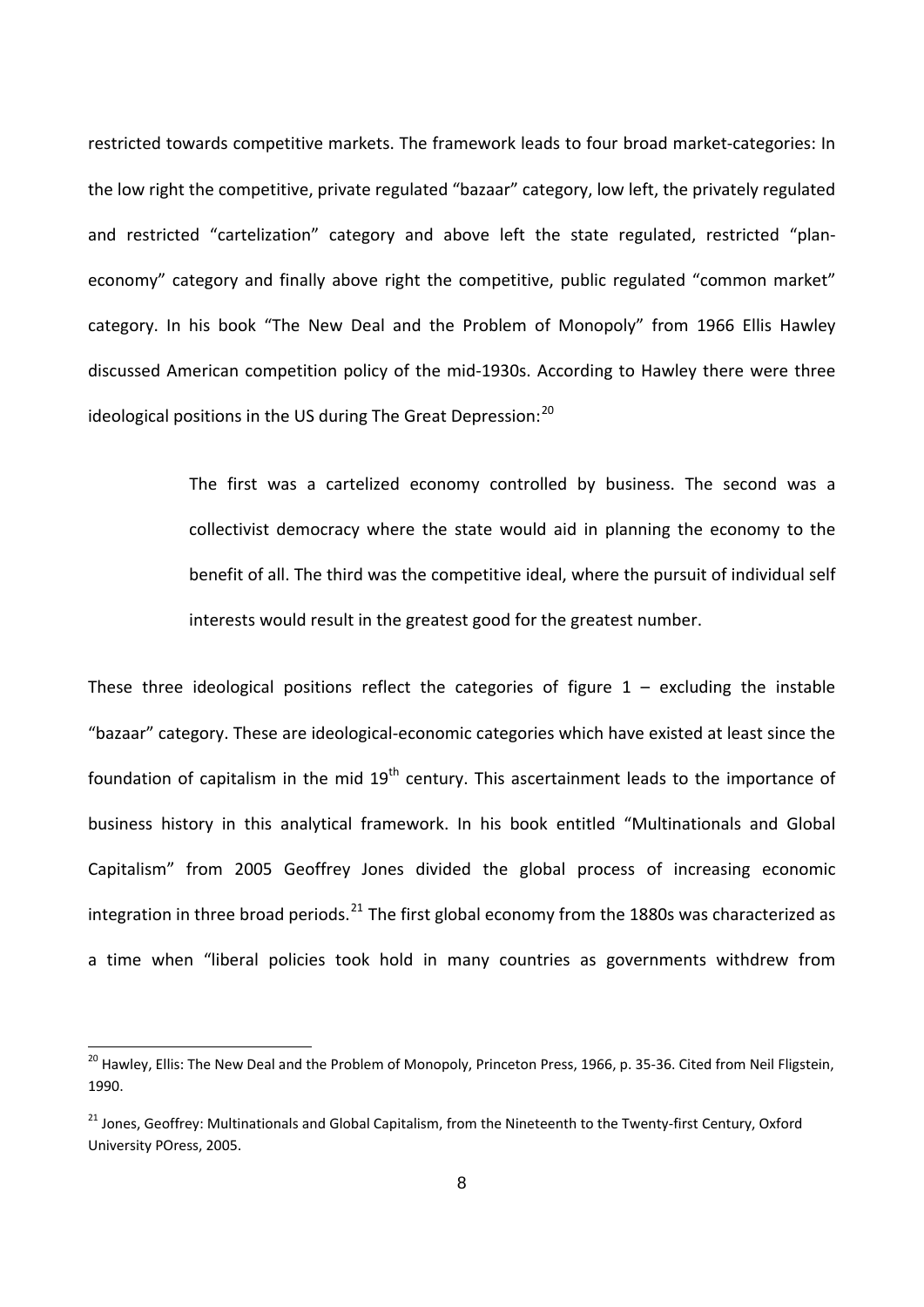economic activities".<sup>[22](#page-8-0)</sup> According to Jones the liberal era was challenged after 1914 when "numerous international cartel agreements were formed … as firms sought to maintain prices in conditions of overcapacity".[23](#page-8-1) The "disintegration" of the world economy in the interwar period was marked by national protectionism and barriers to trade. Despite the integration initiatives which followed the Marshall help and the West European regional integration then the broad disintegration of the world economy continued until around 1980. Jones rounds of the phases of integration by the period after 1980 when global trade intensified congruently with transnational market integration and the widespread policies of privatization. In relation to the analytical framework of this article Jones´ three phases – the first global economy (1880‐1929), the disintegration (1930‐1980) and the new global economy (1979‐) reflects a C‐shaped movement from the early competitive, private regulated capitalism of the 1880s via the cartelized capitalism of the 1910s and 1920s to the public regulated-protectionist capitalism of the mid  $20<sup>th</sup>$  century and finally the last era of globalization when "governments did not withdraw from the market for capital flows in the way they had before 1914" (see figure 2). $^{24}$  $^{24}$  $^{24}$ 

<span id="page-8-0"></span><sup>22</sup> Ibid. p. 20.

<span id="page-8-1"></span><sup>23</sup> Ibid. p. 28.

<span id="page-8-2"></span> $24$  Ibid. p. 29.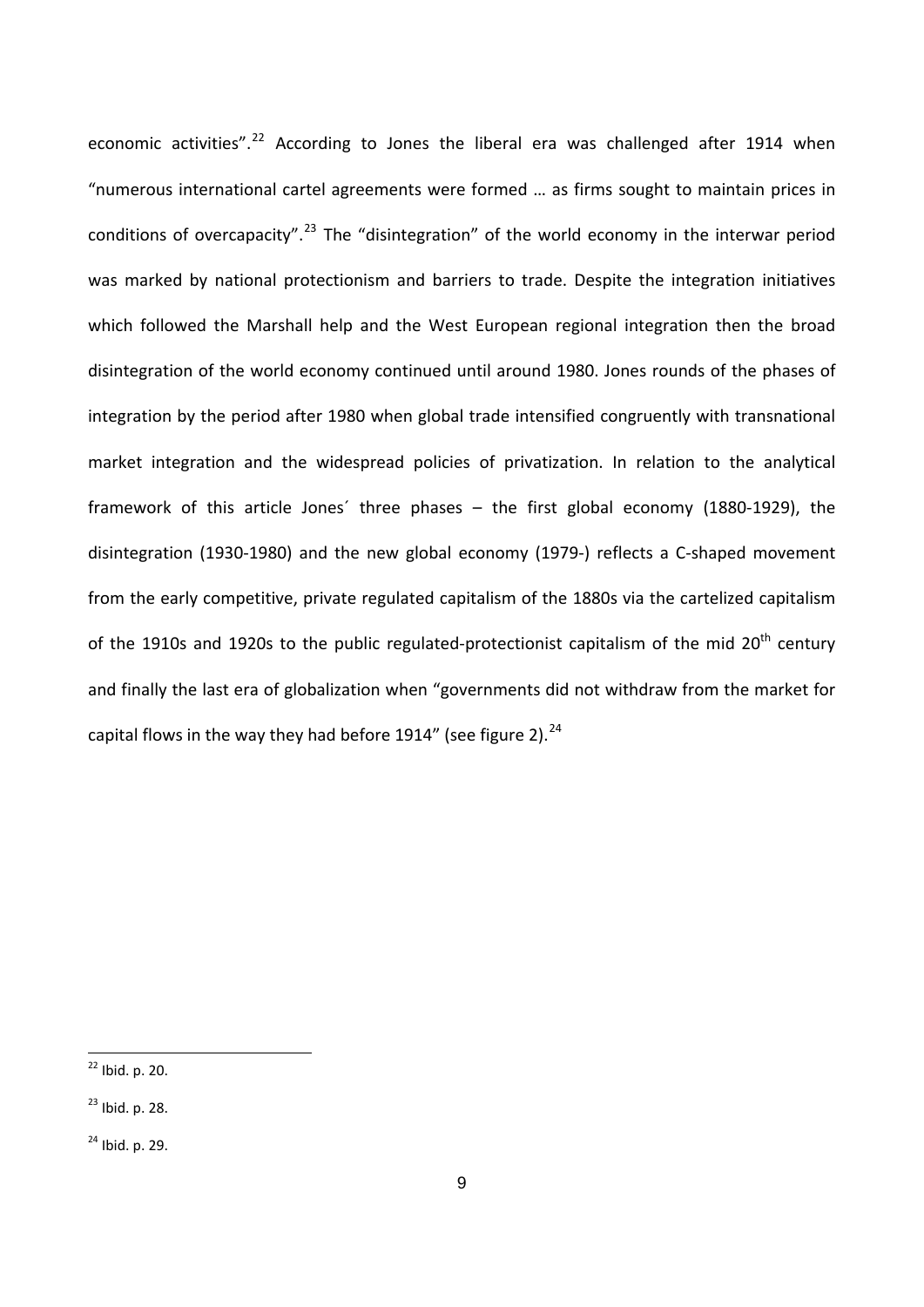

Figure 2: The analytical framework of economic integration including economic phases

The most controversial aspect in the chronology of figure 2 is probably the increasing public regulation in the economic integration movement after 1980. Jones actually pointed at negative integration in his characteristics of the second globalization stating that deeper levels of economic integration were made possible by "a worldwide trend towards tariff reduction and privatization".<sup>[25](#page-9-0)</sup> This framework on the other hand is based on a different assumption namely that the increasing economic integration after 1980 was based upon "re-regulation" rather than "deregulation". The increased global trade, investment flow and labor exchange after 1980 was in other words based upon a complex web of new agreements, standards, laws and regulations. In

<span id="page-9-0"></span><sup>25</sup> Ibid. p. 35.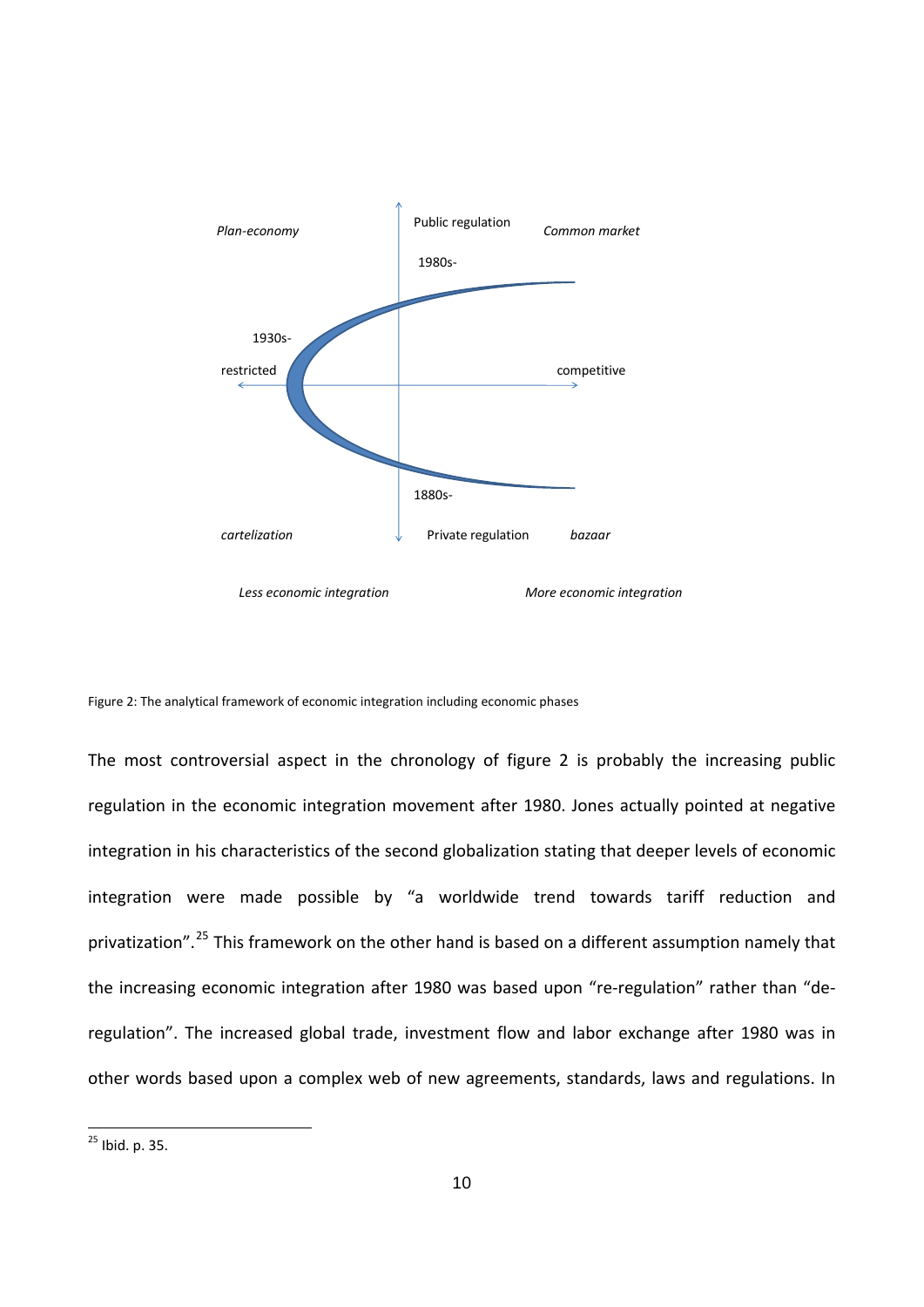the book Globalization and Institutions from 2003 Marie‐Laure Djelic and Sigrid Quack made an interesting distinction between the late  $19<sup>th</sup>$  century globalization which they characterize by relatively ad hoc, isolated and case by case mechanisms – reflecting friendships, embedded trust and family links. In the period after 1980 the two authors in contrast have found evidence "of increasing formalization, structuration, codification, standardization and depersonalization of the rules of game ..."<sup>[26](#page-10-0)</sup>

The analytical model in figure 2 simplifies a complex development and it does not inform much about reasons for changes and dynamics of capitalism. On the other hand the fundamental presumption behind this article is that economic integration in its *own right* has been one of the most important sources for capitalism dynamics – both on the regional, national and transnational levels. The model will function as a "road‐map" in the analysis of Danish capitalism which follows the four chronological phases scheduled in figure 2 with emphasize on the relationship between corporate growth strategies and the changing market systems in terms of altered property rights, governance structures and rules of exchange.

#### **3. Denmark, Carlsberg and the transition from bazaar economy to national cartelization**

<span id="page-10-0"></span><sup>26</sup> Djelic, Marie‐Laure & Quack, Sigrid, *Globalization and Institutions, Redefining the Rules of the Economic Game,* Edward Elgar, 2003.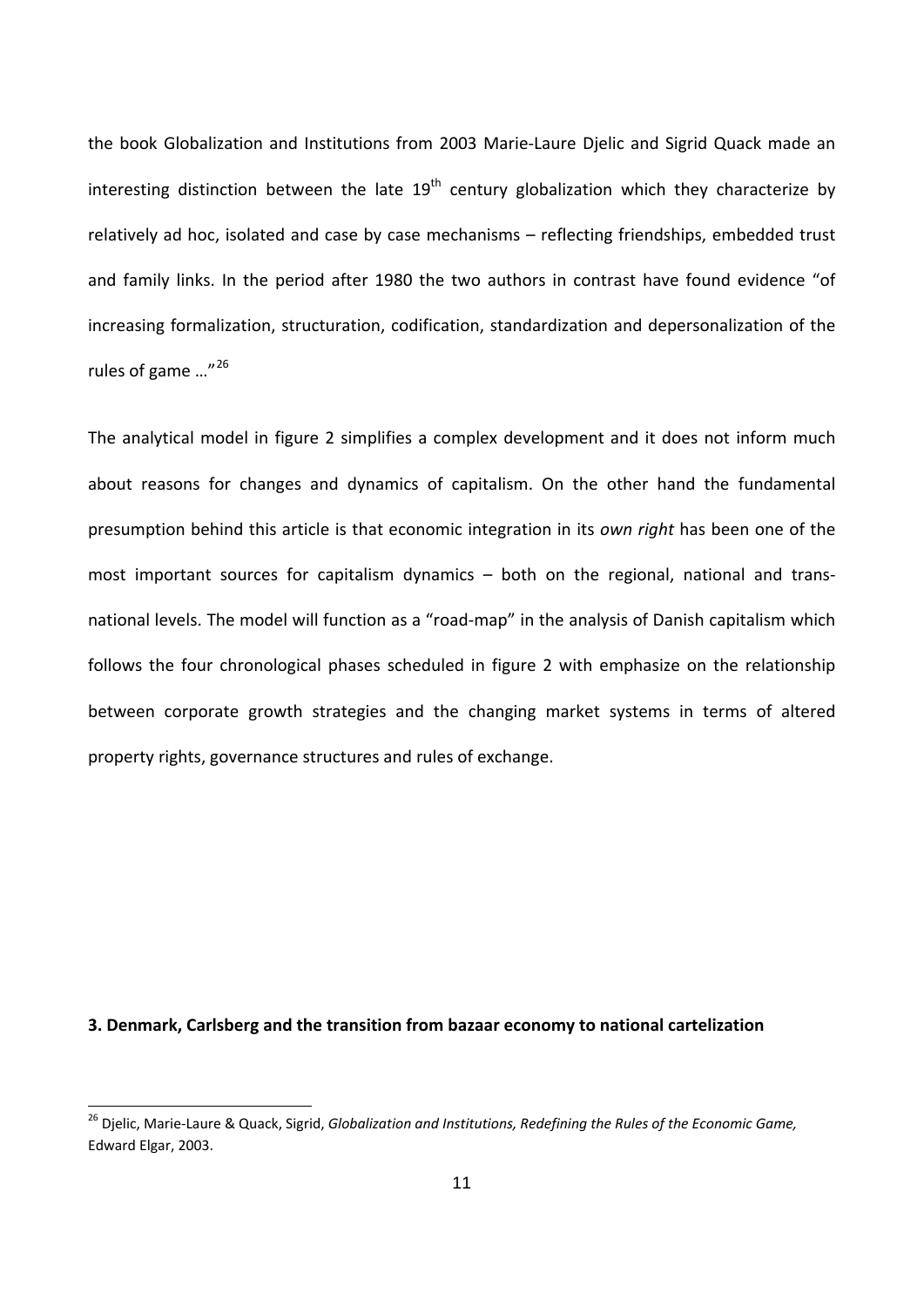#### *Property rights in early Danish capitalism*

The Trade Act of December 1857 is probably one of the most radical examples of negative economic integration in Danish business history. The Act ,which was enforced in 1862, abolished the old guild system and the municipals charter system and confirmed the license to trade system. As unveiled below the changes lacked elements of positive integration. Only very few market rules and regulations followed and the 1857 act, which reflected the strong liberalistic movements of a time when the political‐economic order changed from mercantilism to liberalism.

|      | Table 1. Danish Company Acts, 1810-1930 |                                                                         |
|------|-----------------------------------------|-------------------------------------------------------------------------|
| Year | The Act                                 | The corporate governance conditions                                     |
| 1810 | Regulation of May 15 1810               | Royal charter or concession a necessary condition for incorporation     |
|      |                                         | From the 1830s possible to formulate own by-laws and distinguish        |
|      |                                         | between anonymous (Itd. liability) and personal companies.              |
|      |                                         | From 1849 no entrusting of monopolies, only concessions by law          |
| 1862 | <b>Commercial Register Act</b>          | The public notification a necessary condition including:                |
|      | (Firmaregisteret)                       | 1) Name, address and trade                                              |
|      |                                         | 2) Name of the persons authorized to sign on behalf of the company      |
|      |                                         | 3) One copy of the by-laws                                              |
| 1889 | Trade Register Act                      | Notification of anonymous ltd. liability companies to the Trade Reg.    |
|      |                                         | after the founding of the company                                       |
|      | (Handelsregisteret)                     | Information about size of share capital but notification only required  |
|      |                                         | for companies within trade, crafts and manufacturing.                   |
| 1917 | The Act of Danish Register              | All limited liability corporations required registered at least four    |
|      | of Companies                            | months after the founding.                                              |
|      | (Aktieselskabsreg.loven)                | Information about the size and sources of share capital. Control of the |
|      |                                         | information in the registration by the public register.                 |
| 1930 | The Act of Danish Register              | All limited liability companies registered                              |
|      | of Companies of 1930                    | Information controlled by the public register. Managers and a           |
|      |                                         | majority of the board should have residence in Denmark, be Danish       |
|      |                                         | citizenship or have at least two years residence (five years for the    |
|      |                                         | board members). General assembly to be held in Denmark. Detailed        |
|      |                                         | regulations concerning procedures in relation to changes of by-laws,    |
|      |                                         | share capital, board/management relation etc.                           |

Sources: Dübeck, Inger: Aktieselskabernes Retshistorie, Jurist‐ og Økonomforbundets Forlag, 1991; Friis Hansen, Søren: Hist, hvor vejen slår en bugt – om hjemstedsbegrebet i dansk og europæiske selskabsret, Juridiske Emner, SDU, 2005

Property rights are rules that define, who has claims on profits including relation between owners

and management and the most important regulatory institution for this relation was the changing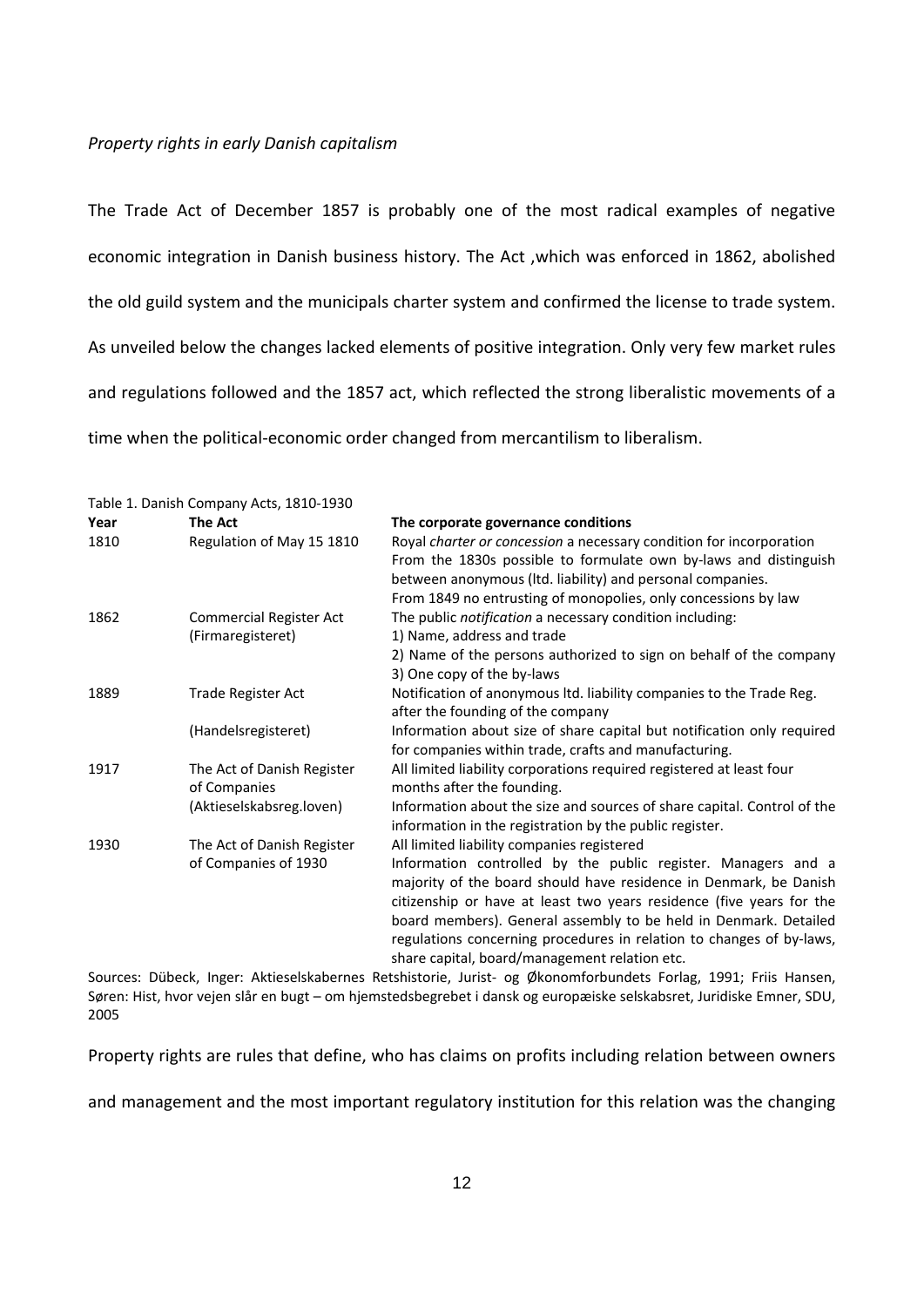company acts. From 1810 any legal Danish company needed a royal privilege or concession.<sup>[27](#page-12-0)</sup> This old procedures were in sharp contrast to the liberal movements and the § 92 of the democratic constitution in 1849 laid down the right to establish a society without preceding permission. This change from *preceding* privileges to *subsequent* registrations can be regarded as one of the most dramatic economic integration processes in relation to property rights. De facto the central administration followed a liberal policy already from around 1840 but formally the first corporate law came only in 1862 according to which corporations could be made legal (including limited personal liability) only by a subsequent registration of name, address, trade and a copy of the by‐ laws. It is worth noting that the initiative to this law was taken by a private wholesaler association in Copenhagen, "Grosserersocietetets Komité", which in April 1859 suggested a corporate register as the de facto neglecting of privileges meant that the making of new corporations was "completely uncontrolled". From 1862 to the new corporate law of 1889 almost 500 Danish ltd. liability corporations were registered.<sup>[28](#page-12-1)</sup> This group included both older companies, that used the opportunity for ltd. liability and new companies resulting from large mergers. Most notably were the mergers initiated by C.F. Tietgen, the managing director of the universal bank, Privatbanken, which lead to some of the largest Danish companies including the shipyard B&W, which constructed the worlds first diesel driven ship, The great Northern Telegraph Company which connected Northern Europe and South East Asia and the shipping Company DFDS, which created a monopoly on the important domestic shipping routes, the Danish Sugar factories which limited completion and the telephone company KTAS, controlling all telephone operations in

<span id="page-12-0"></span><sup>&</sup>lt;sup>27</sup> Dübeck, Inger, p. 36-37.

<span id="page-12-1"></span><sup>28</sup> Ibid. P. 57.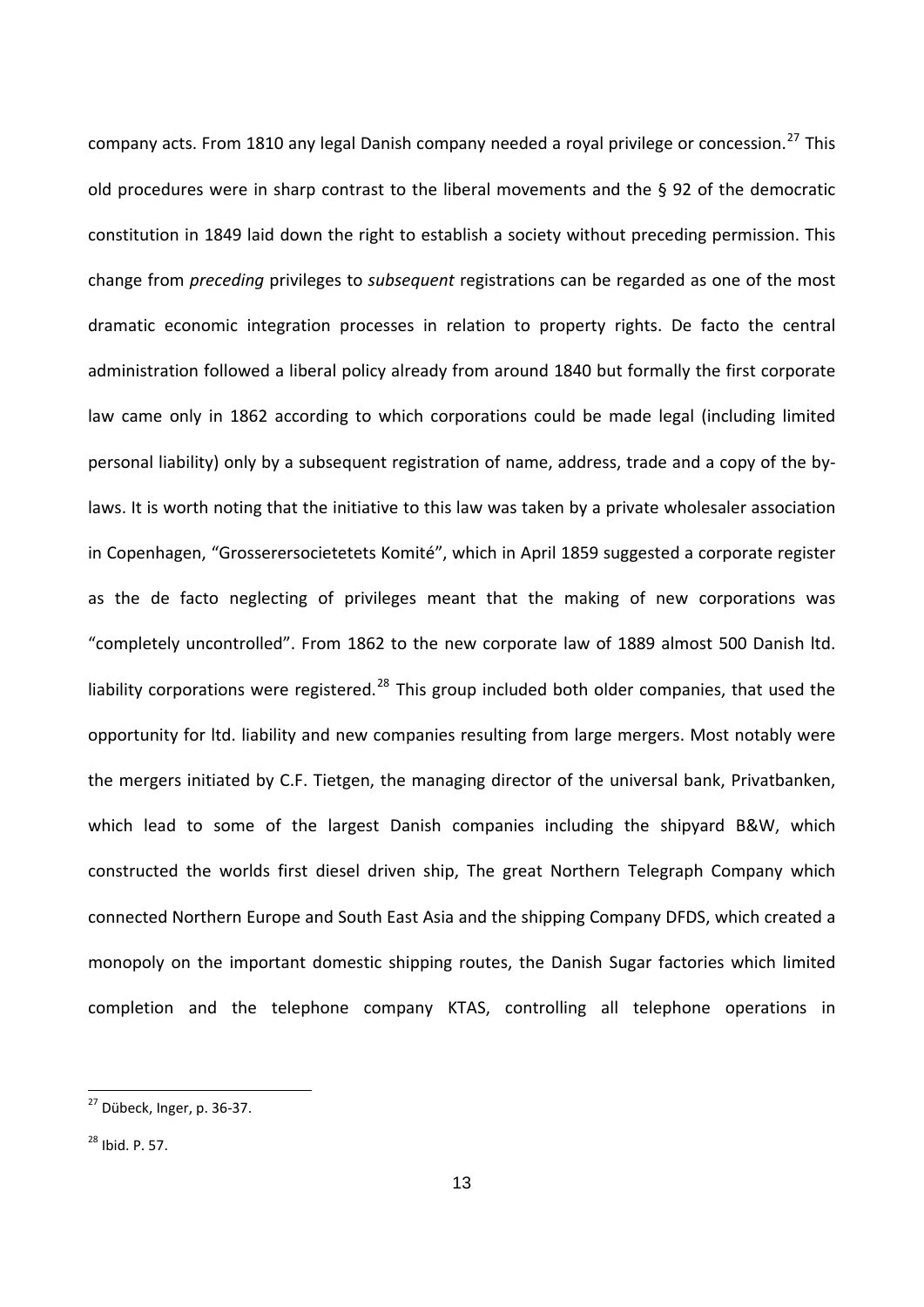Copenhagen.[29](#page-13-0) These new ltd. liability companies were of large importance to the modernization of Denmark and in the 1870s in was debated whether the liberal and imprecise Danish corporate law could handle the founding and expansion of these large enterprises. In an article from May 25, 1875 by the young lawyer Niels Lassen stated on the front page of the Daily newspaper Dagbladet that no other countries was a poorly prepared against fraud as Denmark.<sup>[30](#page-13-1)</sup> The main problem was, according to Lassen, that it was impossible for the public in general and the investors in particular to control the board of directors and the daily management who could manipulate both the share rates and the inner value. The debate continued among in the parliament but the liberal forces were strong ‐ most important reason for the new corporate law in 1889 was a wish to coordinated the Nordic corporate laws. The extremely liberal conditions continued unaltered and in the 1890s and 1900s the public debate concerning fraud and lack of corporate control continued. The initial proposal for a real ltd. liability law (aktieselskabslov) was made by a government appointed committee in 1901, and one the most important changes was that the authorizes no longer only should register the corporations but also investigate to which extent the statements were correct. A banking crisis around 1908 enforced the public debate and the legal professor Carl Torp who stated that a new law was necessary as it not only would counterforce the most flagrant examples of fraud but also contribute to the a higher morale among the businessmen. Six proposals were made after 1910 and the heated debate continued. The chairman of the Federation of Danish Industries, Alexander Foss warned against a restrictive law which attempted to solve "moral issues" rather than economic circumstances – and Foss was in 1917 delighted to see that the final law would function "as a codification of the normal rules of a healthy development on a liberal

<span id="page-13-0"></span><sup>&</sup>lt;sup>29</sup> Lange, Ole, Stormogulen, Tietgen og hans tid, Gyldendal, 2008.

<span id="page-13-1"></span><sup>&</sup>lt;sup>30</sup> Dagbladet, May 25, 1875 citation from Dübeck, Inger.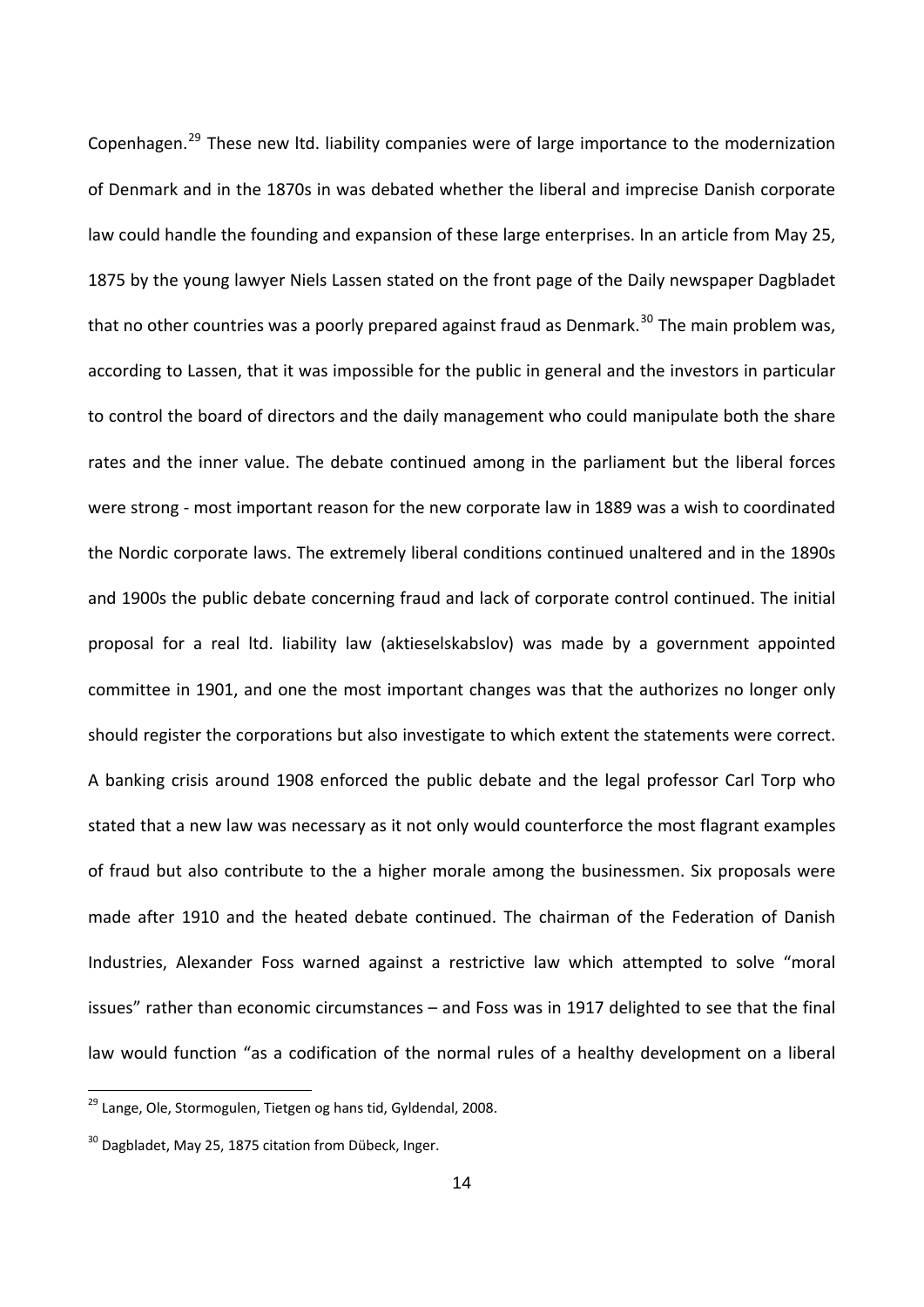of Danish citizenship in the management and board (see table 1). basis …".[31](#page-14-0) In 1920 the largest bank Danish bank, Landmandsbanken, went bankrupt and corporate scandals and fraud was once on the public agenda. A public committee took initiatives for a more restrictive corporate law in the mid 1920s but it was only when the Federation of Danish Industries and the Chambers of commerce got involved that a new law was decided upon. The 1930 law combined more detailed accounting control of the ltd. liability corporations, including the requirement of annual reports, with national protectionism in terms of requirements

#### *The governance structure in early Danish capitalism*

Early Danish corporate laws in the second half of the 19<sup>th</sup> century were exceptional liberal based solely registration rather than the usual international practice of public approval. This extremely liberal nature of early Danish capitalism was mirrored in the few public initiatives attempting to regulate competition.

| Year      | Table 2. Public Danish competition regulation, 1857-1937<br>Name                        | Content                                                                                                                                                                                                      |
|-----------|-----------------------------------------------------------------------------------------|--------------------------------------------------------------------------------------------------------------------------------------------------------------------------------------------------------------|
| 1857-1920 | Trade protection zones around borough<br>towns                                          | Restrictions in craftsman trades in a one mile zone<br>around the old privileged royal borough towns                                                                                                         |
| 1873      | Law on changes in trade protection                                                      | Liberalization of the above restrictions                                                                                                                                                                     |
| 1894      | Law against incorrect designation of goods                                              | Prohibiting incorrect designations concerning<br>goods' origin, content, manufacturing methods<br>and prizes or patents                                                                                      |
| 1908      | Shops act on opening hours                                                              | Shops to be closed at 8 PM on weekdays and<br>11 PM on Saturdays (from 1904 holidays closed)                                                                                                                 |
| 1912      | Retail law against disloyal competition                                                 | Law prohibiting gift coupon systems in retail                                                                                                                                                                |
| 1914-1919 | The August war laws                                                                     | Price, production and import regulation                                                                                                                                                                      |
| 1927      | Law on protection of freedom of trade<br>and organizations                              | Limited law protecting the individual right to<br>establish a trade or join an organization                                                                                                                  |
| 1930      | The IPU London resolution concerning the<br>need for registration of trusts and cartels | The Danish political parties agreed to affiliate to<br>a resolution of The Inter-Parliamentary Union which<br>acknowledged trusts and cartels as natural economic<br>phenomena, but recommended registration |
| 1931      | Law on price agreements                                                                 | Law concerning the registration and control of price-                                                                                                                                                        |

<span id="page-14-0"></span> $^{31}$  Dübeck, Inger, p. 129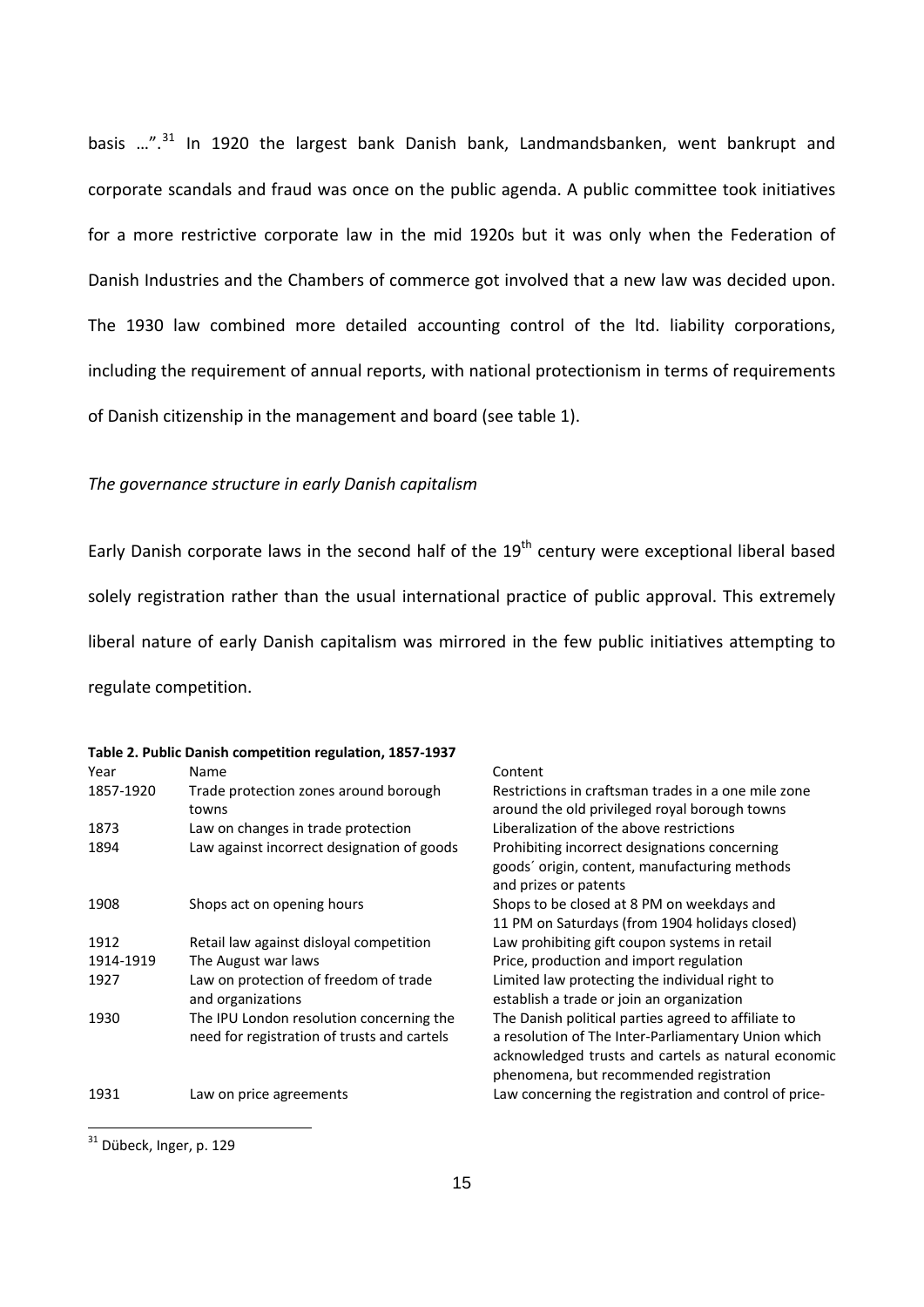agreements, a panel consisting of three judges could judge on apparently unfair consumer goods prices<br>
2<sup>nd</sup> Law on price agreements<br>
Law against general price agreements which limite 1937  $2^{nd}$  Law on price agreements  $2^{nd}$  Law against general price agreements which limited competition including registration and publication of price agreements and the establishment of a new price control board which could investigate private competition circumstances

Sources: Boje, Per, Marked, erhvervsliv og stat(2003), Dübeck, Inger, Aktieselskabernes Retshistorie, 1991, Dybdahl, Vagn: Den illoyale konkurrence – Begrebets opståen, 1951.

As table 2 illustrates the competition conditions were not regulated by the Danish state in the early decades of capitalism.<sup>[32](#page-15-0)</sup> Regarded in an international perspective it was rather unique that Denmark got its first real public control‐based law against price regulation and cartels as late as 1937. It is well known that the American antitrust laws emerged already with the Sherman Act of 1890, Canada introduced the Combines Investigation Act in 1923, France its competition provisions in 1926, and in Norway a provisional Price act was introduced already in 1920 and a real Trust Act intended to control prices and cartels decided upon in 1926.<sup>[33](#page-15-1)</sup> Public Danish competition regulation came late, but the lateness cannot be explained by a lack of need as *private* competition regulation was full‐fledged and emerged at an early stage. As mentioned above the first wave of Danish trusts and cartels emerged in the 1870s initiated by C.F. Tietgen managing director of the universal bank, Privatbanken. Tietgen was in the centre of a sophisticated business network focused on the utilization of new technologies, the limitation of competition and vertical integration.<sup>[34](#page-15-2)</sup> But Tietgens initiative also included mergers with the clear intention to private regulate and limit competition: In respectively 1866 and 1872 he mediated the largest Danish mergers of De Forenede danske Dampskibs rederier (DFDS, The united steamship company) and

<span id="page-15-0"></span> $32$  One limited exception was the 1 and 1% mile trade protection zones around the old royal borough towns, which was a remaining aspect of the old priviligie economy. These zones only concerning specific trades and were liberalized by a new law in 1873.

<span id="page-15-1"></span><sup>&</sup>lt;sup>33</sup> Thue, Lars: Norway: ressource-based democratic capitalism, Palgrave-Macmillan, 2008

<span id="page-15-2"></span><sup>&</sup>lt;sup>34</sup> Lange, Ole, Stormogulen, Gyldendal, 2007.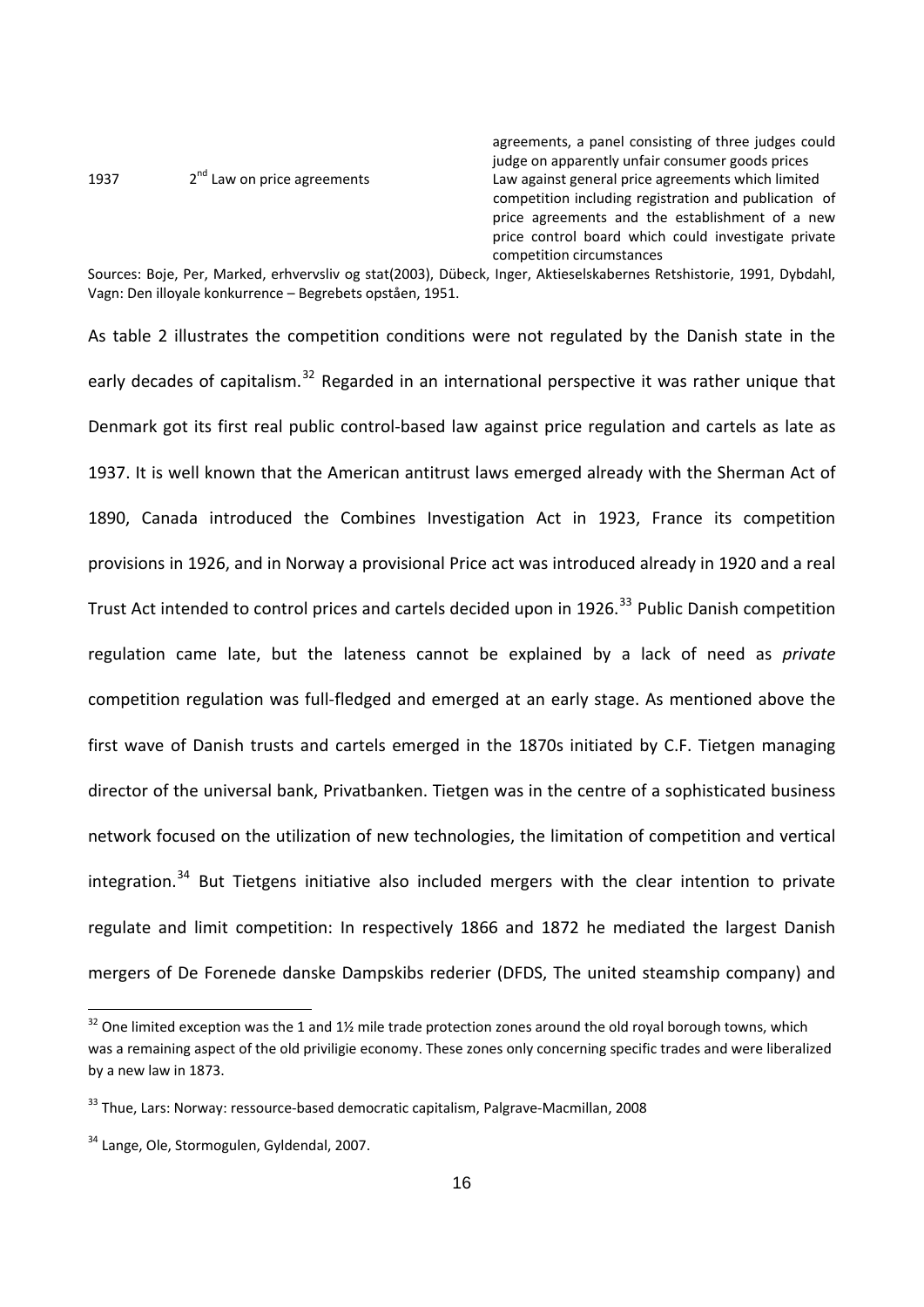De Danske Sukkerfabrikker (DDS, The Danish Sugar Factories), and in 1883 Tietgen facilitated the foundation of a paper price cartel, which in 1889 led to the formation of the trust like corporation De forenede Papirfabrikker. As the economic historian Willerslev noted in 1952, "… important parts of our industry [were given] a trust-like character before trusts and cartels played any important role in the economic structure of other countries." And private Danish competition regulation accelerated in the 1890s.

|           | Table 3. - Important Danish mergers around the 1890s                                             |
|-----------|--------------------------------------------------------------------------------------------------|
| 1889      | United Paper Mills (De Forenede Papirfabrikker)                                                  |
| 1890      | United Breweries (De forenede Bryggerier)                                                        |
| 1895      | The Copenhagen Timber Compagni (Trækompagniet i København)                                       |
| 1895      | United Malt Factories (De Forenede Maltfabrikker)                                                |
| 1896      | United Soap Factories (De forenede Sæbefabrikker)                                                |
| 1896      | The Soda Factories (Sodafabrikkerne)                                                             |
| 1897      | United Constuctional Joineries (De forenede Bygningssnedkerier A/S)                              |
| 1897      | United Coffee Roasters (De forenede Kaffebrænderier A/S)                                         |
| 1897      | The Danish Steam Mills (De danske Dampmøller A/S)                                                |
| 1897/1902 | Danish Sulphur and Phophates Producers (Dansk Svovlsyre- og Superphosphat-fabrik)                |
| 1899      | Silvan                                                                                           |
| 1901      | United Canneries (De forenede Conservesfabrikker A/S)                                            |
|           | Source: Iversen, Martin Jes and Andersen, Steen: Cooperative Liberalism: Denmark 1857-2007, 2008 |

Table 3 illustrates some of the most important Danish mergers in the 1890s, which led to companies entitled "The United …" or "The Danish…". As the competition conditions were publicly unregulated there is no official overview of the extent of cartelization. But in 1908 the author of the Industrial Review, Jak, Kr. Lindberg made a survey which remarkably concluded that following six industries were controlled by one single company or trust: The sugar industry, the bottle‐glass industry, the paper industry, the cotton mills, the sulphuric acid works and the breweries. Other important markets were controlled by price and marketing agreements the markets of rye bread, distilleries, tileworks, cement works, match factories, chocolate, tobacco and margarine .<sup>[35](#page-16-0)</sup> In

<span id="page-16-0"></span><sup>&</sup>lt;sup>35</sup> Dansk Industriberetning 1908, 1909, p. 114-115, citation from Hyldtoft, Ole, Dansk Økonomisk Historie, 1840-1910, 1997.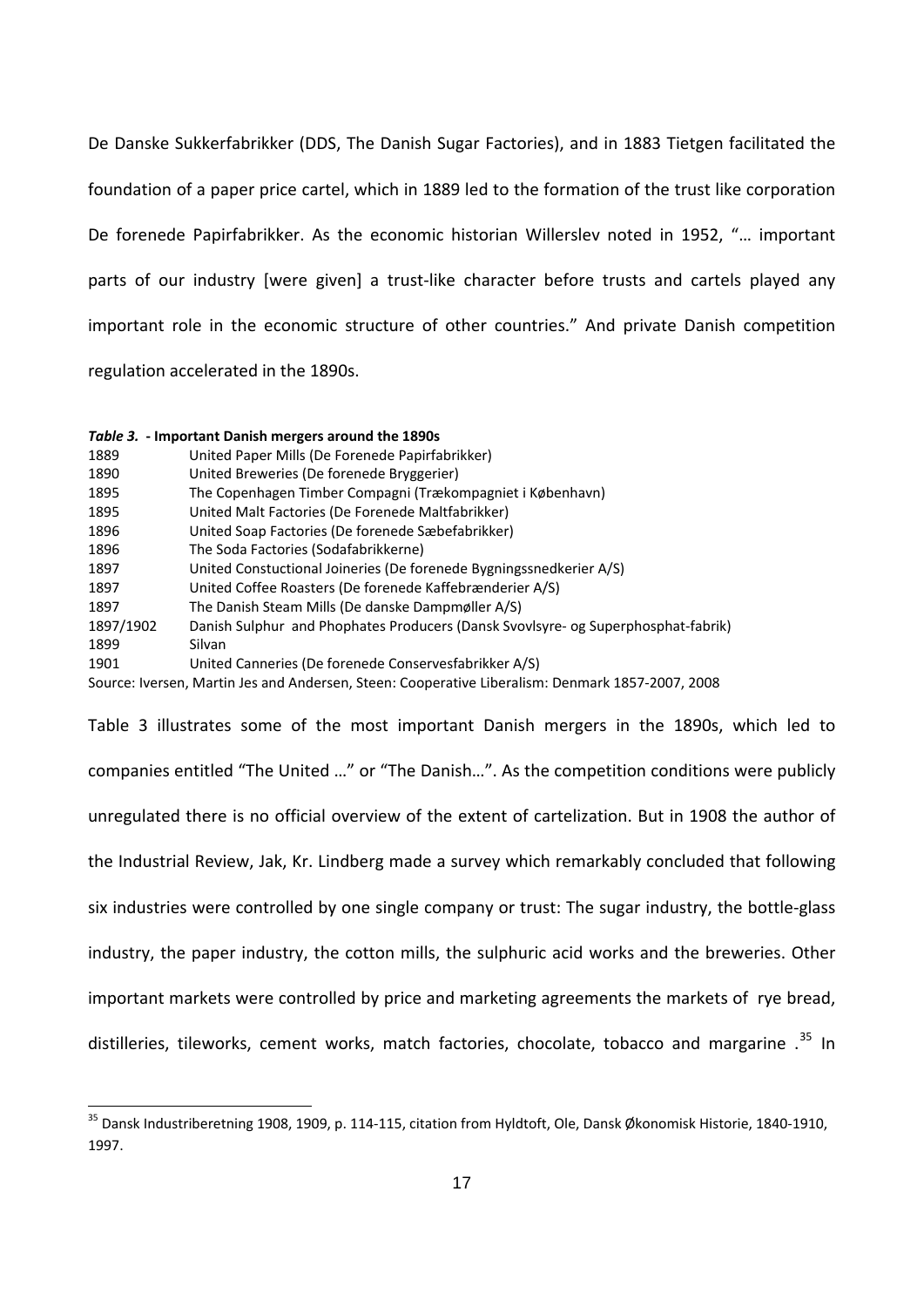short the most important Danish industries were severely cartelized by the early 20<sup>th</sup> century. This wide-spread use of private price-cartels was debated in the public and among politicians. In the late  $19<sup>th</sup>$  century most debates concerned how to avoid the unhealthy consequences of "unfair competition". In other words how public, or private interests, could limit competition.<sup>[36](#page-17-0)</sup> In the early 20<sup>th</sup> century the nature of the debate gradually changed as politicians, particularly from the socialist party and the social-liberal party, questioned the liberalistic economic order in general and the trust like private market regulation in particular. In 1912 the Danish Social Democrats for the first time suggested a possible public expropriation of the private Danish Sugar factories. As the historian Per Boje has pinpointed the timing coincided with the trust decisions against Standard Oil and American Tobacco Company in the USA and the Swedish appointment of a committee investigating trusts and cartels – a similar committee followed in Norway in 1913. The proposal did not receive much support from the conservative and liberal parties, and the debate changed its nature from 1914 to 1918 when the Danish war-economy was severely regulated by the state – in close co-operation with the industrial, and agricultural organizations. The war conditions caused a broad consensus behind this regulatory regime, but following the war, in 1919 and 1920, a hard, ideological debate concerning the future economic order of the country appeared. On the one side the social democrats suggested that the Danish state should take‐over the ownership of several "monopoly‐like corporations with in the manufacturing of sugar, oil, paper, matches, leather, fertilizer, cement, salt, spirits, beer and import of coal".<sup>[37](#page-17-1)</sup> On the other

<span id="page-17-0"></span> $36$  The most active lobbyists were the small retailers which felt they were under pressure from growing stores and new marketing methods such as coupon systems and various types of sales (fire sales, summer sales etc.). Competition within the retail sector became regulated by the Danish state with the closing hours regulation in 1908 and the irregular competition law in 1912‐ see table 2.

<span id="page-17-1"></span> $37$  Boje, Per, 2004, p. 45.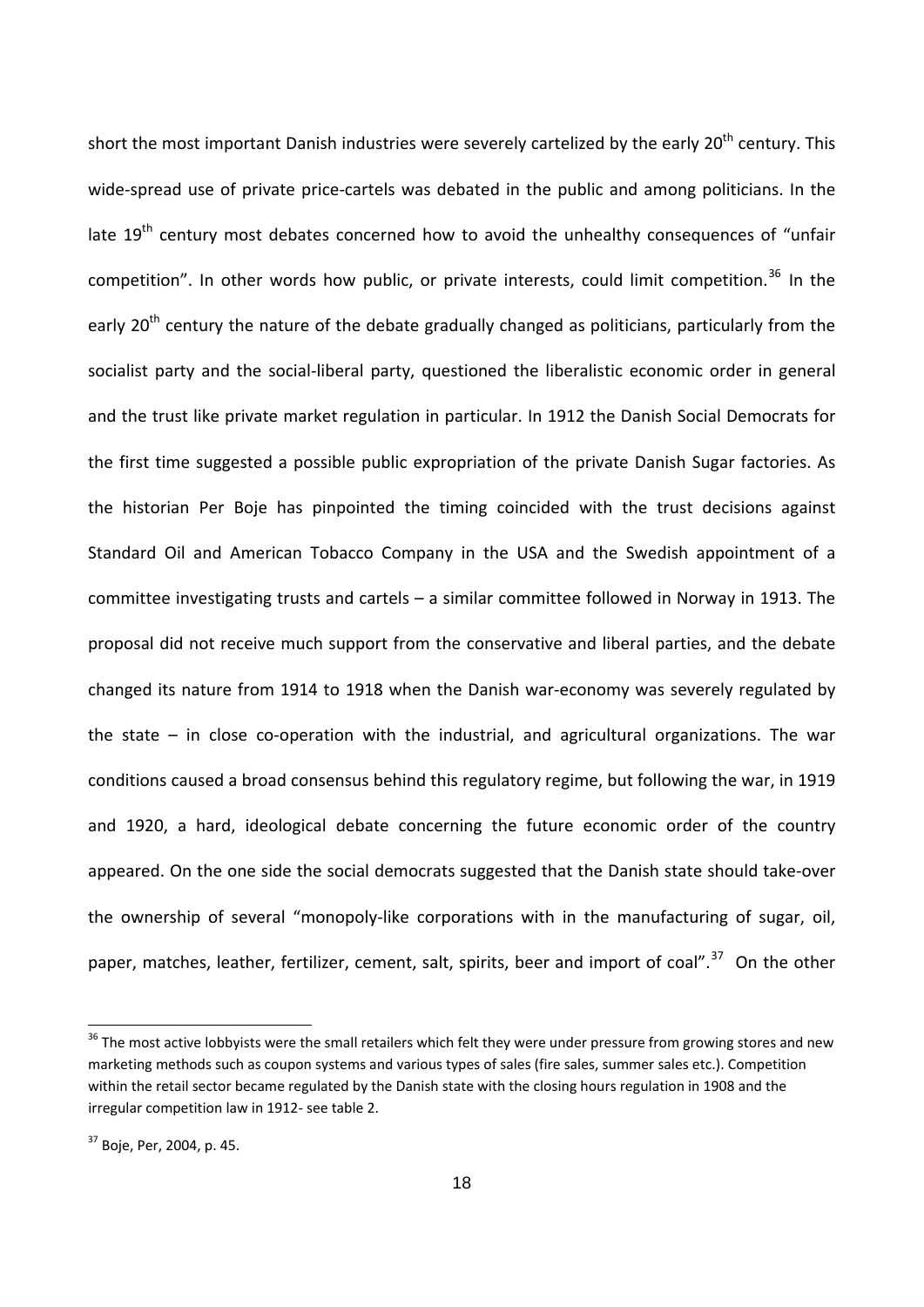hand the large industries and the conservative and liberal party resisted this development arguing for a "return" to the old, liberalistic order. As Arnold Fraenkel from the conservative party stated in the parliamentary debate in spring of 1918 he wanted an investigation that included the economic, technical and social *advantages* of the present concentrated corporations, as he was standing on the "capitalist foundation" resisting to live in the "slavery" of a socialist state. A Danish trust law was prepared by the parliament in 1920 but it never passed through the conservatively dominated second chamber (Landsting), and throughout the 1920s the debate continued and both the social‐liberal party and the social democrats in vain re‐suggested the public regulation scheme almost every year. It is remarkable that the first Danish law against private price regulation only appeared after the politicians had signed a "soft" Inter‐Parliamentary conference convention in London in 1930 recognizing the need for registration of trusts and cartels. This convention was explicitly used as a reason for a Danish law which in 1931 introduced the registration of private price regulation. With the severe economic crisis of the 1930s the liberalistic economic order gradually lost its dominant position, and finally in 1937 a real *controlling* trust law was decided upon – 17 years after the formulation of the first proposal and after three decades of political and public debates.

## *Rules of exchange in early Danish capitalism*

Both the property rights and governance structures were thus marked by a liberalistic order in early Danish capitalism and the third component in the market structure, rules of exchange, reflected this.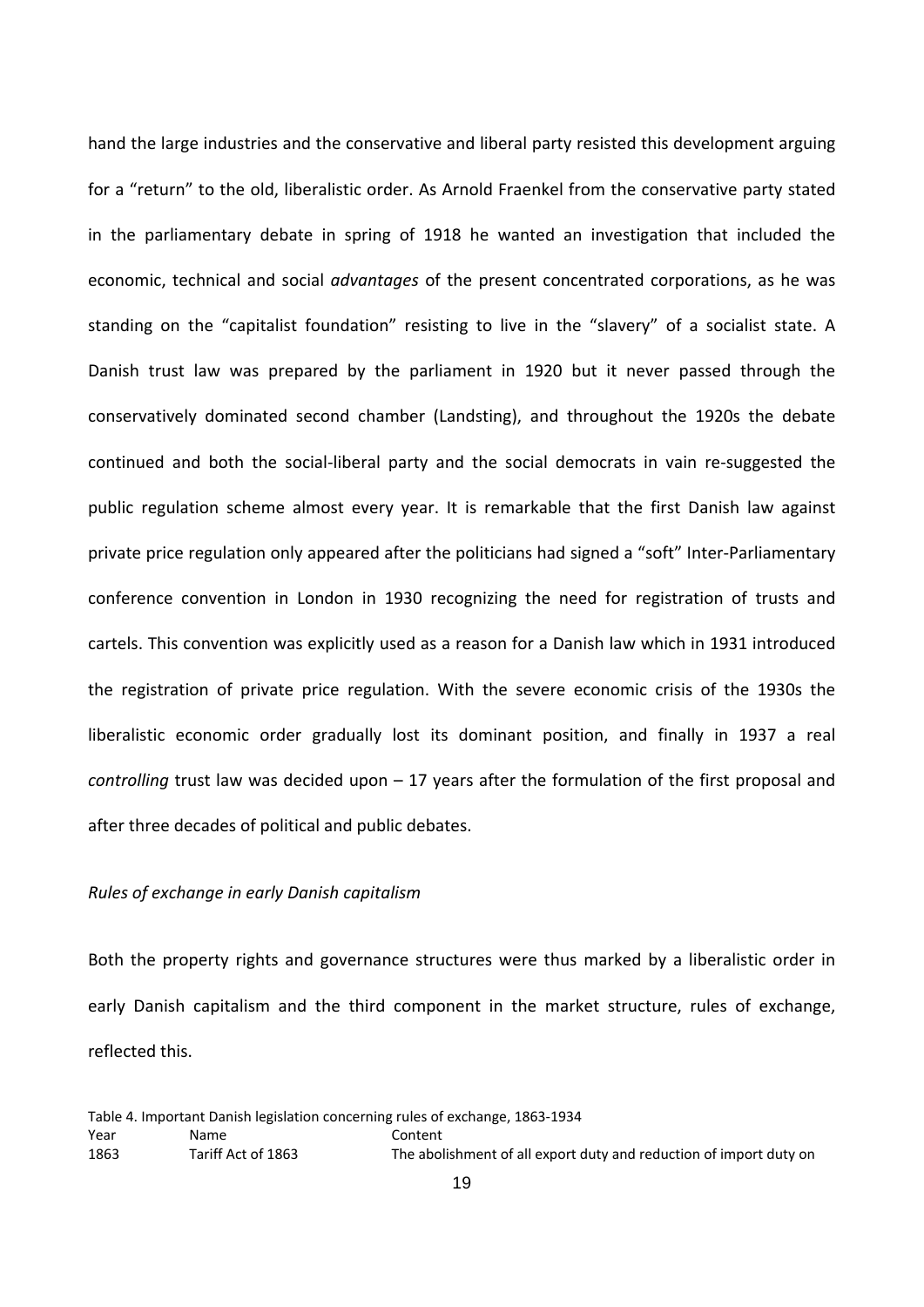|           |                           | raw materials, still import tarifis on manufactured goods               |
|-----------|---------------------------|-------------------------------------------------------------------------|
| 1873      | The Scandinavian Monetary | The introduction of "krone" currency union and the                      |
|           | Union                     | Simultaneous Scandinavian Monetary Union by fixing their currencies     |
|           |                           | to gold at par to each other. Dissolved in 1920 (in practice 1914)      |
| 1907      | The Meter Law             | Introducing the common European standard concerning weight and          |
|           |                           | length                                                                  |
| 1908      | Tariff Act of 1908        | Lowering tariffs on manufactured goods (10-20 %), protectionist tariff  |
|           |                           | on sugar                                                                |
| 1914-1919 | The August Laws           | War time regulation of prices and production by commission with         |
|           |                           | representatives from the state, the industry and the labor              |
| 1932      | The Currency Law          | Protectionist act introducing a new currency agency restricted that all |
|           |                           | Import had to be approved by a commission with repr. From the           |
|           |                           | state, the industry and labour.                                         |
| 1933-1934 | Bilateral Trade Agree.    | The first bi-lateral trade agreement with Great Britain and Germany     |

raw materials, still import tariffs on manufactured goods

The rules of exchange define who can transact with whom and the conditions of these transactions.[38](#page-19-0) Table four illustrates the most important Danish legal initiatives concerning rules of exchange from 1863 to 1934. These initiatives can be divided in two broad phases; the initial liberalistic acts, mainly aimed to facilitate the openness of the Danish economy and from the early 20<sup>th</sup> centurv am industrial policy by the state aimed to support the modernization of the country. The tariff act of 1863 should be seen in conjunction with the contemporary liberalistic policies concerning property rights and governance structures. The ideological background for abolishing all export duty was a clear believe in free and open trade and the pragmatic background was that Denmark as a small, agrarian economy was dependent on access to other markets.<sup>[39](#page-19-1)</sup> The Scandinavian Monetary Union, which lasted from 1873 to 1920, provided fixed exchange rates and stability in monetary terms. The Union came about after a series of Pan-Scandinavian economist meetings in 1863 (Gothenburg), 1866 (Stockholm) and 1873 (Copenhagen), which focused on the

<span id="page-19-0"></span><sup>&</sup>lt;sup>38</sup> Fligstein, 2001, p. 34.

<span id="page-19-1"></span><sup>&</sup>lt;sup>39</sup> As a result of the war with Preussia Denmark lost 2/5 of the former home market in 1864 and this dramatic change on the one hand caused less competition from the more advanced industrial enterprises in the Duchies and the other hand also meant that the home market was reduced and thus limited the growth opportunities of the emerging industriesHornby, Ove: "Industrialization in Denmark and the Loss of the Duchies, Scandinavian Economic History Review, No. 1 19769, p. 23‐57.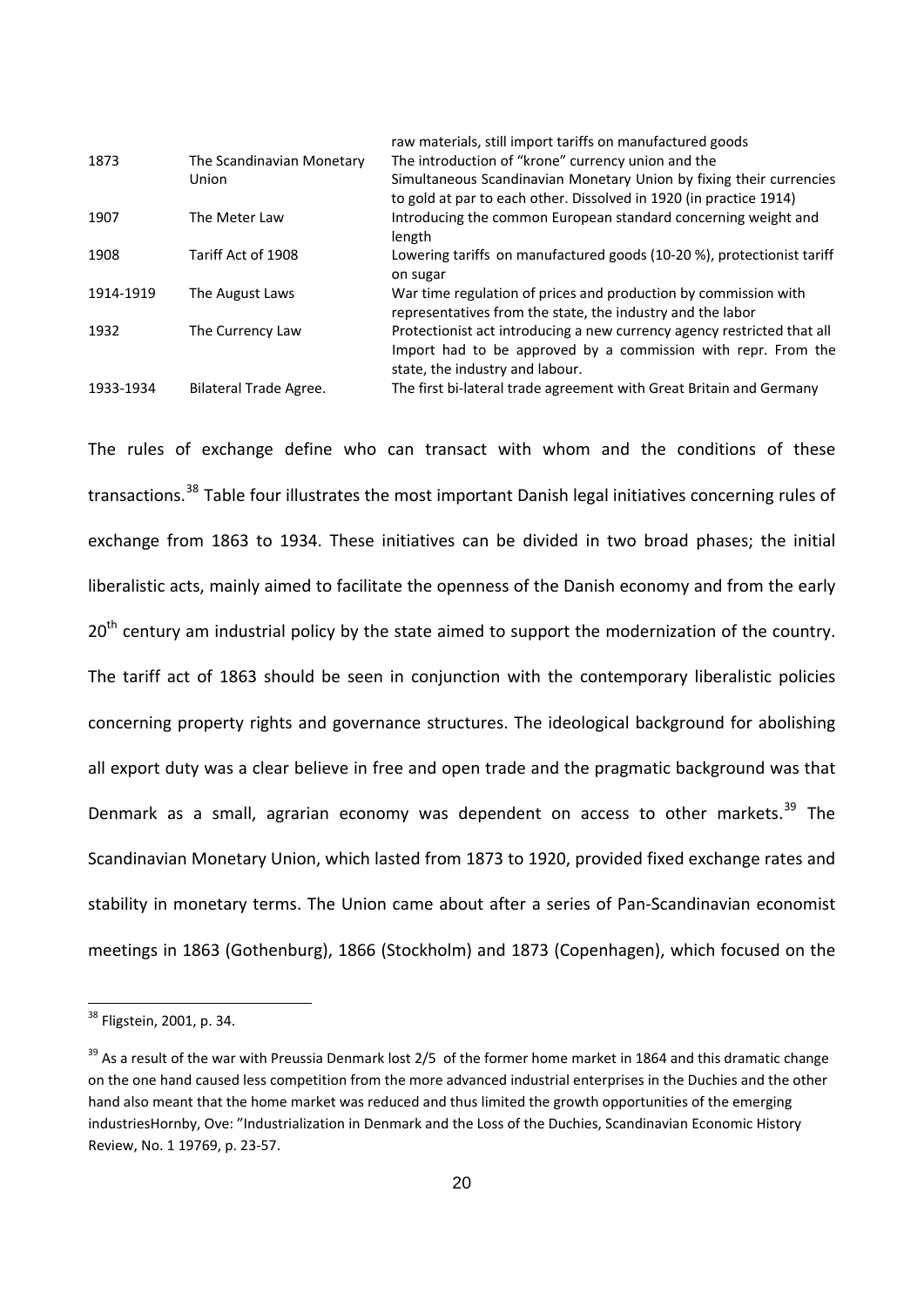advantage of monetary standardization and rationalization.<sup>[40](#page-20-0)</sup> It is thus striking that the currency union resulted from an academic than a state initiative. But how did the private corporations exploit these international economic integration opportunities? The picture is mixed. The Danish cross‐border commerce did in fact increase from around 15 percent of GDP in 1870 to more than 20 percent in 1895. But this export dynamics was based on the agricultural sector, with its successful cooperatively structured transition from the production of crops to the livestock‐based production rather than industrial export.<sup>[41](#page-20-1)</sup>

Table 5 - Distribution of GDP at factor cost by principal industrial categories (million DKK, current prices) and manufacturing industries export ratio (percentage)

|                                 | 1855 | 1870 | 1890 | 1900 | 1930 |
|---------------------------------|------|------|------|------|------|
| <b>Primary Sector</b>           | 261  | 335  | 365  | 399  | 1202 |
| <b>Secondary Sector</b>         | 93   | 134  | 215  | 346  | 1578 |
| <b>Tertiary Sector</b>          | 115  | 200  | 385  | 577  | 2925 |
| Total GDP at factor<br>cost     | 469  | 669  | 965  | 1322 | 5705 |
| Man. Industries export<br>ratio | 14%  | 14%  | 16%  | 7%   | n.a. |

*Source:* Hansen (1970, p. 11)

Table 5 illustrates how the manufacturing industries´ share of the total export stagnated in the liberalistic years, marked by economic integration, from 1855 to 1890, and even fell from 1890 to 1900. It is remarkable that the industrial home‐market orientation was so strong even in the 1890s, when the secondary sector grew much faster than the primary (see table 5) and the number of industrial workers grew substantially, from 42,526 in 1890 to 78,206 in 1900. The home‐market based industrial growth of the 1890s leads to the second phase of in the rules of exchange initiatives. From the late 1890s the Danish state preceded an active economic policy,

<span id="page-20-0"></span><sup>&</sup>lt;sup>40</sup> Henriks, Ingrid, Kjærgård, Niels, "The Scandinavian Currency Union 1875-1914" in Reis, Jamens (ed.): International monetary system in historical perspective, Palgrave Macmillan, 1995, p. 91‐92.

<span id="page-20-1"></span> $41$  For an in depth description of this transition see Mordhorst, Mads: Arla: from de-centralzed co-operation to an MNE, in Fellmann et. al., "Creating Nordic capitalism, Palrave Macmillan, 2008, p. 335‐364.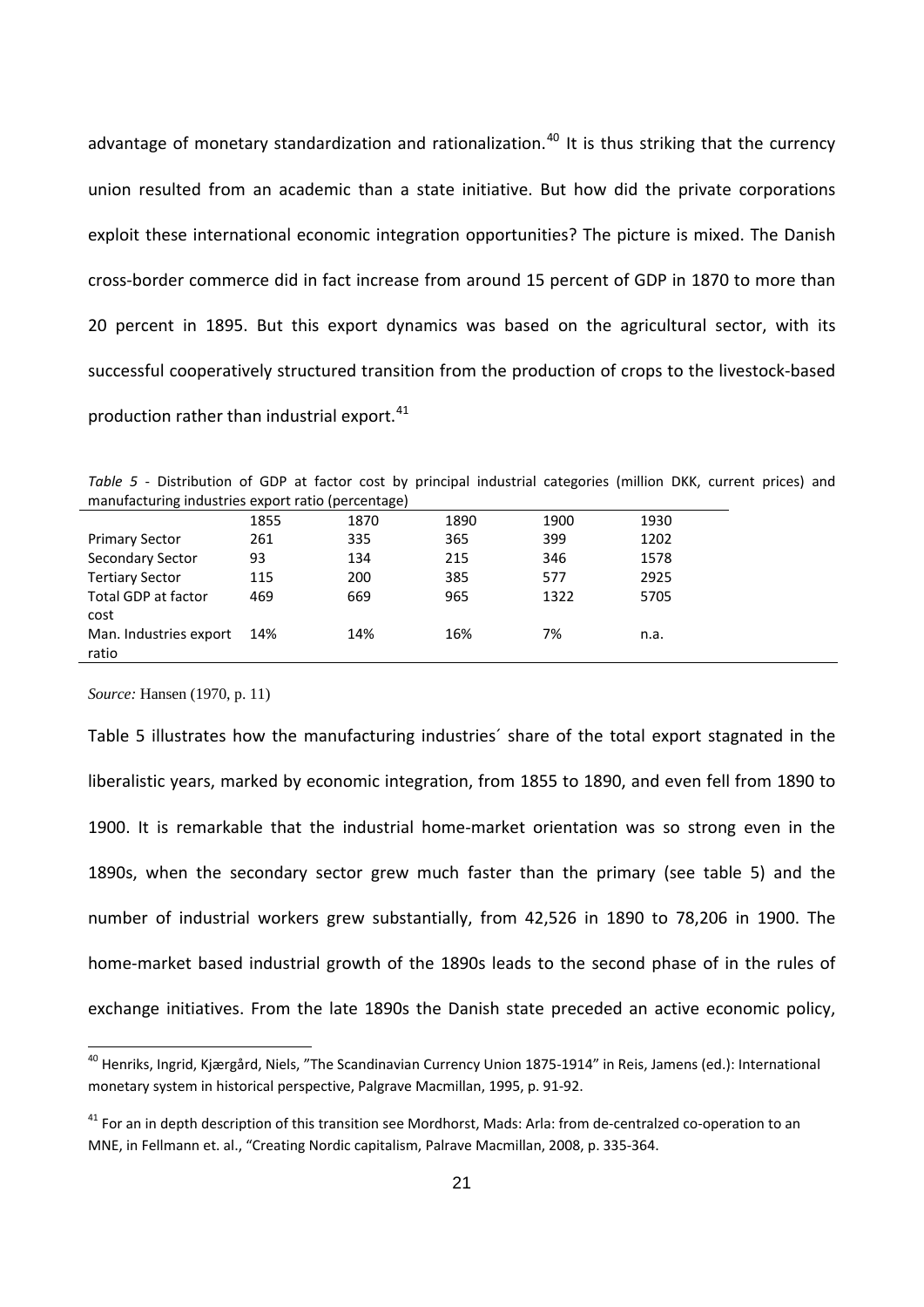trade. which was a first step away from the liberalistic order of the  $20<sup>th</sup>$  century including the introduction of the meter system in 1907 and the take‐over by the state of the Technical Institute in 1908. Same year a continuously liberal trade act was decided upon, emphasizing Denmark´s position as the last country in Europe, together with Great Britain and the Netherlands that insisted of the free trade principles.<sup>[42](#page-21-0)</sup> The liberal forces were still strong, in particular those related to the export oriented agricultural sector. The industrial sector on the other hand was more engaged in the above described protection of a cartel‐based governance structure (which was defended through anti‐state liberalistic arguments) than in a defense of open, international

To summarize an early competition‐based, economic integration process took place in Denmark in the mid 19<sup>th</sup> century. This process was based on a strong liberalistic order which in short consisted of a new property rights regime based on a simple registration of ltd. liability companies combined with an extremely liberal competition governance structure and finally new rules of exchange which supported free trade through liberal tariff laws and a Scandinavian monetary union. At the end of 19<sup>th</sup> centurv this liberal "bazaar economy" became increasingly privately regulated. The merger wave of the 1890s took place congruently with a strong industrial growth – but it worth noting that this growth was domestically oriented rather than international. The open Danish trade was a agricultural based phenomenon until the 1950s. In relation to the industrial sphere, the early economic integration project was a rather domestic project, even though it did provide the opportunity for early export experiences. Experiences that proved important in the later

<span id="page-21-0"></span><sup>&</sup>lt;sup>42</sup> Jones, Geoffrey, ...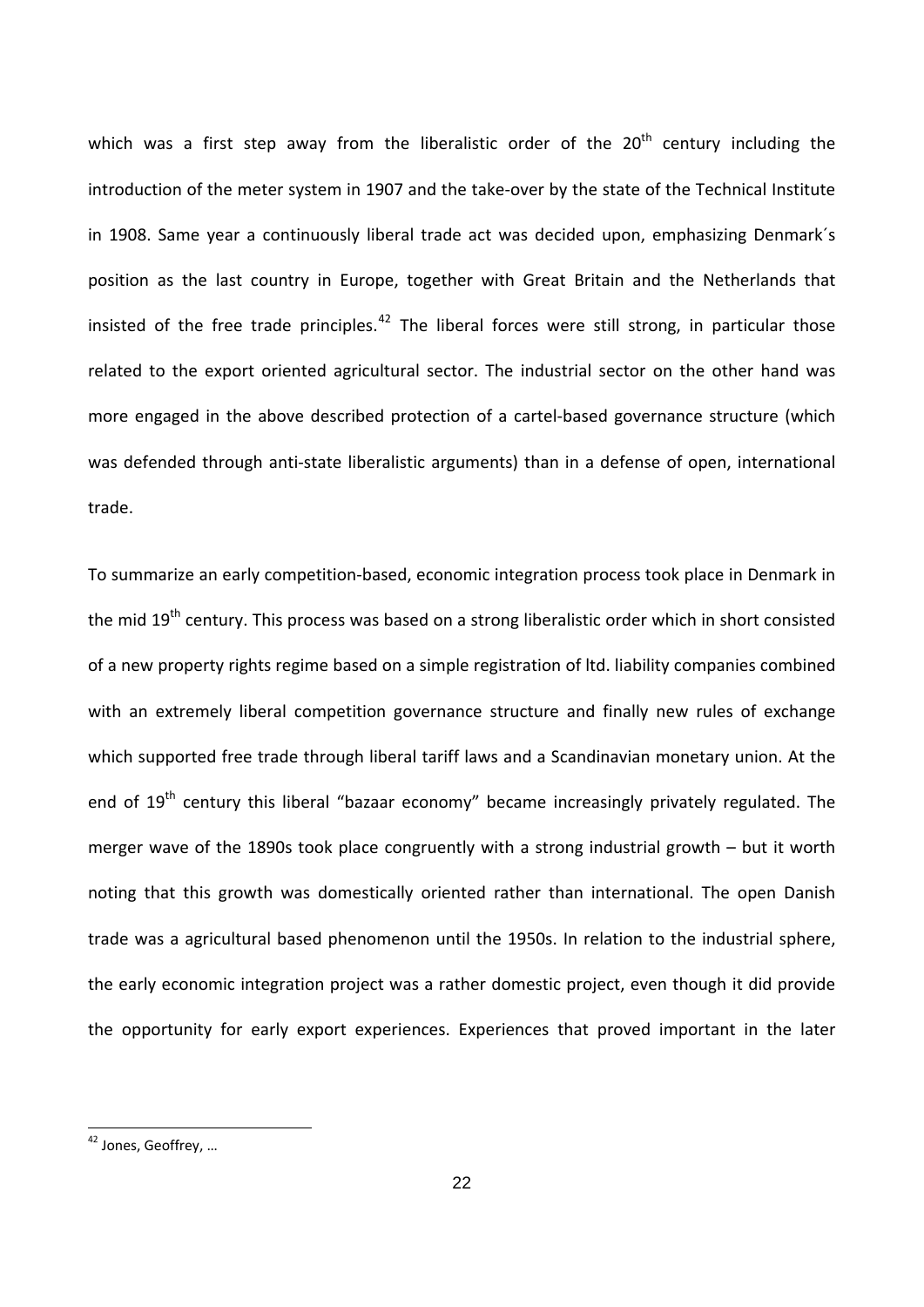development of Danish capitalism, but on the other hand experiences, which were not fundamental to the over‐all economy.

### *Carlsberg and the early market regulation*

In 1857, when the liberal Danish trade act was decided upon, the founder of Carlsberg, J.C. Jacobsen, installed a 10 hp steam engine and a newly developed Belgian closed boiler in the ten years old brewery placed in Valby close to Copenhagen.<sup>43</sup> Carlsberg was the first industrialized brewery in the capital and Jacobsen revolutionized the beer market in Copenhagen in November 1847 when he introduced the Bavarian beer characterized by a complex bottom fermentation under cold conditions which lead to a carbonated, vinous, bright beer. The public in Copenhagen praised the new beer and until the late 1870s the demand for Carlsberg beer was much higher than the presented output despite continuous extension of the production facilities. In the initial twenty‐five years beer production at Carlsberg rose from 3548 hl in 1847‐48 to 52.950 hl in 1872‐ 73 and the number of employees rose from ten to fifty-one.<sup>44</sup> In the 1880s an increasing number of new breweries entered the production of Bavarian beer and from 1872 to 1881 Carlsberg´s share of the Bavarian beer market decreased from 41 percent to 23 percent. According to the not marked by open competition on prices and quality:<sup>45</sup> economic historian Kristoff Glamann the beer market in Copenahegn in the 1870s and 1880s was

<sup>&</sup>lt;sup>43</sup> Iversen, Martin Jes and Arnold, Andrew, Carlsberg: regulation of the home market and international expansion, in Fellman et. al.: Creating Nordic Capitalism, Palgrave Macmillan, 2008, p. 365‐391

<sup>&</sup>lt;sup>44</sup> Fraenkel, Arnold, "Gamle Carlsberg, Copenhagen: Hegeneps Boghandle, 1897, p 132-197. In comparison Heinekens sale in 1880 amounted to hl. 64.000.

<sup>45</sup> Glamann (1976), p. 49–50.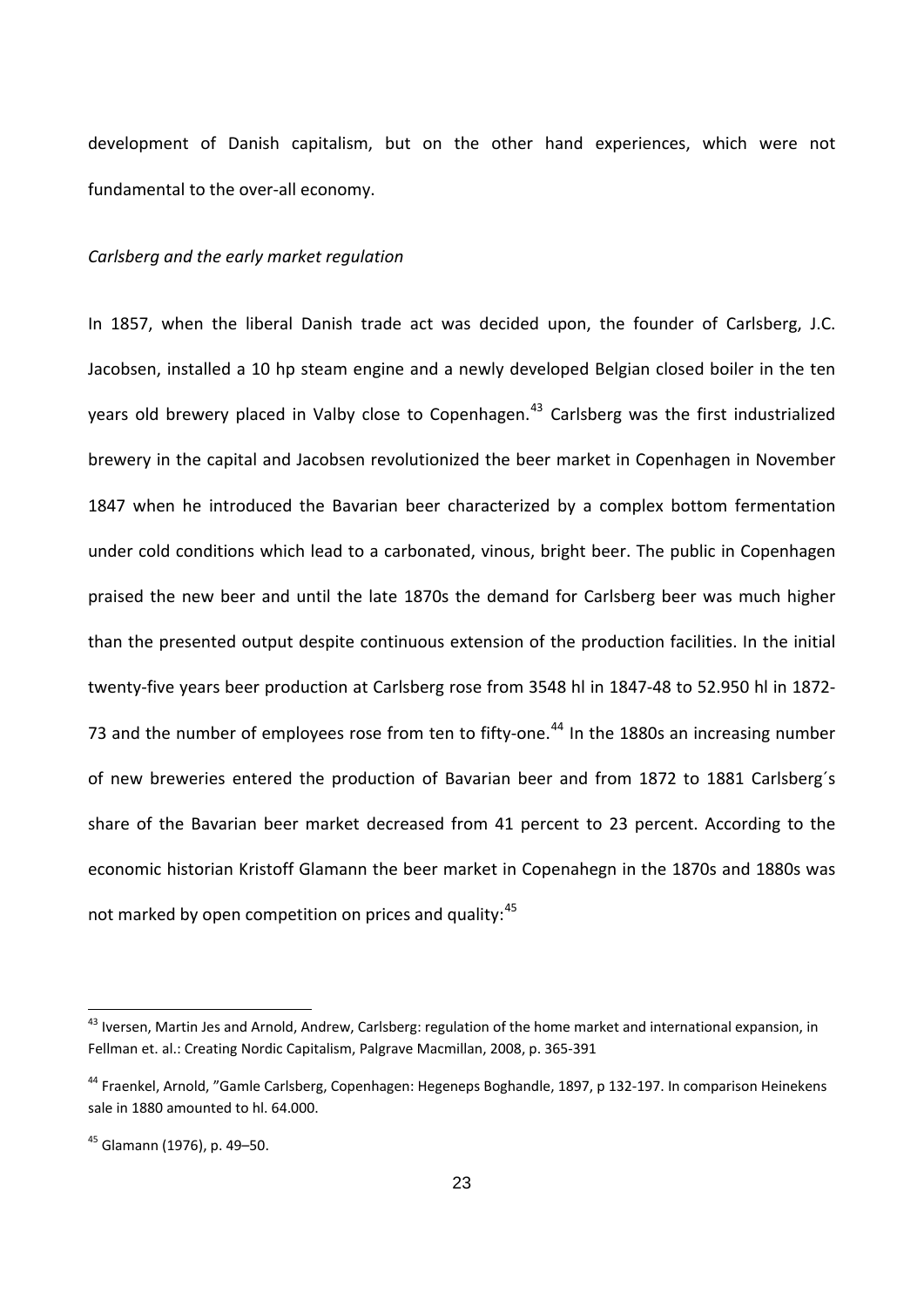model the competition threatened to develop further into acquisitions of restaurants and shops. The competition in the 1880s was not an open competition on price, but an indirect competition in terms of over measure, discounts, cash loans – in reality free gifts to the middlemen, lending of equipment ... Following the foreign

In 1891 the important business tycoon C.F. Tietgen succeeded in uniting 11 small lager and 'hvidtøl' (a Danish type of household beer) breweries in Copenhagen to the new company De Tuborg chairman Harald Fritsche left no doubt about the intention of the decision:  $^{47}$ The first official Carlsberg biographer, A. Fraenkel, described the Danish lager beer market in 1880s as a 'Manchester‐like' and anarchistic market. It might have sounded promising for a liberal, but to Fraenkel it was of the utmost importance to avoid this destructive competition and establish an efficient cartel.<sup>[46](#page-23-0)</sup> In 1881, 1883 and 1890, attempts were made to establish selfregulation of the market, but in vain. However in the early 1890s, the incentives for self‐regulation were particularly strong for Carlsberg, which faced intensified competition from new products. In 1881, Tuborg Breweries introduced pilsner beer to the Danish market. The new beer was, unlike other beers, bottled at the brewery and Tuborg established an alternative distribution network outside the traditional local distributors. The lighter pilsner completely changed the market. In 1893 traditional "Bavarian" lager still amounted for 95 percent of the beer production, but by 1912 its market share was reduced to 36 percent as pilsner became the most important beer type. forenede Bryggerier (DfB) and in September 1894 Tuborg joined the new Tietgen company. The

homogenous rules for sale and credit. DfB will attain a completely different position from the one we have now, and this position will cause a more equal co‐ operation with the two large lager beer breweries [Old and New Carlsberg, MJI], which perhaps can contribute to

<span id="page-23-0"></span><sup>46</sup> Boje (2004), p. 29.

<sup>47</sup> Glamann ( 1976), p. 50.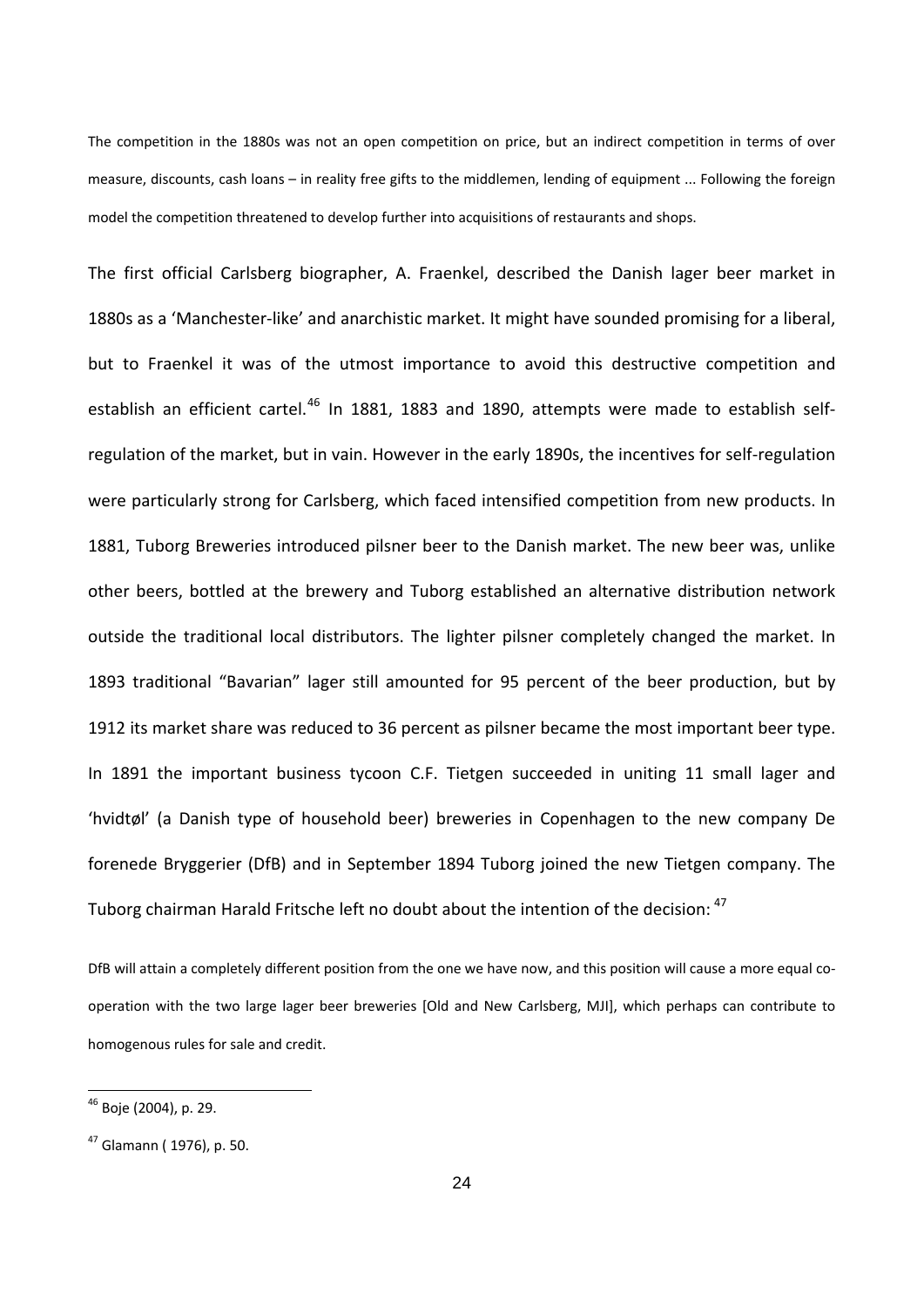with two independent companies in terms of production and sale.<sup>49</sup> This odd dualism proved to be problematic from the very beginning.<sup>50</sup> The repeated disagreement were solved in an official arbitration, and the Danish states regarded the beer‐trust legitimate as long as the common prices were laid down in cooperation with the public authorities. The result of Fritsch's invitation to further corporation with Carlsberg was realised in February 1895 when De forenede Bryggerier and Carlsberg signed a 10‐year market agreement. Carlsberg abstained from producing 'hvidtøl' and the three breweries' future production was fixed on the basis of the production in the previous four years. Carlsberg's manager, Aa van der Kühle, stated in 1904 – when the agreement ended – it would be impossible to get a cartel agreement unless the profit was shared. The next step after cartel was a real trust.<sup>[48](#page-24-0)</sup> The basic principle of the new Carlsberg‐Tuborg agreement, signed in May 1903, was equality: The partners were equally represented in the common management, the profit was equally shared every year and important new investments in new domestic or foreign facilities had to be approved by the partner. The 1903 trust has been described as one of the most peculiar agreements in Danish business history. When it was signed it had an exceptional lifetime, 97 years until September 30, 2000, and even more remarkably, it operated with one idea: shared profit 1:1 ultimo each year simultaneously

<span id="page-24-0"></span><sup>48</sup> Glamann (1976), p. 53.

<sup>&</sup>lt;sup>49</sup> Nüchel Thomsen (1973), 61.

<sup>&</sup>lt;sup>50</sup>. Due to its success with bottled pilsner beer, Tuborg had already by 1909 paid DKK 3.35 million directly to Carlsberg and so Tuborg demanded a new agreement for profit sharing.<sup>50</sup> By the end of 1909 a compromise was agreed upon and in the following six years Carlsberg paid DKK 900,000 extra to Tuborg. But this compromise endangered the whole idea of profit sharing. In 1916 and 1921 attempts were made to merge the companies, but at the first attempt Vagn Jacobsen (grandson of J.C. Jacobsen) prevented the merger by raising a public debate about the future of the Carlsberg Foundation. In 1921, Tuborg's dynamic manager Benny Dessau planned a new nationwide trust including all large Danish breweries, but this far-reaching plan was opposed by the chairman of the Carlsberg Foundation, Professor Kristian Erslev. The end‐result was an accepted – but not passionate – partnership between Carlsberg and Tuborg from 1921 to 1970.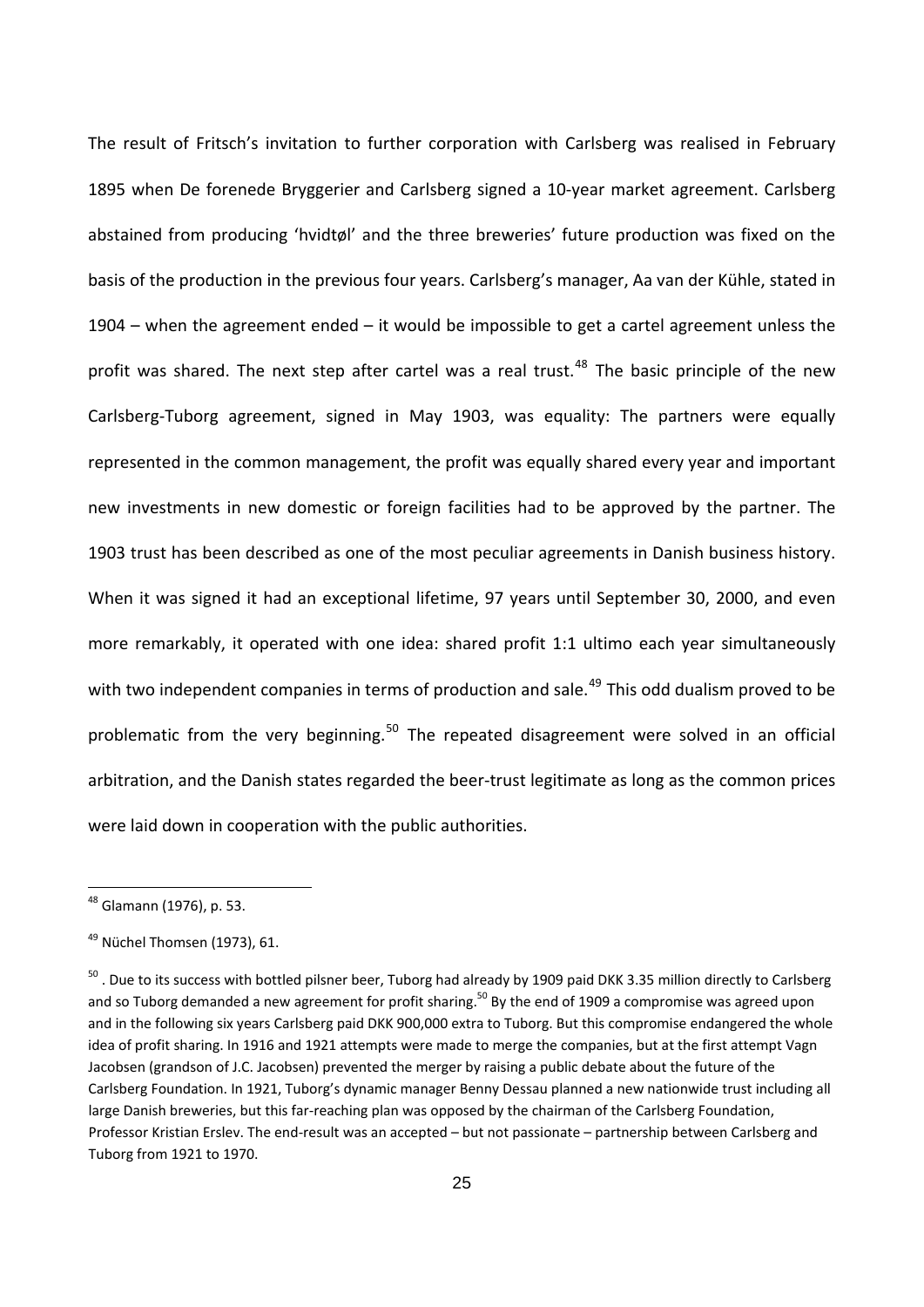important years on the British market due to the limiting 1903 agreement.<sup>53</sup> By the end of 1960s the Danish Monopoly Authorities were increasingly unsatisfied by the price policy of Carlsberg and following a refusal on a suggested price raise the council of the Carlsberg/Tuborg trust held a meeting in May 1969 with three items on the agenda: $54$ Steady progress in market shares and total production combined with stable profits probably also suppressed the recurring conflicts between Carlsberg and Tuborg. Still gradually, in the 1950s and 1960s, the 1903‐agreement came under external pressure due to the growing exports and a general increasing public concern regarding private competition regulation. The agreement included no exceptions concerning export investments or income. Tuborg's exports grew from around 25,000 hectolitres in 1945‐46 to 250,000 hectolitres in 1956‐57 while Carlsberg's grew from 83,000 hectolitre in 1946‐47 to around 341,000 hectolitre in 1956‐57 and it then expanded further to 845,000 hectolitre in 1968/69 when Denmark was the largest beer exporter in Europe.<sup>[51](#page-25-0)</sup> In the 1960s some of the large international breweries went through structural changes, followed by investments in foreign facilities. Already in the early 1960s the Dutch competitor Heineken owned or had interests in 24 breweries abroad and in 1968 the Alfred Heineken decided to focus strategically on European expansion.<sup>[52](#page-25-1)</sup> Carlsbergs management aimed for a similar move including a key investment at the important British market. Tuborg opposed the idea, arguing that it would hamper Tuborg´s export to England and thus weaken the position of Danish breweries. According to the former chairman of De Forenede Bryggerier, Bernt Hjejle, Carlsberg lost around ten

<sup>&</sup>lt;u> 1989 - Johann Barn, mars ar breis an t-</u> <sup>51</sup> Hjejle (1982), p. 87.

<span id="page-25-0"></span><sup>&</sup>lt;sup>52</sup> Heineken International: The History of Heineken, see www.heinekeninternational.com/history\_of\_heineken\_pdf <sup>53</sup> Hjejle (1982), p. 87–88.

<span id="page-25-1"></span>

<sup>&</sup>lt;sup>54</sup> Hjejle (1982), p. 109.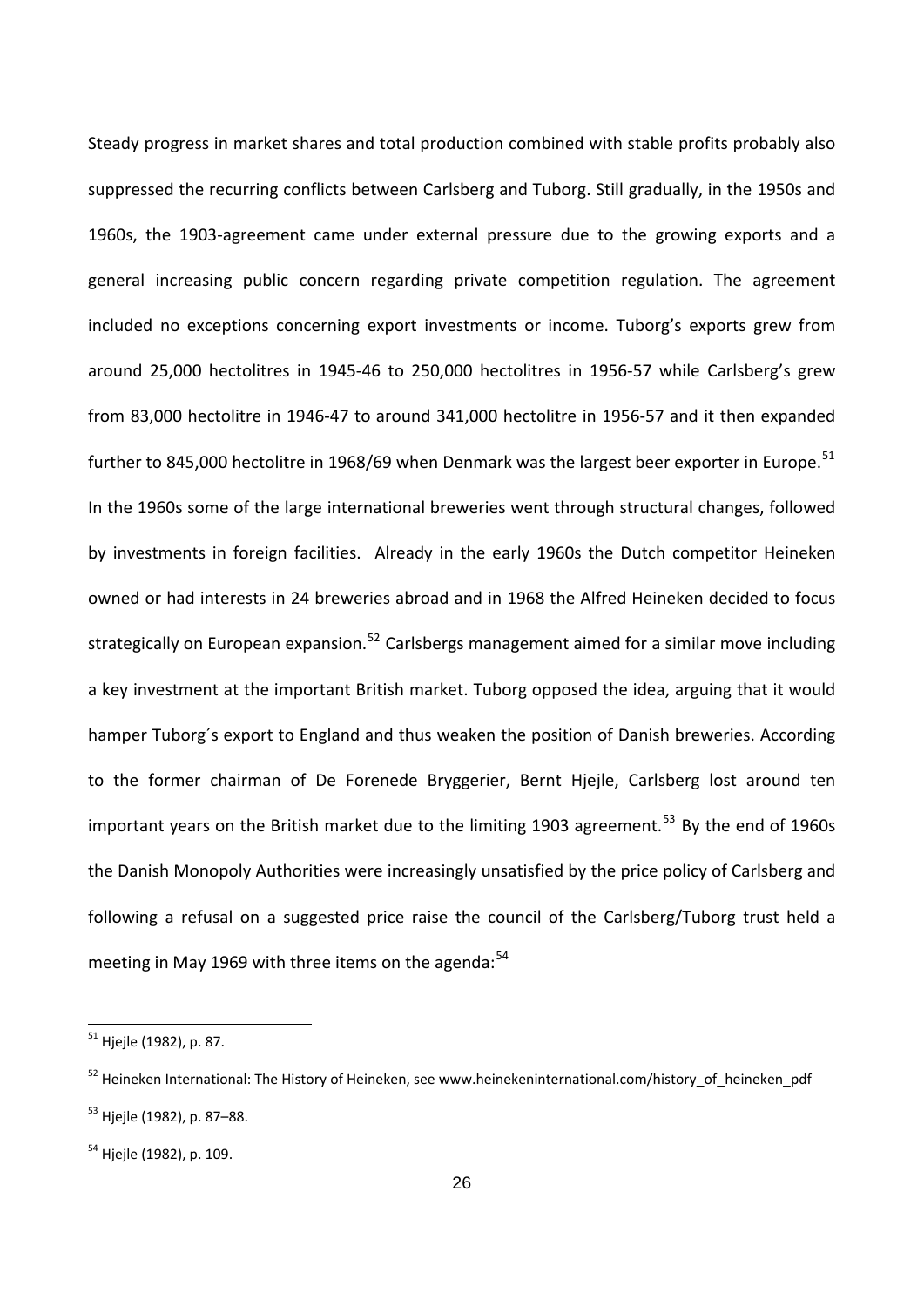1) Discussion about the Monopoly authorities' attitude towards the trust

2) Carlsberg and Tuborg's need for capital in the following years

3) Carlsberg and Tuborg activities abroad

Chairman of the Carlsberg Foundation, Stig Iuul, opened the meeting with a long and important speech. The chairman declared an urgent need to merge Carlsberg and Tuborg. The agreement was a constraint on the corporate growth after Denmarks possible membership of the European Community and the following economic integration process. Secondly Iuul pointed at the enhanced public suspicion against the unequal production costs but similar consumer prices at Carlsberg and Tuborg. After several months of secret negotiations the merger was signed on May 25, 1970. Consequently Carlsberg was no longer restricted in its international expansion and already in November 1974 the brewery opened its so far most advanced brewery in Northhampton, England. Sales abroad rose from 1.6 million hl in 1970 to 16.1 million hl in 1990, while sales in Denmark only grew from 4.1 million hl in 1969 to 5.3 million hl in 1990. Carlsberg´s strategic responses to the economic integration process is the topic of the next section following an analysis of Denmarks transition from a protected planned economy in the 1940s and 1950s to becoming part of an integrated common market in the late 1980s.

### **Denmark, Carlsberg and the transition from plan economy to common market**

From around 1930 to the turn of the  $21<sup>st</sup>$  century changes of the three aspects of market formation (property rights, governance control and rules of exchange) reflected a abroad movement from national based, state regulation towards a European influenced more liberalistic regulatory regime.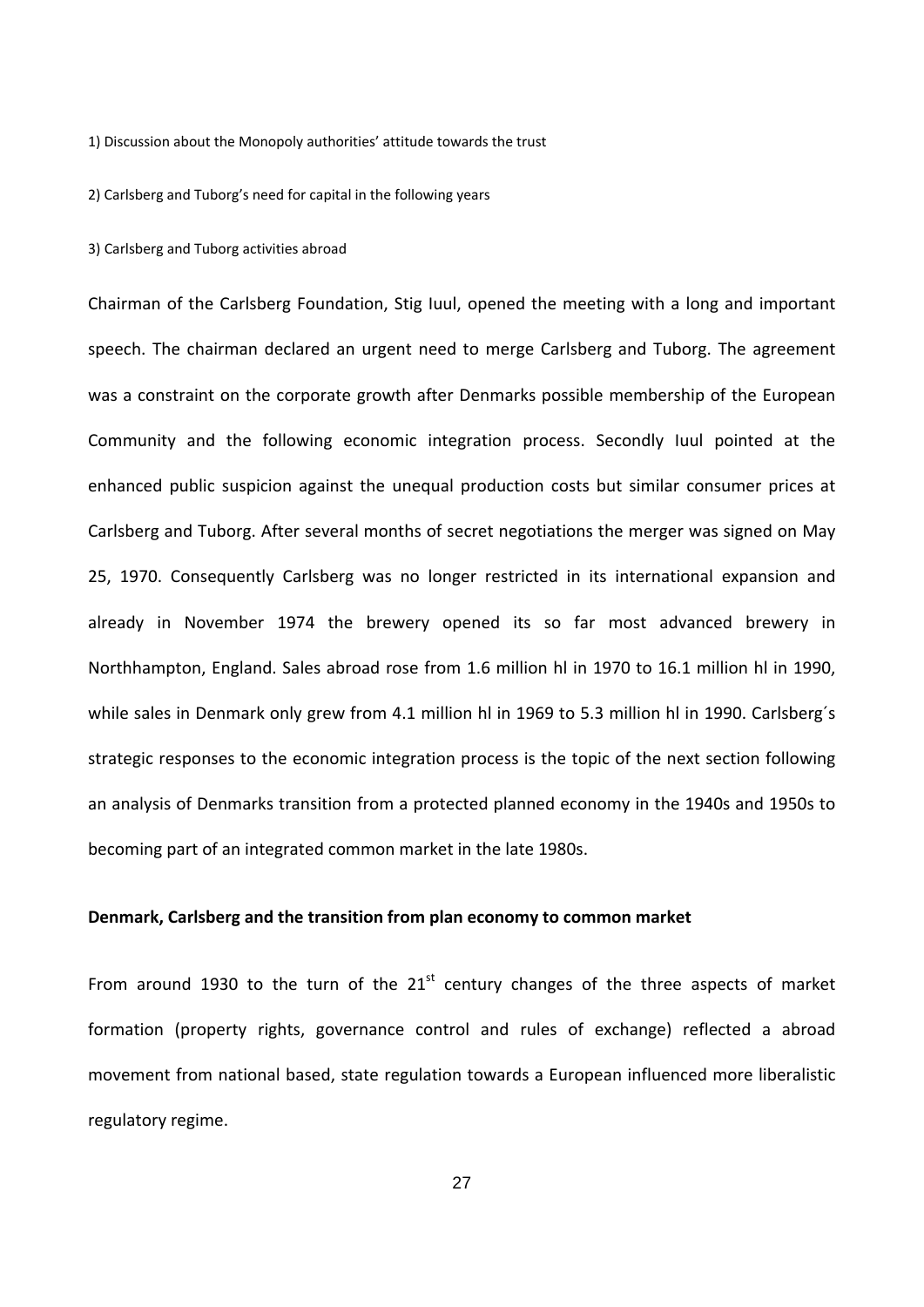#### *Property rights in Danish capitalism, 193 0‐2000*

|                 | Table 6, Danish company acts, 1930-2000 |                                                                                                                                                                                                                                                                                                                                                       |  |  |  |
|-----------------|-----------------------------------------|-------------------------------------------------------------------------------------------------------------------------------------------------------------------------------------------------------------------------------------------------------------------------------------------------------------------------------------------------------|--|--|--|
| <b>The Year</b> | The Act                                 | The Corporate Governance conditions                                                                                                                                                                                                                                                                                                                   |  |  |  |
| 1930            | The Act of Danish Register              | All limited liability companies registered                                                                                                                                                                                                                                                                                                            |  |  |  |
|                 | of Companies of 1930                    | Information controlled by the public register. Managers and a<br>majority of the board should have residence in Denmark, be Danish<br>citizenship or have at least two years residence (five years for the<br>board members). General assembly to be held in Denmark. Company<br>accounts have to be given to authorities, but family enterprises can |  |  |  |
|                 |                                         | avoid publication.                                                                                                                                                                                                                                                                                                                                    |  |  |  |
| 1973            | The Public Limited                      | All limited liability companies have make publication of annual reports                                                                                                                                                                                                                                                                               |  |  |  |
|                 | Companies Act                           | and accounts. For the first time a definition of "Groups" (Koncern).                                                                                                                                                                                                                                                                                  |  |  |  |
|                 | The Private Limited                     | Employees represented in the Board of Directors. Accounting                                                                                                                                                                                                                                                                                           |  |  |  |
|                 | Companies act                           | standards follows the existing practices                                                                                                                                                                                                                                                                                                              |  |  |  |
| 1981            | <b>Financial Statements Act I</b>       | Implementation of the fourth European directive concerning<br>accounting practices                                                                                                                                                                                                                                                                    |  |  |  |
| 1990            | <b>Financial Statements Act II</b>      | Implementation of the seventh European directive concerning                                                                                                                                                                                                                                                                                           |  |  |  |
|                 |                                         | Accounting practices with particular emphasis on disclosure rules<br>and measurements relating to groups                                                                                                                                                                                                                                              |  |  |  |
| 1993            | The 1993 reform                         | Only one person can register a ltd. lia. Company. With 90 percent of                                                                                                                                                                                                                                                                                  |  |  |  |
|                 |                                         | Shares it became possible to inforce a take-over, easier to change                                                                                                                                                                                                                                                                                    |  |  |  |
|                 |                                         | Cooperatives into Itd. Iia. And the chairman of the board restricted                                                                                                                                                                                                                                                                                  |  |  |  |
|                 |                                         | from positions in the daily management.                                                                                                                                                                                                                                                                                                               |  |  |  |

Sources: Christiansen, Merete, "Accounting regulation in Denmark, *European Accounting Review* 1993, 3, 603‐616.

annual reports the Act encouraged and preserved strong internal powerbases. This lead to three important types of Danish ownership regimes in the period: The closed version of family capitalism<sup>55</sup>, the foundations<sup>56</sup> and in companies with dispersed ownership but very weak Table six mirrors that Danish regulation concerning ownership and profit distribution was very stable in a long period from the 1930s to the early 1970s. The Act of 1930 could not be regarded as very liberal in its nature as it was based on state control of the registered companies, and all listed companies had to submit annual accounts to the authorities, even though family enterprises could avoid publication. By allowing accounting secrecy, preference shares and lack of directors´

<span id="page-27-0"></span> 55 Expanded export oriented industrial firms such as Danfoss, Grundfos and Lego represented a closed version of family enterprises marked by limited public insight in the corporate matters and powerful family owner-managers.

Novo Nordisk) and Almenfonden (controlling A.P. Møller-Mærsk) controlled the important A-shares with voting rights <sup>56</sup> The second ownership version was foundations often established in relation to generational change or due to tax matters. Often the foundations, such as Carlsberg foundation, the Novo foundation (controlling the medical exporter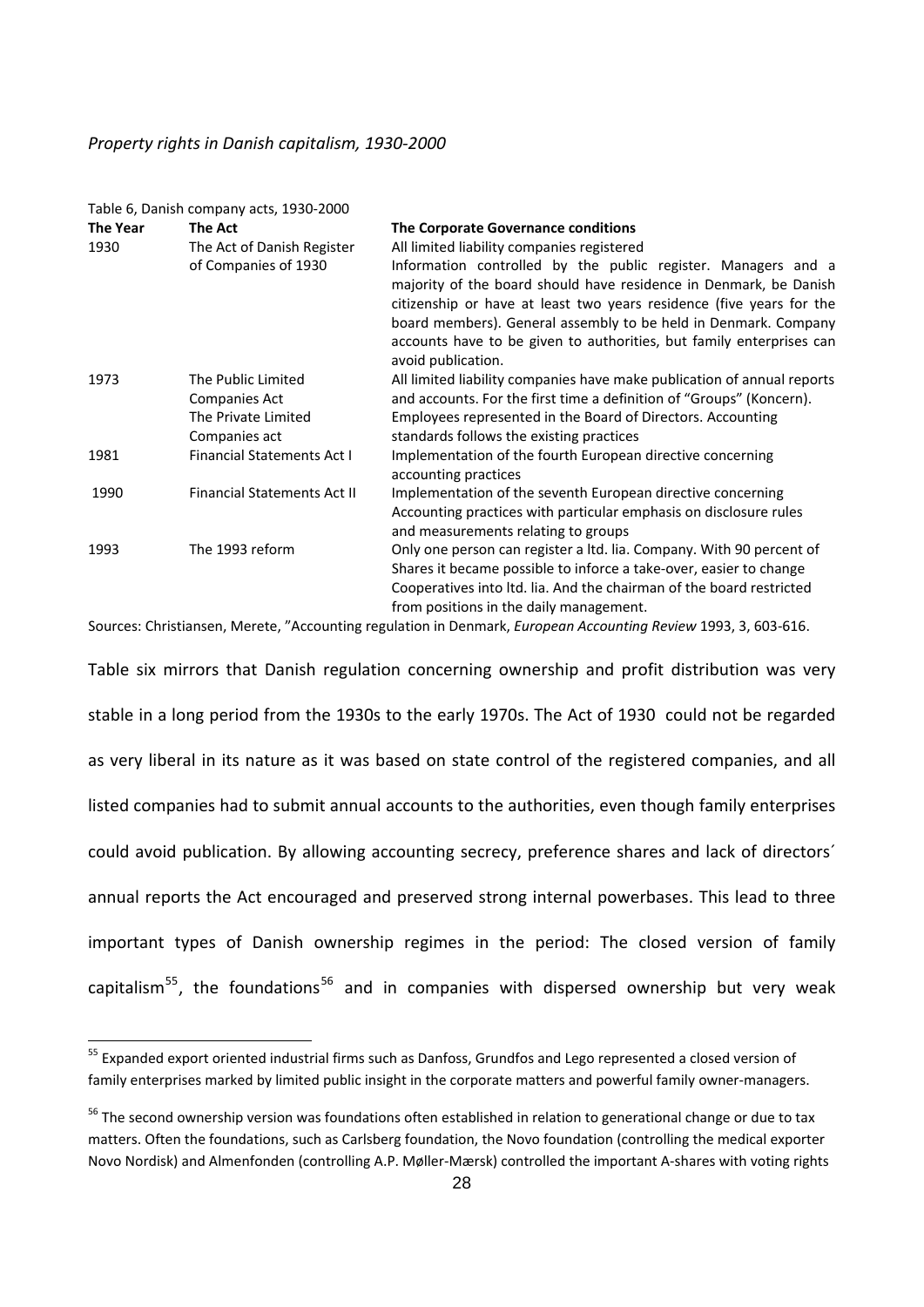dividend/high investment policy possible."<sup>58</sup> external stakeholders.<sup>[57](#page-27-0)</sup> A recent analysis of the post-war development of the dispersed Great Northern Telegraph Company (GN) illustrated how explicit financial interests of external shareholders were consistently disregarded by the board of directors from the 1930s to the 1960s, concluding that in the period: "… an extremely stable internal power base … made GN´s low

The new corporate act of 1973 was an attempt to convergence the Nordic corporate Acts and it included new rights to the external stakeholders including compulsory annual reports, a new definition og "groups" including group accounts as a request and employees membership in the boards of directors. In 1981 the international convergence pattern intensified with the implementation of the EC fourth directive and in 1990 the seventh directive concerning disclosure rules and group account methods.<sup>[59](#page-28-0)</sup> A new reform in 1993 included the sixth corporate act directive including the right to establish a company with one founder and altered structures in the corporate governance regimes. $^{60}$  $^{60}$  $^{60}$  Despite the gradual strengthening of external stakeholders position and the convergence toward European corporate Act standards after 1973 then the three established Danish ownership regimes encouraged and preserved by the long lasting 1930 Act

<u> 1989 - Andrea Santa Andrea Andrea Andrea Andrea Andrea Andrea Andrea Andrea Andrea Andrea Andrea Andrea Andr</u>

while B-shares without voting rights were distributed to the public. It should be noticed the entrepreneurial families often controlled the foundations.

<sup>57</sup> Two of the old large Danish companies, ØK founded by H‐.N. Andersen in 1884 and The Great Nothen Telegraph Co., founded by Tietgen in 1869, were prime example of this "managerial capitalism": In the period from 1930 to 1980 profits were mainly re‐.invested and a

 $58$  Iversen, Martin Jes: GN Great Nordic – a company in transition, CBS Press, 2005.

<span id="page-28-0"></span><sup>59</sup> Christiansen, Merete, "Accounting regulation in Denmark, *European Accounting Review* 1993, 3, 603‐616.

<span id="page-28-1"></span> $60$  The act prohibited that the chairman of the board of a listed company could at the same time function as CEO – this change was direct respond to the "Nordisk Fjer" corporate scandal in which a powerful chairman / CEO had ruined an old company without sufficient board of directors control. In this way the act further weakened the internal power bases.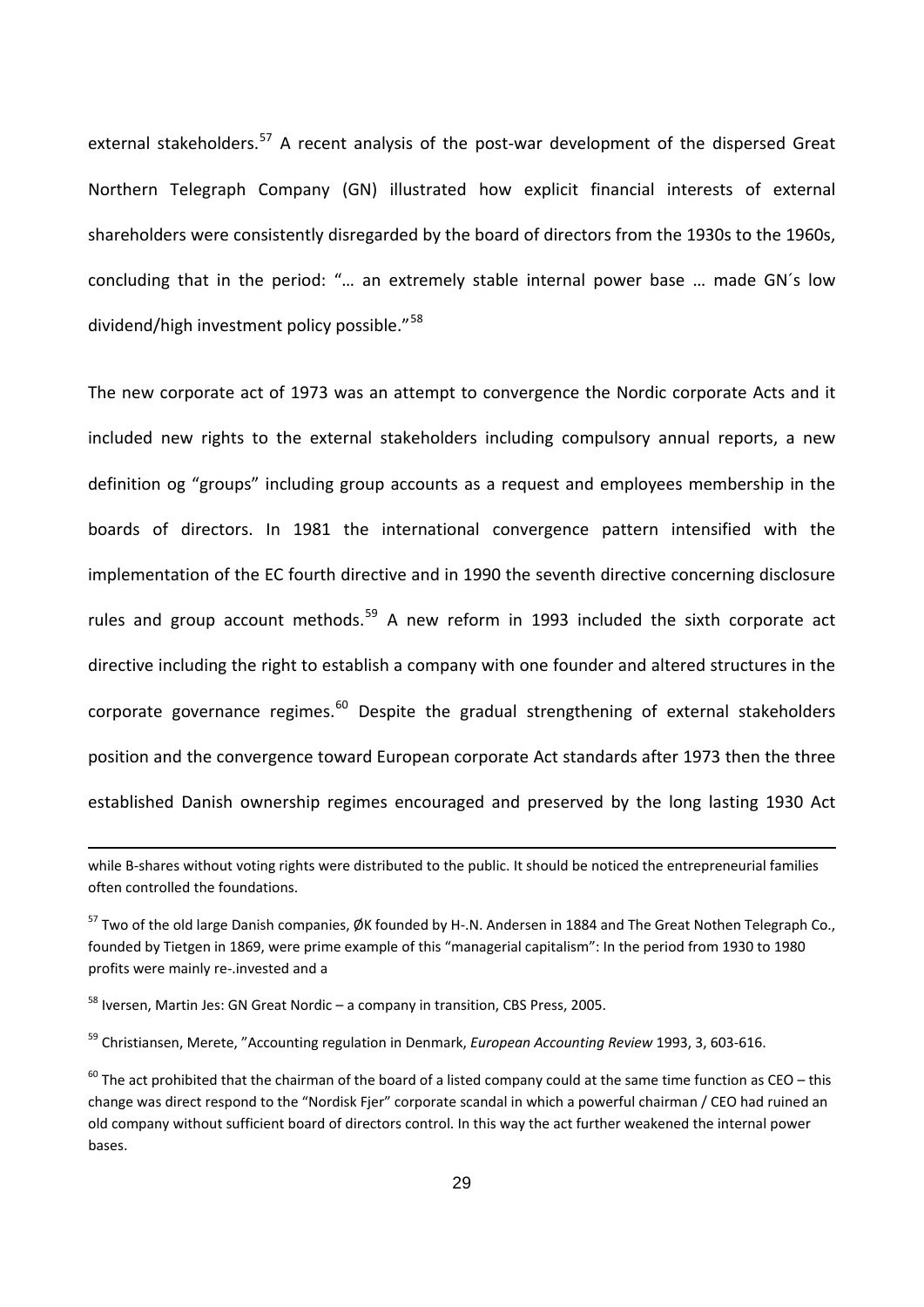implementation of property rights integration in Europe after 1992 and this national characteristic is confirmed by the persistently, peculiar ownership structures in Denmark.<sup>62</sup> continued to dominate among the largest Danish enterprises - together with the co-operative ownership model in the agricultural sphere.<sup>[61](#page-29-0)</sup> Neil Fligstein has pointed at the weak

## *From stable competition regulation to European law*

from 1955 to the mid 1980s when increased demands for changes, including more international coherence, emerged among Danish politicians, economists and businessmen.<sup>63</sup> The public regulation of competition from 1930 to 2000 was marked by a long period of stability

| Year | Name                                     | Content                                                                                                                                                                                                                                            |
|------|------------------------------------------|----------------------------------------------------------------------------------------------------------------------------------------------------------------------------------------------------------------------------------------------------|
| 1937 | 2 <sup>nd</sup> Law on price agreements  | Law against general price agreements which limited<br>competition including registration and publication of<br>price agreements and the establishment of a new<br>price control board which could investigate private<br>competition circumstances |
| 1940 | Law on Prices etc.                       | War regulation of prices and production regulating<br>competition by the control of profits, imports etc.<br>continued until law of 1952 with some amendments<br>in the late 1940s.                                                                |
| 1949 | Appointment of "Trust Commission"        | Commission appointed to investigate international<br>Competition policy and the Danish situation                                                                                                                                                   |
| 1952 | Law on prices                            | Opportunity to set prices in accordance to a more but<br>but continued state regulation of prices - from 1956<br>to the mid 1980s: 16 new laws on price-regulation.                                                                                |
| 1955 | The Monopoly Law                         | New law including the establishment of a Monopoly<br>Council, private competition regulation accepted but<br>continued need of public registration. Rising prices<br>could only happen with the approval of the council.                           |
| 1984 | Committee: modernization of the 1955 law | Commission suggesting a competition law rather than<br>Monopoly law – based only on the need for higher<br>Economic efficiency – continued public control<br>principle                                                                             |

#### **7, Public ‐2000 Table Danish competition regulation, 1937**

<span id="page-29-0"></span> $61$  The ten largest Danish corporations in 2007 included:

<sup>&</sup>lt;sup>62</sup> Fligstein, Neil, Euroclash, the EU, European identity, and the future of Europe, Oxford University Press, 2008, p. 72-73.

 $63$  For a further discussion on these demands of changes see Per Boje (2003) p. 220-239.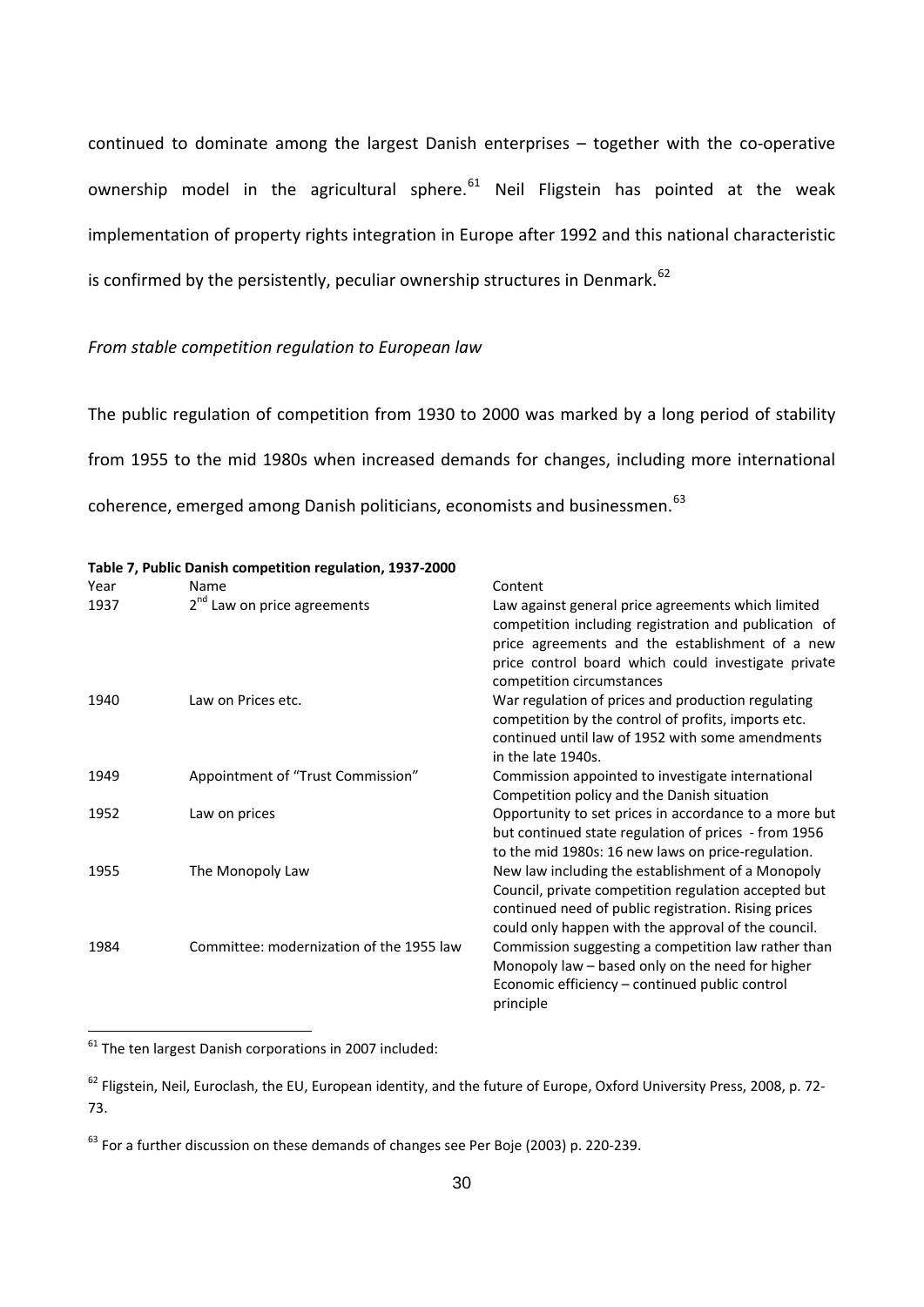| 1989 | Law on competition                | New law based on the committees suggestions        |
|------|-----------------------------------|----------------------------------------------------|
| 1993 | OECD report on Danish competition | Very critical report on the competition conditions |
|      |                                   | On the Danish market and the wake control princip  |
| 1997 | Law on competition                | New strengthened law based on prohibition princip  |
| 2002 | Law on competition                | Further strengthened law including merger control  |
|      |                                   |                                                    |

1997 Law on competition **inclusive State of the Street Connect Automobile** New strengthened law based on prohibition principle And the competition council aloud to use the EU Legislation. New law based on the committees suggestions n Very critical report on the competition conditions On the Danish market and the wake control principle

Sources: Boje, Per: Marked, erhvervsliv og stat, Aarhus Universitetsforlag, 2004

With the price regulation law of 1937 a public Danish institution "the Price Control Council" had been established. This council proved to be very important during the Second World War and the following two decades, as the administration of prices and profits was a key tool in the detailed public price-regulation of the Danish economy from the 1930s to the 1970s.<sup>[64](#page-30-0)</sup> The detailed price regulation affected competition conditions in Denmark and was thus included in the 1937 law, but after the Second World War a political pressure for a real trust- or cartel law emerged. The Trust Commission was appointed in March 1949 after a parliamentary debate.<sup>[65](#page-30-1)</sup> The commission was managed by Copenhagen Business School professor H. Winding Pedersen and in 1953 it passed over a recommendation for a Danish trust law which should ensure four things: economic effectiveness, distribution of wealth (avoiding monopoly concentration of capital), freedom of trades and protection of small co-operations. The proposal went further than the 1937 law as it included some of the public price regulation which since had been institutionalized – according to §24 the authorities for instance should approve any rise in prices suggested by registered cartel members. On the other hand the proposal was still based on the publicity- and control principle meaning that trusts and cartels were legal if notified to the authorities. A law proposal was

<span id="page-30-0"></span><sup>&</sup>lt;sup>64</sup> The average annual number of employees in the Danish Price control Council expanded from 4 in 1937, 18 in 1939, 30 in 1940, 100 in 1942, 300 in 1945, 350 from 1946‐1948, 150 from 1950‐1952 and then down to less than 100 from 1953 to the late 1960s, Per Boje (2003) p. 136 and 156.

<span id="page-30-1"></span> $65$  The trust issue was surprisingly raised by the conservatives as they feared the future challenges to small Danish businesses caused by international cartels – in particular the margarine‐cartiel lead by the British‐Dutch giant Unilever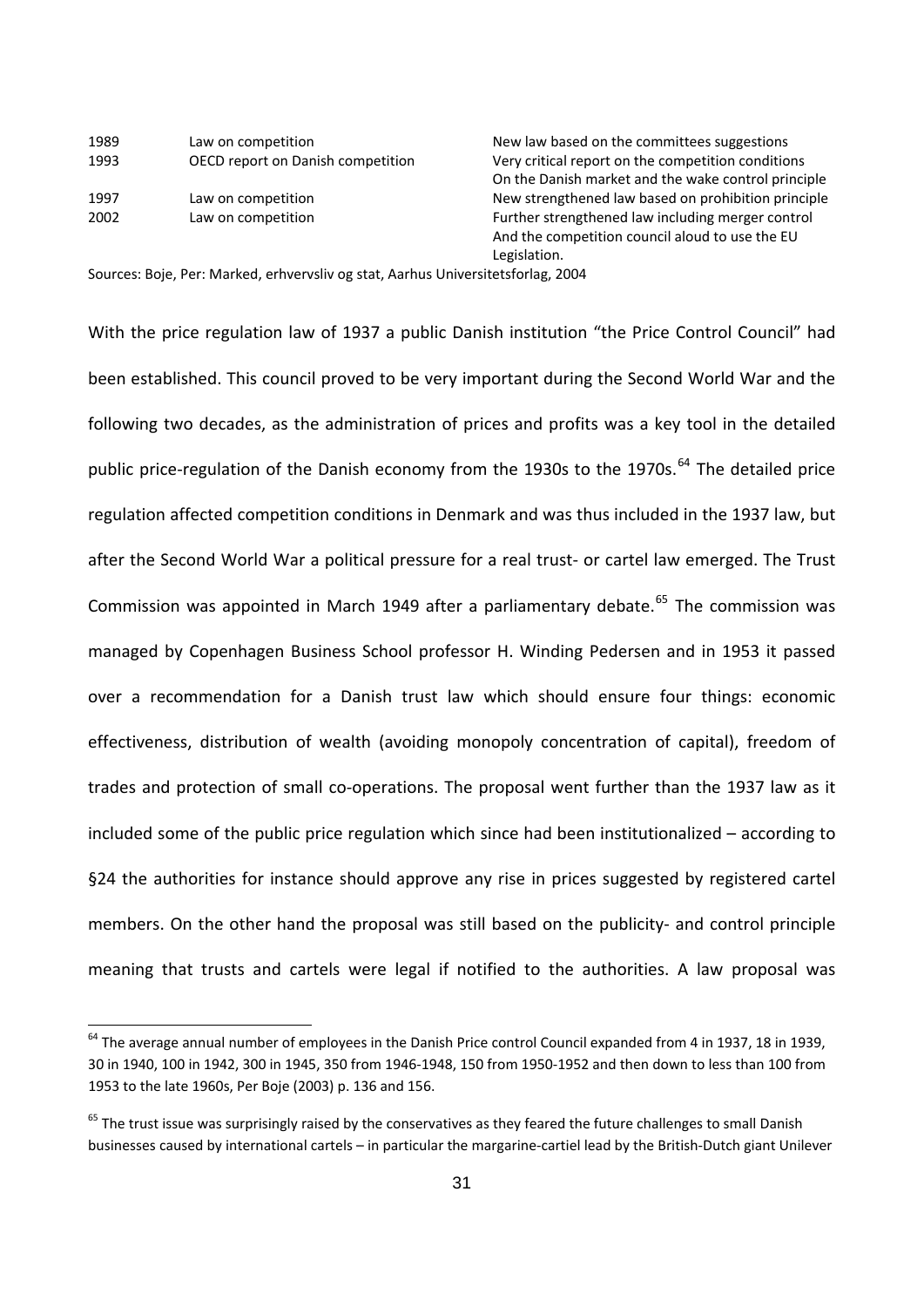does, or will, influence substantially the price-, production- or transport- matters".<sup>67</sup> Same formulation as in the 1937 law. presented in the Danish parliament in December 1953 and it is striking that the Social Democratic MP, Lis Groes, described the contemporary private competition regulation as "if the old guild-system had been resurrected in a modern shape".<sup>[66](#page-31-0)</sup> The law was adopted in 1955 and after intense lobby activities by the industrial organizations from 1955 the purpose was changed from the suggestion by the council as "a law which should be used when competition was limited due to companies´ size, financial connections, arrangements, passages and other organizational matters", towards the softer "a law which should be used if competition was limited in such a way that it

The trust law of 1955 lasted until the mid 1980s and strikingly the Monopoly Council, which took decision on possible competition violation, was managed by the same director, W.E. von Eyben, from 1955 to 1980. How do we explain this long term stability. An important factor is emerging symmetry of interests between the workers movements, the private enterprises and the state. The case of the Danish brewery industry, which had price-regulating cartel from 1899 to 1988, showed that the active brewery hand union accepted strong organized employers as a cartel helped to ensure stability for the employees. $^{68}$  $^{68}$  $^{68}$  The brewery industry itself, dominated by Carlsberg/Tuborg favored stability in the market structure and finally the state supported the highly organized market as it ensured stable, predictable tax income. In contrast to the heated ideological debate after the first world war the late post 1945 decades were marked by a

<span id="page-31-0"></span> $^{66}$  Boje, Per, Marked, erhvervsliv og stat, Aarhus niversitetspres, 2003, p. 192.

<sup>67</sup> Ibid. p. 203.

<span id="page-31-1"></span><sup>68</sup> See Dahlberg, Rasmus, Linden, Trine and Iversen, Martin Jes: Bryggerne, Bryggeriforeningen 1899‐1999, København, 1999.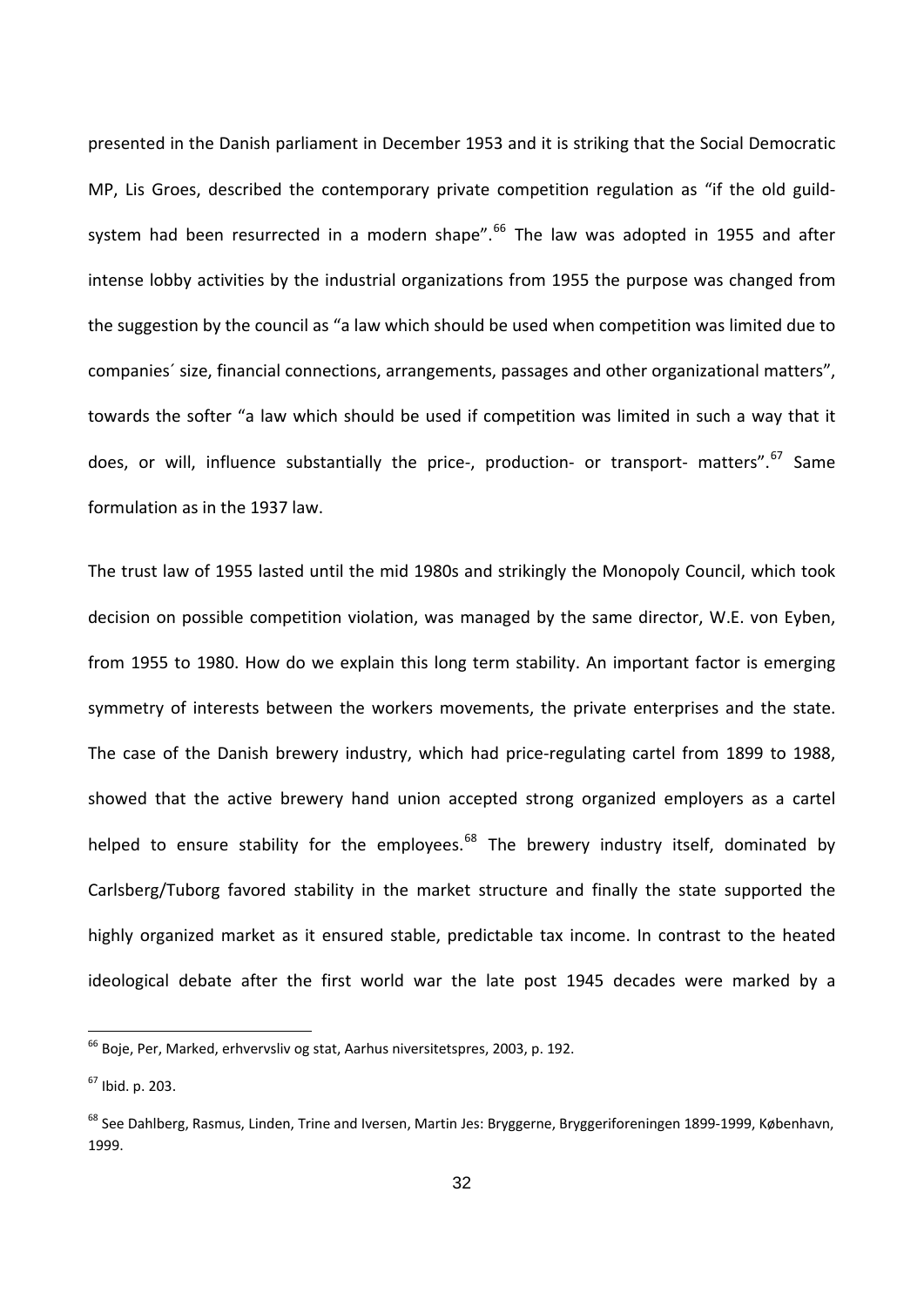private competition regulation – as long as it was registered, controlled and followed by a bureaucracy. consensus behind organized capitalism, with restricted market in which a strong state accepted

competition council should ensure competition by a high degree of openness from the enterprises but the law only included one real "prohibition" against fixing gross prices.<sup>70</sup> In the 1980s the ideological debate concerning the role of the market reappeared and in December 1984 a committee, consisting of law professor Bent Christensen and to economists Poul Nyboe Andersen and Anders Ølgaard, was appointed to suggest a revised law.<sup>[69](#page-32-0)</sup> The committee proposal of 1986 entitled "From monopoly law to competition law" was representative for the liberalistic movements of the period as it suggested to focus the law solely on the matter of ensuring economic efficiency. The following Law of 1990 included for the first time public organizations and it continuously built upon the publication and control principle. The new

As emphasized in the introduction to this article the Danish business structure had gone through a dramatic transition by the late 1980s. Big business had become bigger, more concentrated and thus economically more powerful. The structural change resulted from a wave of mergers in the late 1980s and most often the motive behind these mergers was to prepare the Danish enterprises to the up‐coming international competition of the European Common Market – decided upon in 1987 with effect from January 1, 1993. Within the banking sector six of the largest Danish banks formed to new groups in 1990 and perhaps even more dramatic the slaughterhouse and diary industry gradually changed from a decentralized structure in the early 1970s – with more than 50

<span id="page-32-0"></span> $^{69}$  Boje, Per, Marked, erhvervsliv og stat, Aarhus Universitetspres, 2003, p. 203.

<sup>70</sup> Ibid., p. 209.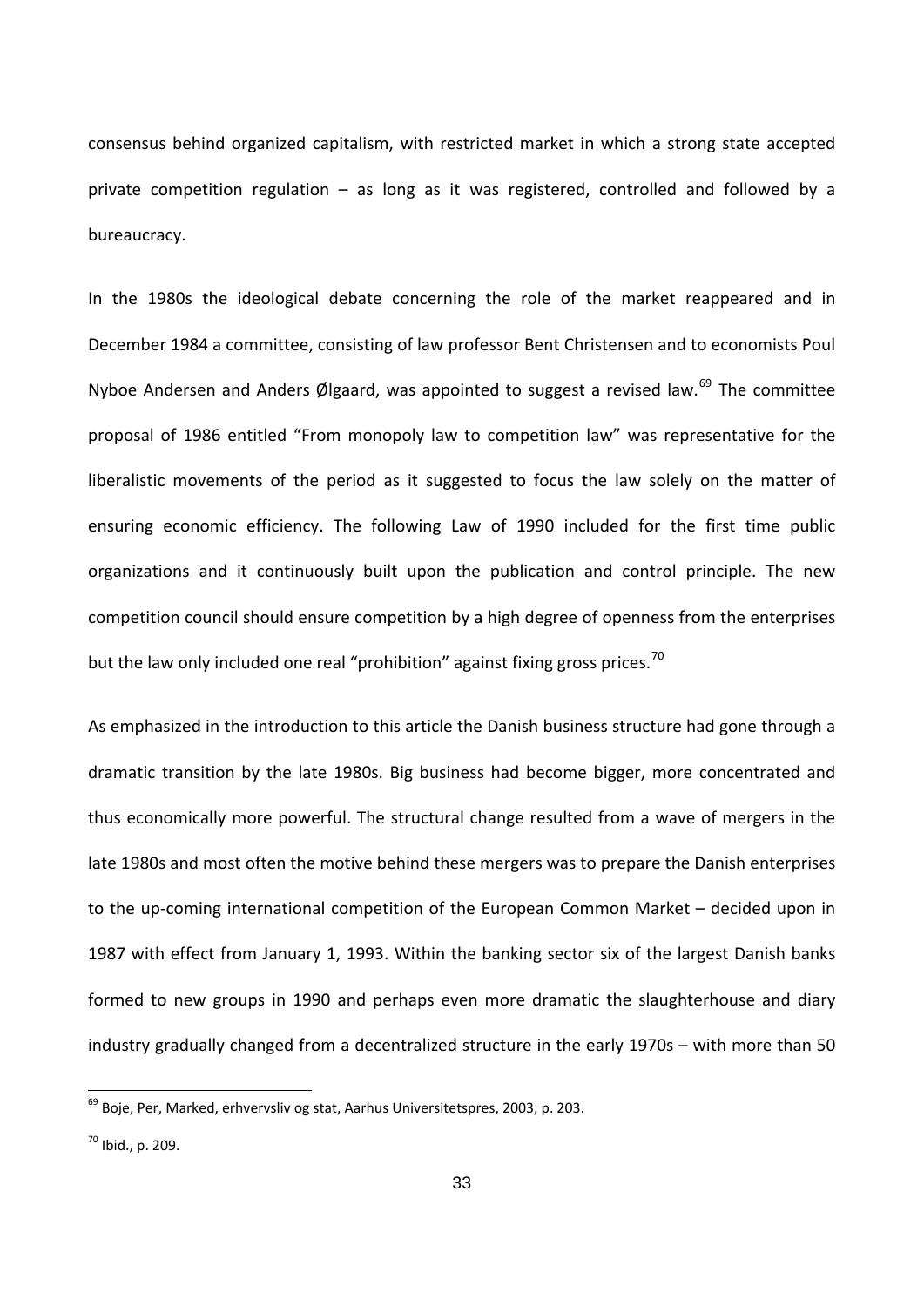century with only large slaughter house company, the European market leader "Danish Crown" and one large diary "Arla Foods" market leader in Scandinavia and Great Britain.<sup>71</sup> independent slaughterhouses and dairies in the early 1980s – to situation at the turn of the

nature private competition regulation and abuse of a dominant position *per se* was illegal in Denmark.<sup>73</sup> In January 1993 OECD published a very critical report concerning the Danish competition situation and regulation.<sup>[72](#page-33-0)</sup> The Danish business structure was, according to OECD, marked by substantial private competition regulation due to cartels and dominant firms. OECD recommended that Danish law changed from the control principle towards the prohibition principle stating that any limitation of competition is illegal if it is not mentioned as acceptable in the law. After several years of preparation a new law was agreed upon in May 1997, and this time it followed the prohibition principles of European competition law and in general the law was prepared in close  $co$ -operation with the European authorities – for the first time the law stated that in their very

## *Rules of exchange from a Danish to a European context*

The rules of exchange followed the pattern of property rights and competition regulation in its broad transition from a national institutional base towards a highly European influenced system

<sup>&</sup>lt;sup>71</sup> Iversen, Martin Jes, " Corporate responses to Institutional Change" in Schröter, Harm G. (ed.): The European Enterprise", Historical investigation into a Future Species, Springer Press 2008.

<span id="page-33-0"></span><sup>&</sup>lt;sup>72</sup> Kallestrup, Morten, Marked, Erhversliv og stat, Aarhus Universitetsforlag, 2003, p. 259.

 $^{73}$  Ibid., p. 265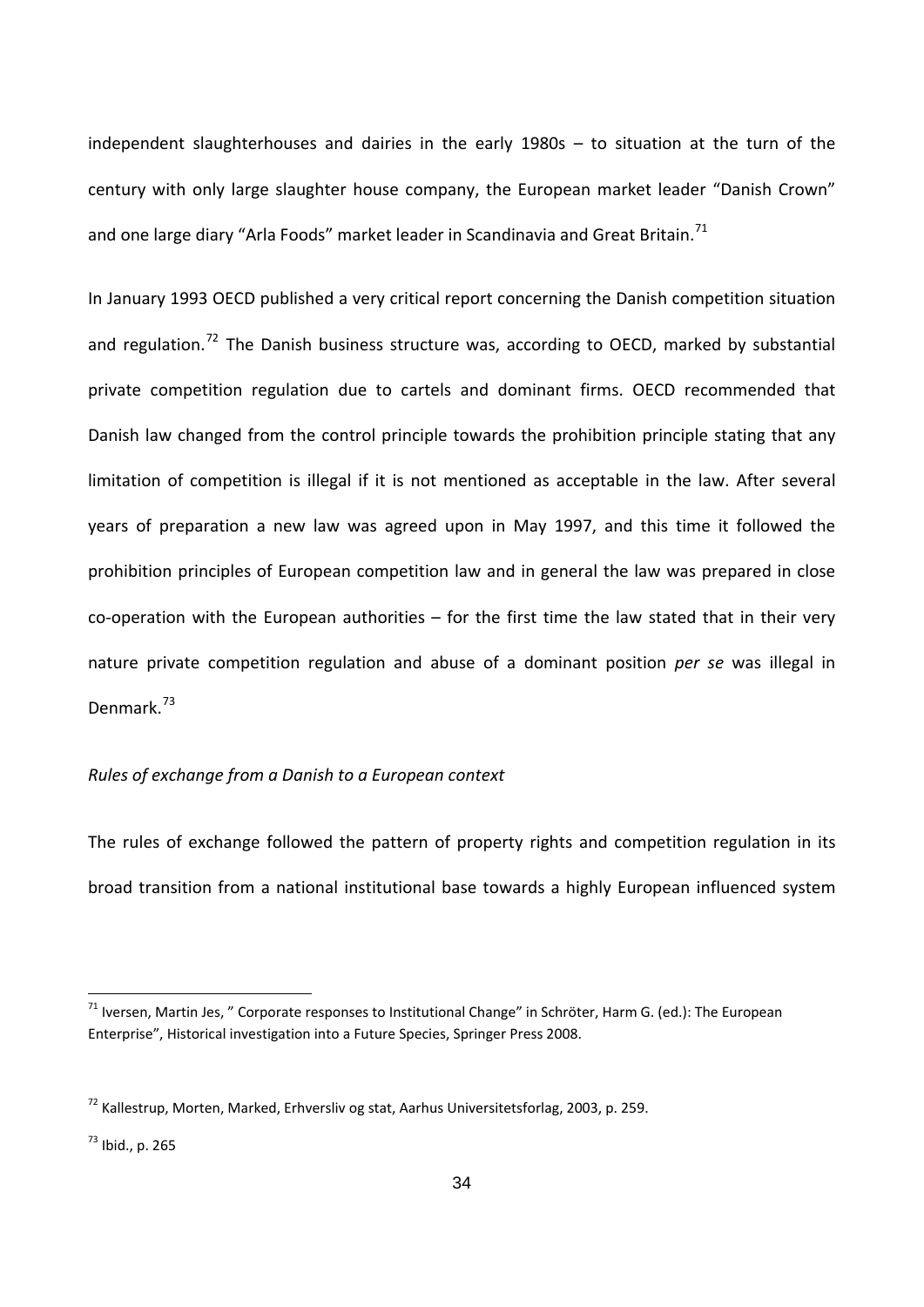from the late 1980s onwards. The most striking characteristic of the new trans-national rules of exchange was the complexity and detailed regulation creating new markets on a functional basis..

| Year      | Name                         | Content                                                                                                                                                                                                              |
|-----------|------------------------------|----------------------------------------------------------------------------------------------------------------------------------------------------------------------------------------------------------------------|
| 1933-1934 | Bilateral Trade Agree.       | The first bi-lateral trade agreement with Great Britain and Germany                                                                                                                                                  |
| 1940      | Law on Prices etc.           | War regulation of production regulating rules of exchange by the                                                                                                                                                     |
|           |                              | control of imports, production etc.                                                                                                                                                                                  |
| 1949      | OEEC trade liberalization    | 50 % elimination of quantitative import restriction required in the<br>OEEC area                                                                                                                                     |
| 1950s     | <b>Currency restrictions</b> | Continued restrictions on cross border currency transactions                                                                                                                                                         |
| 1960      | New import customs           | Change in policy from import regulation to customs: Result highest<br>Import customs of industrial goods since 1797                                                                                                  |
| 1960      | <b>EFTA established</b>      | Membership of Free trade area: gradual abolishment of import<br>customs and immediate abolishment of quantitative import regulat.<br>(GB, Sweden, Norway, Denmark, Switzerland, Austria and Portugal)                |
| 1973      | Membership of EEC            | Part of the West European customs union including a common agri-<br>Cultural policy but excluding economic integration of other areas than<br>Goods market                                                           |
| 1972-1979 | The currency "snake"         | Danish membership in the "currency snake" cooperation<br>Established after the break down the Bretton Woods system in 1971:<br>The "snake" currencies could only disperse to a certain limit                         |
| 1979      | <b>EMS</b>                   | Danish membership of the European Monetary System (EMS)                                                                                                                                                              |
| 1982-1987 | Fixed currency policy        | Fixed currency policy towards the ECU                                                                                                                                                                                |
| 1987      | Single European Act          | A concrete plan for the creation of a common market including<br>general principles for a common market including non-fiscal barriers<br>and following white papers for the rules of exchange of specific<br>sectors |
| 1993      | Single European Market       | European market based on the free movement of goods, capital and<br>remaining national quotas vis-à-vis third countries eliminated                                                                                   |
| 2002      | Euro introduced              | Danish krone fixed to the euro                                                                                                                                                                                       |

Table 7. Important Danish legislation concerning rules of exchange, 1934-2000

One of the main aspects of the protectionism in the 1930s was the substantial quantitative import restriction and the regulation of cross-border currency transactions. OEEC, founded as a coordinating body of the Marshall help in 1948, required already in 1949 that the receiving countries should eliminate 50 percent of their quantitative import restrictions. The long-term aim was to replace the pre-war bilateral trade system with multilateralism in the Western hemisphere. The gradual liberalization of the European markets was never-the-less a complex development marked by several attempts to continue the protection of domestic industry through non‐fiscal barriers such as different standards and national strategies which kept import regulation within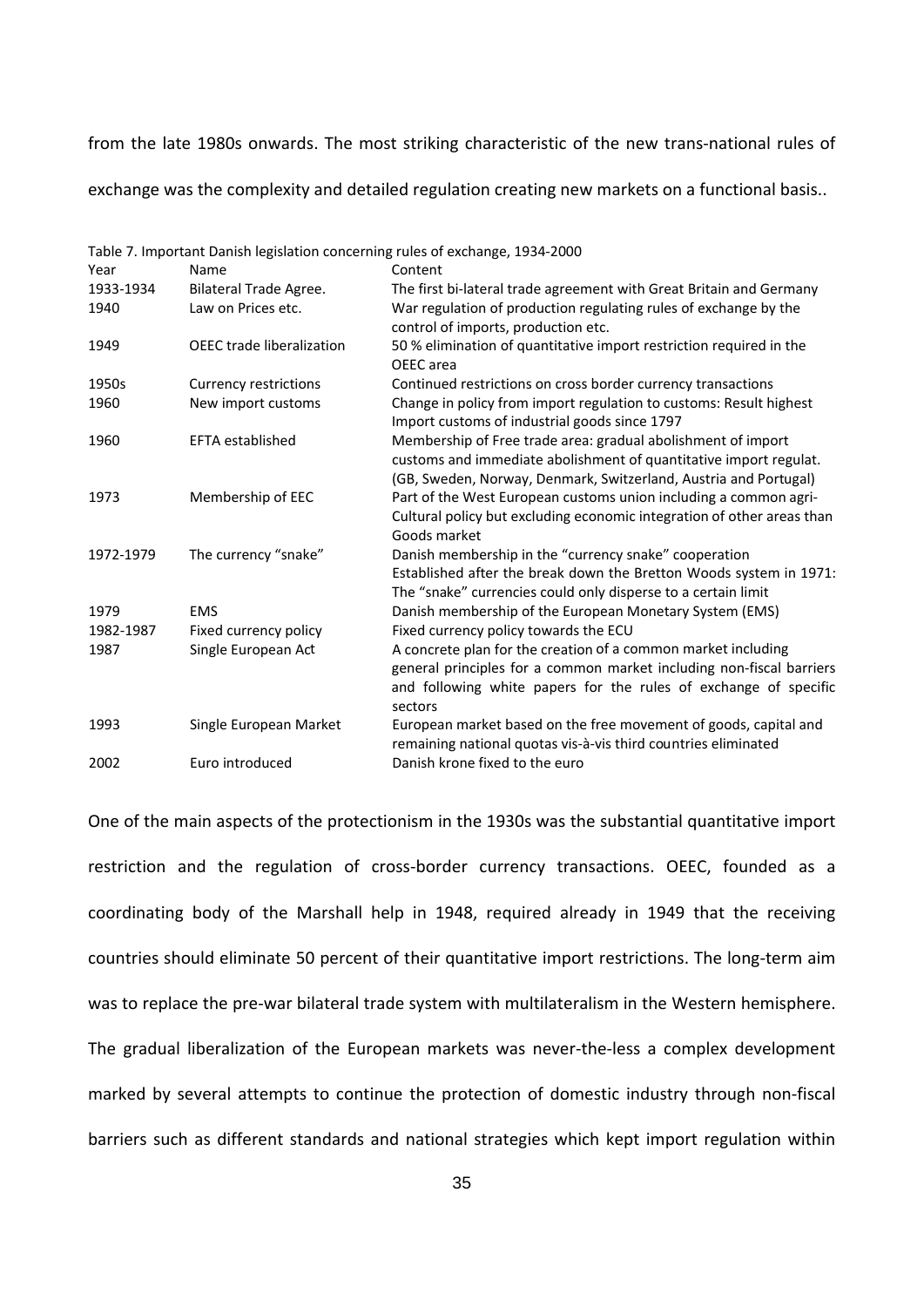particular an impact on the expanding industrial sector while the agricultural sector was left out of the cooperation and the networking industries, the financial sector and the service sector at this stage was continuously marked by various trade barriers. industries regarded as important for the home market. In the Danish context the membership of EFTA in 1960, caused a change from import regulation towards external customs and this had in

exports. But remarkably, the share of Danish export to the other West European countries The Danish membership of the EEC in 1973 was followed by ten years of stagnation in the integration process in which member states initiated unco-ordinated national crisis policies through devaluations and even state funded 'buy‐national' campaigns. The so‐called 'Euro sclerosis' lasted until January 1985 when Jacques Delors was appointed as the new chairman of the European Commission. In January 1986, the European leaders agreed upon the Single European Act (SEA) which consisted of new institutional changes, such as a stronger role for the Parliament and more majority voting at the expense of the former unanimity rules, and new concrete political economic initiatives ‐ most important the preparation of the internal market in 1992, which included 'abolishing of barriers of all kinds, approximation of legislation and tax structures, strengthening of monetary cooperation and the necessary flanking measures to encourage European firms to work together'.<sup>[74](#page-35-0)</sup> Following the membership of the European Community in 1973, Danish trade with the European countries rose from DKK 24.4 billion in 1973 to DKK 42.1 billion in 1978, or from 65 per cent of total exports to 69.5 per cent of the total

<span id="page-35-0"></span> <sup>74</sup> Single European Act, 1987, EEC 1987.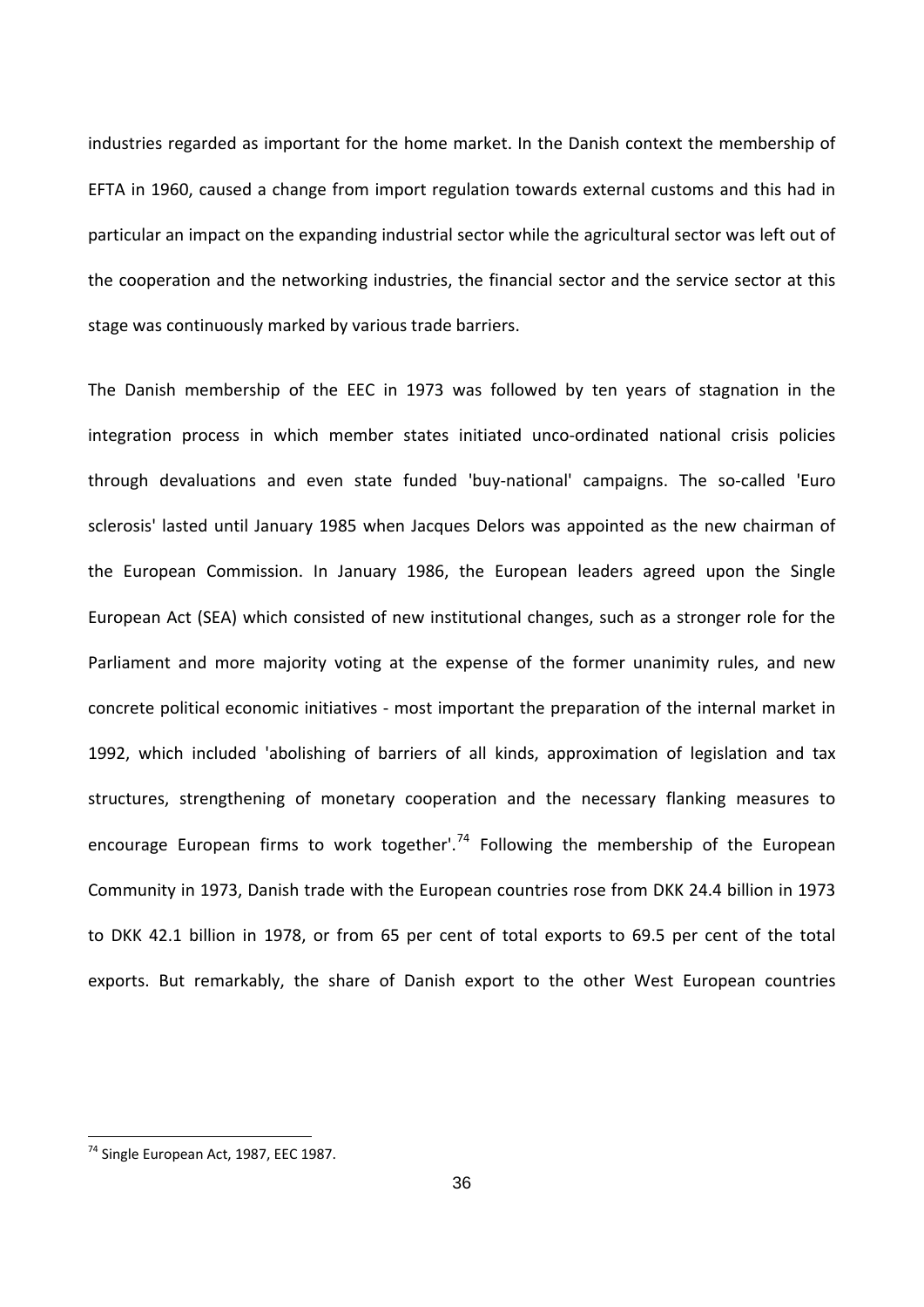stagnated and even fell in the early 1980s from 63.5 per cent in 1982 to 58,7 per cent at the lowest point in 1984.<sup>[75](#page-36-0)</sup>

This stagnation – which indicates that Danish membership was not followed by any immediate 'Europeanization' of the economy – went on to the mid‐1980s. The picture changed in the latter part of the 1980s in line with the rising dynamics of the European integration process. From 1985 to 1991, the share of exports to the other community members rose from 58.7 per cent in 1984 to 68 per cent in 1991. Export to other West European countries was stable around 65 per cent throughout the 1990s and early 2000s. The high share of EU exports within total Danish exports indicates that the European market gradually became more important for the Danish companies, and the Common Market was implemented.<sup>76</sup> particularly in the late 1980s and early 1990s when the institutional framework in terms of the SEA

Table 8 - Foreign Direct Investments by Denmark outward; the EEC, in total, EEC% of total, 1982-1992 (mill. DKK, annual prices)

| Denmark FDI out        | 1982   | 1987   | 1992   | 1997   | 2002   |
|------------------------|--------|--------|--------|--------|--------|
| <b>FDI outward EEC</b> | 124    | 2.395  | 11.402 | 18.300 | 24.420 |
| FDI outward total      | 596    | 4.227  | 13.502 | 27.800 | 37.378 |
| EEC of total FDI       | 20.81% | 56.66% | 84.45% | 65.83% | 65.33  |

*Source:* Danish Statistical Department, For the years 1982 ‐ 1990 EEC included the following countries: Belgium‐ Luxembourg, France, Germany, Greece, Ireland, Italy, Netherlands, Portugal, Spain & United Kingdom

Danish companies went through a substantial transition in a short time. From a relatively low level of outward Foreign Direct Investment (FDI) in the early 1980s towards a very high level of outward FDI in the 1990s and early 2000s. It rose from DKK 596 million or only 0.3 per cent of the GDP in 1982 , while in 2000 and 2001 the outwards FDI was 10.3 and 3.6 per cent, respectively, of the

<sup>&</sup>lt;sup>75</sup> Iversen, Martin Jes and Andersen, Steen: Denmark: Co-operative Liberalism, in Fellman et. al.: Creating Nordic Capitalism, Palgrave Macmillan, 2008, p. 265‐335..

<span id="page-36-0"></span> $76$  Ibid.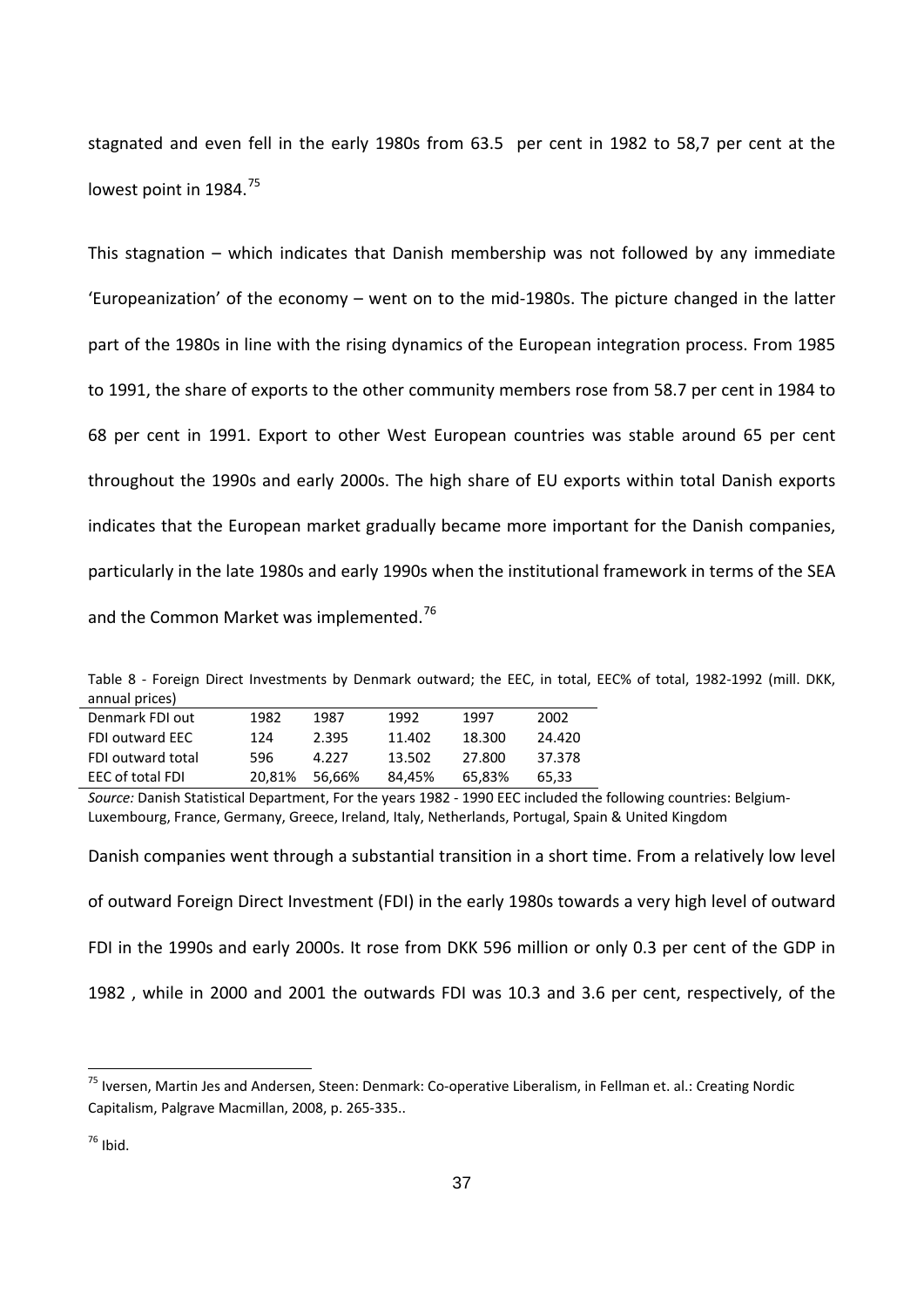GDP. In other words Danish companies – and indeed the Danish economy – became more open and international from the mid-1980s and onwards.<sup>[77](#page-37-0)</sup>

### *Carlsberg and the transition to a common market*

While the terms of the 1903 agreement gave a framework for co-operation within Denmark, there was no agreement about co-operation in international markets. The two competed with each other already in Belgium and the UK and to avoid a worsening of the competition, the two agreed that investment in new breweries could take place as long as it was outside their main markets. This gave rise to brewery projects in Turkey and Iran for Tuborg in 1967, and Cyprus (1967), Malawi (1968), Brazil (1970) and Malaysia (1972) for Carlsberg. According to the former chairman of the Carlsberg Foundation, Kristof Glamann, 'The two breweries almost blocked each on the international market. The German breweries had started to merge and we feared that the Dutch would acquire in Denmark. With the merger with Tuborg we gathered our strength and started our expansion seriously<sup>[78](#page-38-0)</sup>.

In the years after the merger between the two trust partners Carlsberg and Tuborg in 1970, it was no longer just exports that counted towards sales in foreign markets. Licensing deals became more important as a source of both income and volume. In 1970, exports made up only around 24% of total sales and sales from licence agreements were negligible. However, during the 1970s and 1980s sales outside Denmark, both from exports, licence deals and investments, rose rapidly as a percentage of total sales. Sales of Carlsberg and Tuborg produced outside Denmark surpassed

 $77$  Ibid.

<span id="page-37-0"></span> $^{78}$  Interview with Kristof Glamann, Børsen, June 23, 1993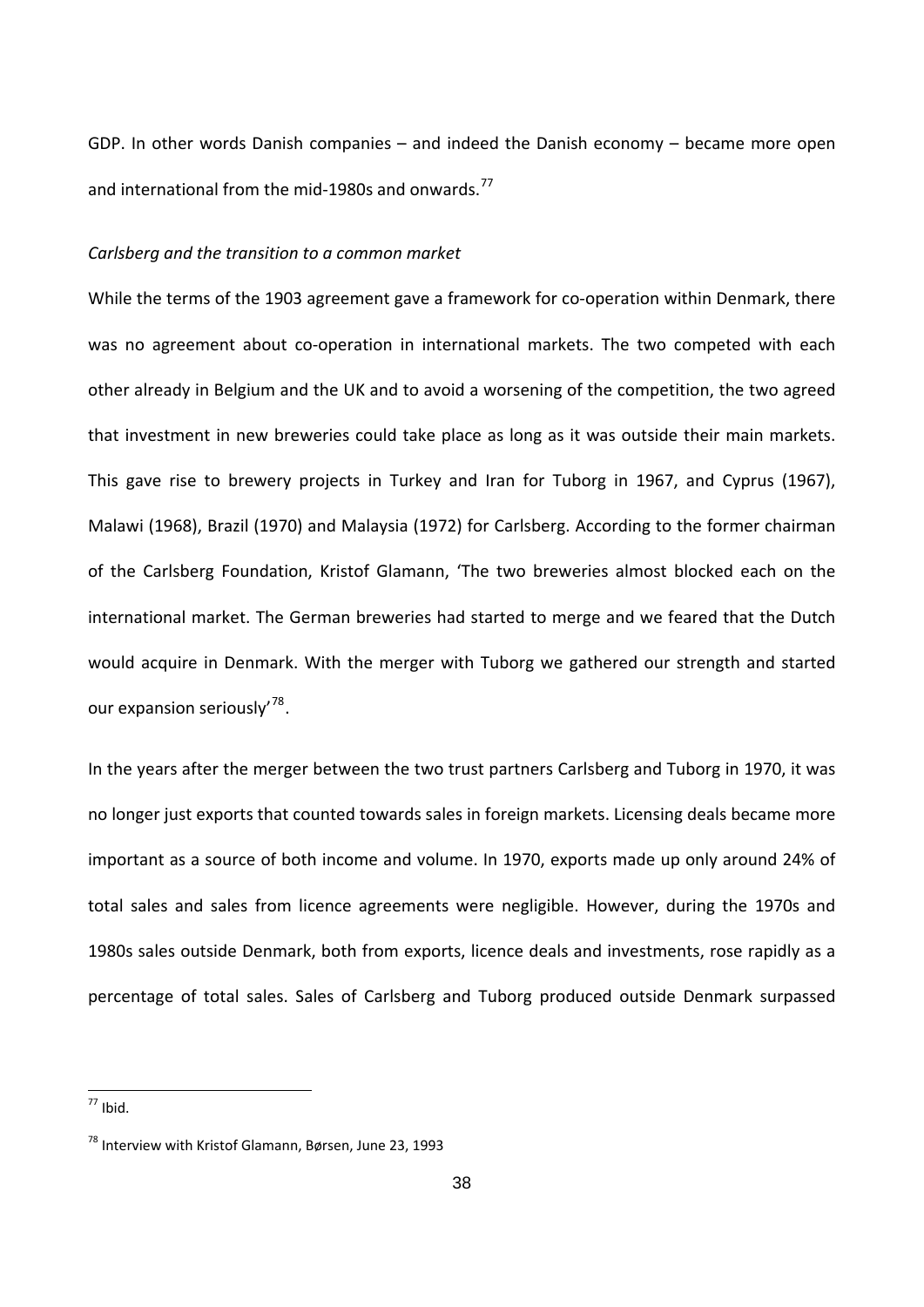sales in the home market for the first time in  $1976^{79}$  and continued to grow. From 24% in 1970, it climbed to 60% in 1980/81 and 90% in 1999/2000. At that time Carlsberg and Tuborg products were available in more than 140 countries.

The move towards licence agreements was driven by the need to cut costs after the oil shock of 1973 As fuel costs increased, so too did the cost of exporting beer. It was cheaper to export know‐ how in the form of licensing agreements, while a licensing agreement together with a minority stake allowed greater access to the partner's distribution network. Increasing unrest among Danish labour unions also meant that supply from Denmark had become unreliable.

| Table 10.1 Countries with Carlsberg licensing partners |  |  |
|--------------------------------------------------------|--|--|
|--------------------------------------------------------|--|--|

| Before 1975                                                       | 1976-80 | 1981-5    | 1986-90                                | 1991-94                                                                      | 1995-99                                                             |
|-------------------------------------------------------------------|---------|-----------|----------------------------------------|------------------------------------------------------------------------------|---------------------------------------------------------------------|
| Malawi<br>Turkey<br><b>Brazil</b><br>Malaysia<br><b>USA</b><br>UK | Italy   | Hong Kong | Spain<br>Germany<br>Nepal<br>Greenland | Portugal<br>Paraguay<br>Thailand<br>Vietnam<br>Sri Lanka<br>Croatia<br>China | Sweden<br>Finland<br>Israel<br>India<br>Romania<br>Poland<br>Russia |

*Source*: Carlsberg

Although the merger solved immediate problems, there were still differences that needed to be resolved between the two former competitors. Throughout his time at the company CEO Poul Svanholm kept two offices – one at Carlsberg in Valby and one at Tuborg in Hellerup – to ensure that both organisations felt themselves equally treated. His rationale for keeping the two organisations separate was to maintain 'power and vitality', although it was also necessary to ensure visible proof to the authorities of the competition that existed in the Danish market. However, it also helped prevent the development of a single head office capable of rational and

<span id="page-38-0"></span><sup>&</sup>lt;sup>79</sup> Carlsberg Annual Report 1977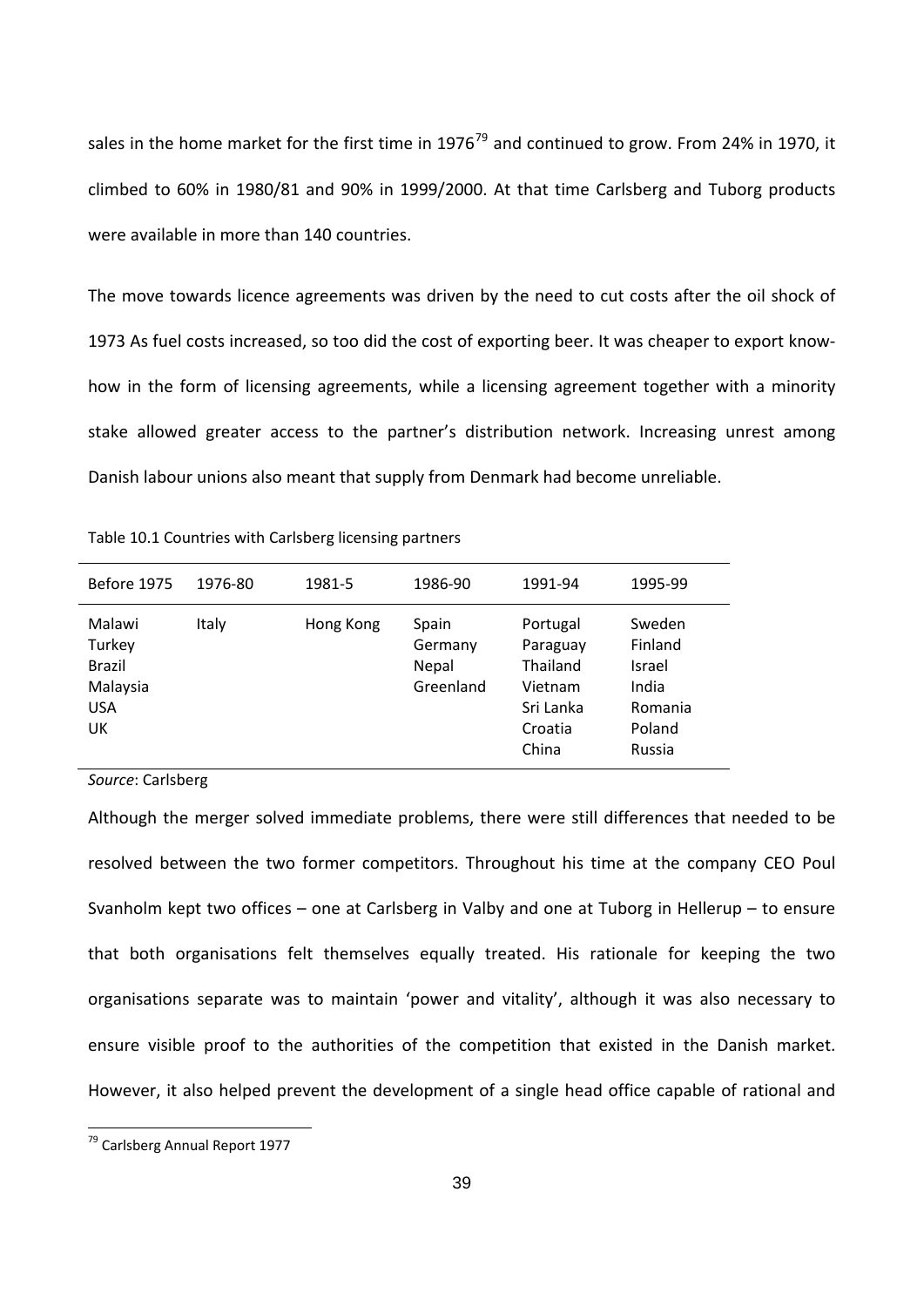strategic decisions at home and abroad. Marketing was a particular challenge. Carlsberg and Tuborg were often available on the same markets, competing for the same customers and often with different licence brewers for the two brands.



Graph 1: Carlsbergs ownership shares of subsidiaries, 1967‐1985

*Source:* Carlsberg, various reports

The lack of clarity in marketing internationally was also a result of an organisational structure that was far more suited for an export and licensing company than it was for a global brewer. After the merger Carlsberg and Tuborg had separate sales organisations for Carlsberg and Tuborg in Denmark, as well as separate organisations for overseas business. Carlsberg International looked after export sales and licensing agreements for Carlsberg, while Tuborg International did the same job for Tuborg. A third organisation, United Breweries International, looked after foreign breweries in which United Breweries had a shareholding.

Expansion abroad throughout the 1970s and 80s was still driven by the idea that Carlsberg and Tuborg were high quality, high priced products that didn't take market share from established,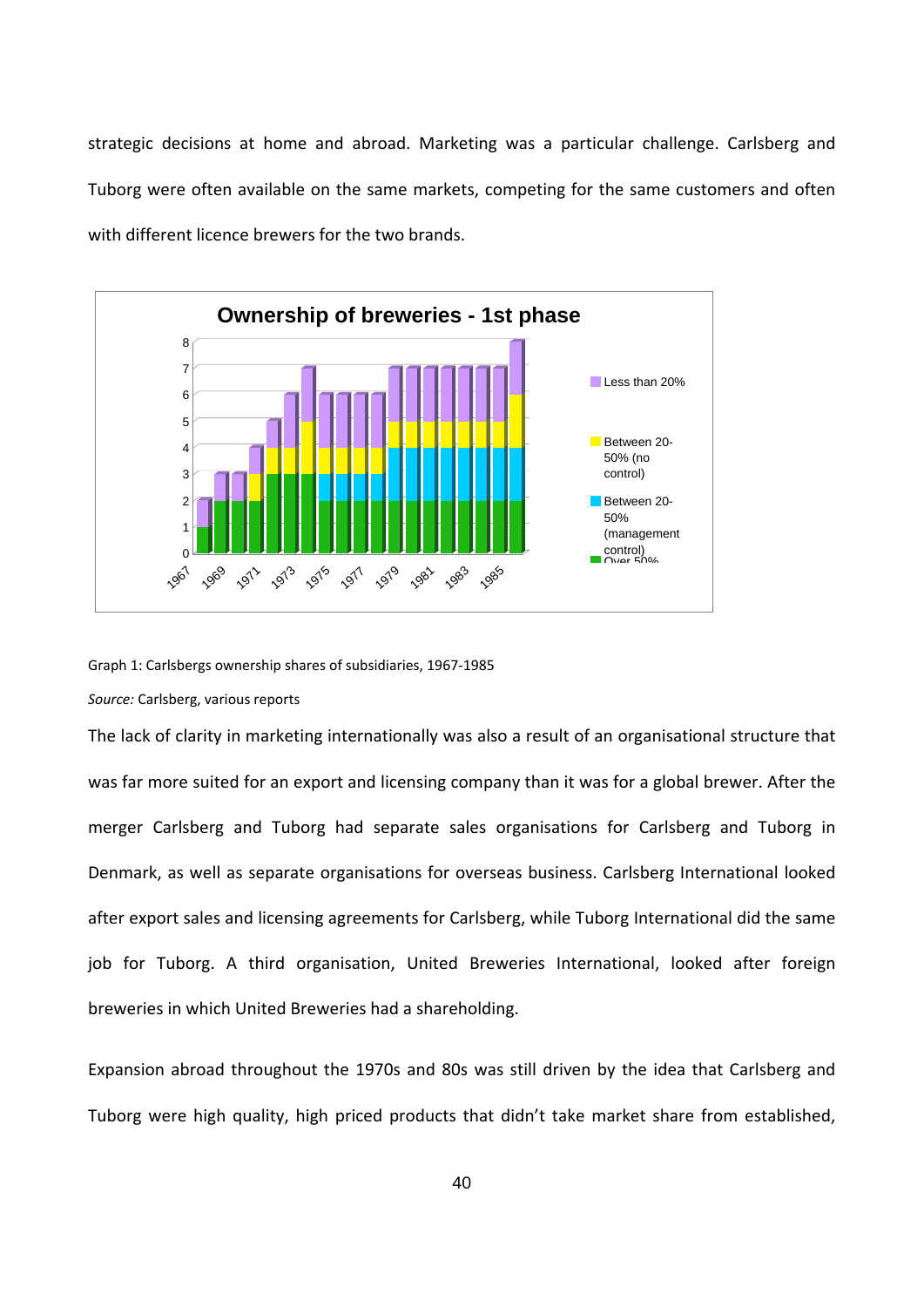domestic breweries. This policy was described by Carlsberg's managing director Poul Svanholm in an interview in 1983: 80

'We would like to enter those markets where we see an opportunity for a growth in beer sales so we can get a share of that growth. We are not so interested in gaining sales by taking market share from other breweries. That's not our way. We have, by the way, a policy of going to the local brewers and telling them that we intend to establish ourselves in the country.'

The choice of partners and investment type was governed by a mixture of traditional attachments, chance and some conscious strategic choices. Investment in the breweries in Hong Kong and Malaysia was undertaken with its old export partner East Asiatic Company, while others were a development of existing strong export markets such as the UK. However, many of the partnerships in this period were a result of interested breweries contacting Carlsberg enquiring about the possibilities of licensing the beer<sup>81</sup>. This policy of taking a small stake was dubbed a 'business card' strategy as it allowed Carlsberg to quickly gain a foothold in a market with limited investment. However, it also meant that Carlsberg rarely had a majority in the companies concerned, and therefore little management control.

<sup>&</sup>lt;sup>80</sup> Interview with Poul Svanholm, Måneds Børsen, August 1983

 $81$  Ibid.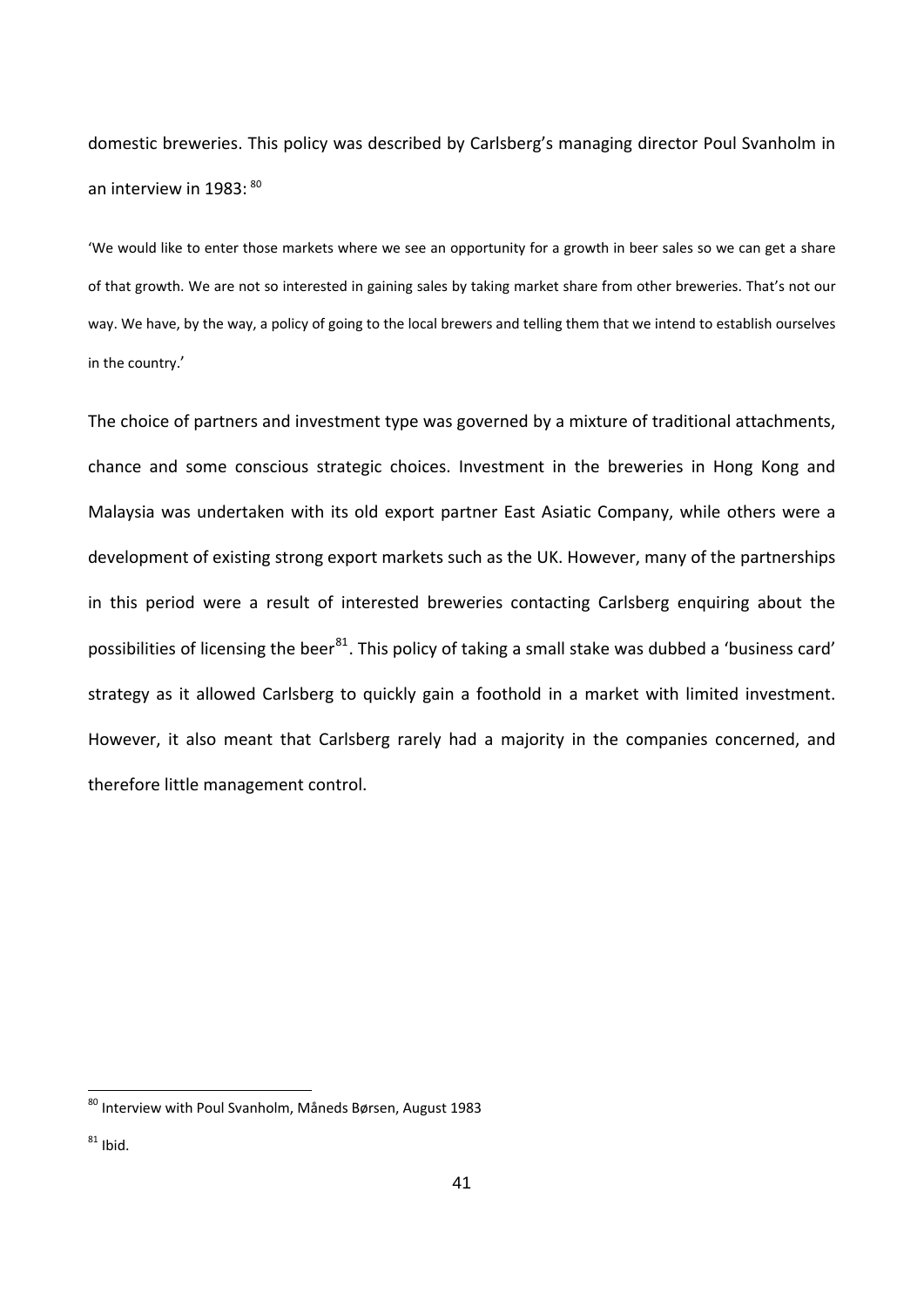

Graph 2: Carlsbergs ownership shares of subsidiaries, 1986‐2001

#### *Source:* Carlsberg, various reports

rarely rose above 30% and was more typically under 20%<sup>82</sup>. In 1996, the company held a majority In the period up until 1997 it was rare for Carlsberg to take a majority stake in a brewery. When it did invest in a brewery, it generally did so as part of a licensing agreement and the total share in only eight of the 27 foreign breweries it had a stake in. Carlsberg's technical organisation was one of the few common elements. Licensing agreements included access to Carlsberg's laboratory research and quality control, which gave its partners an advantage on their home markets as the technology was transferred to local beers. But it also underlined the company's focus on the ability to produce a 'quality' product rather than sell it.

The year 1997 marked several important events in Carlsberg's history as a company. It was the year it celebrated 150 years as a brewer, it was the year that Poul Svanholm retired and it was the year that marked the end of the business card strategy. In the time since the merger, the policy of expanding through licensing and minority partnerships had resulted in a patchwork of holdings

 $82$  Figures from Carlsberg annual reports various years.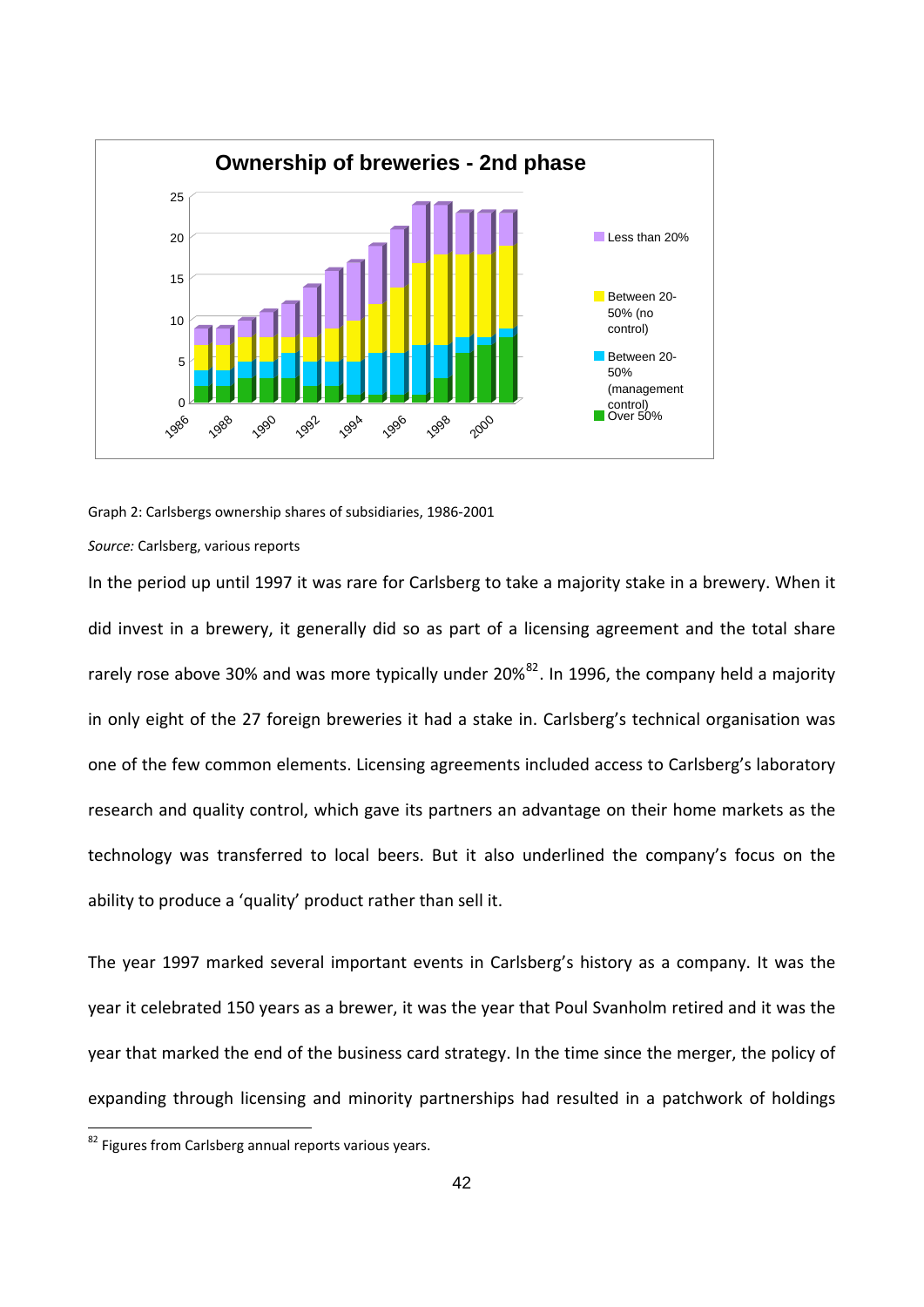was an international organisation that was little more than an export sales function with little or no control over partners or their production. Despite the fact that international sales had outstripped domestic sales since 1976, the international organisation was still subordinate to a Danish‐dominated administration that spent a proportionately large amount of time on managing domestic issues. Carlsberg's weakness was underlined in 1997 when the Dutch brewer Heineken bought Cruzcampo in Spain from under its nose, despite Carlsberg's existing 11% share in the brewery acquired in connection with a licensing agreement. In effect, Carlsberg was thrown out of Spain – one of its top 10 profitable breweries – and the business card strategy was shown to be ineffective in the face of growing worldwide consolidation in the brewing industry. across the world, but with little strength outside the top five markets for both the Carlsberg and Tuborg brands. The situation was worsened by the fact that in many of these markets Carlsberg was a minority shareholder. Where it did have the majority, profitability was poor. Added to this



*Source:* Carlsberg, various reports Graph 3: Carlsbergs ownership shares of subsidiaries, 2001‐2006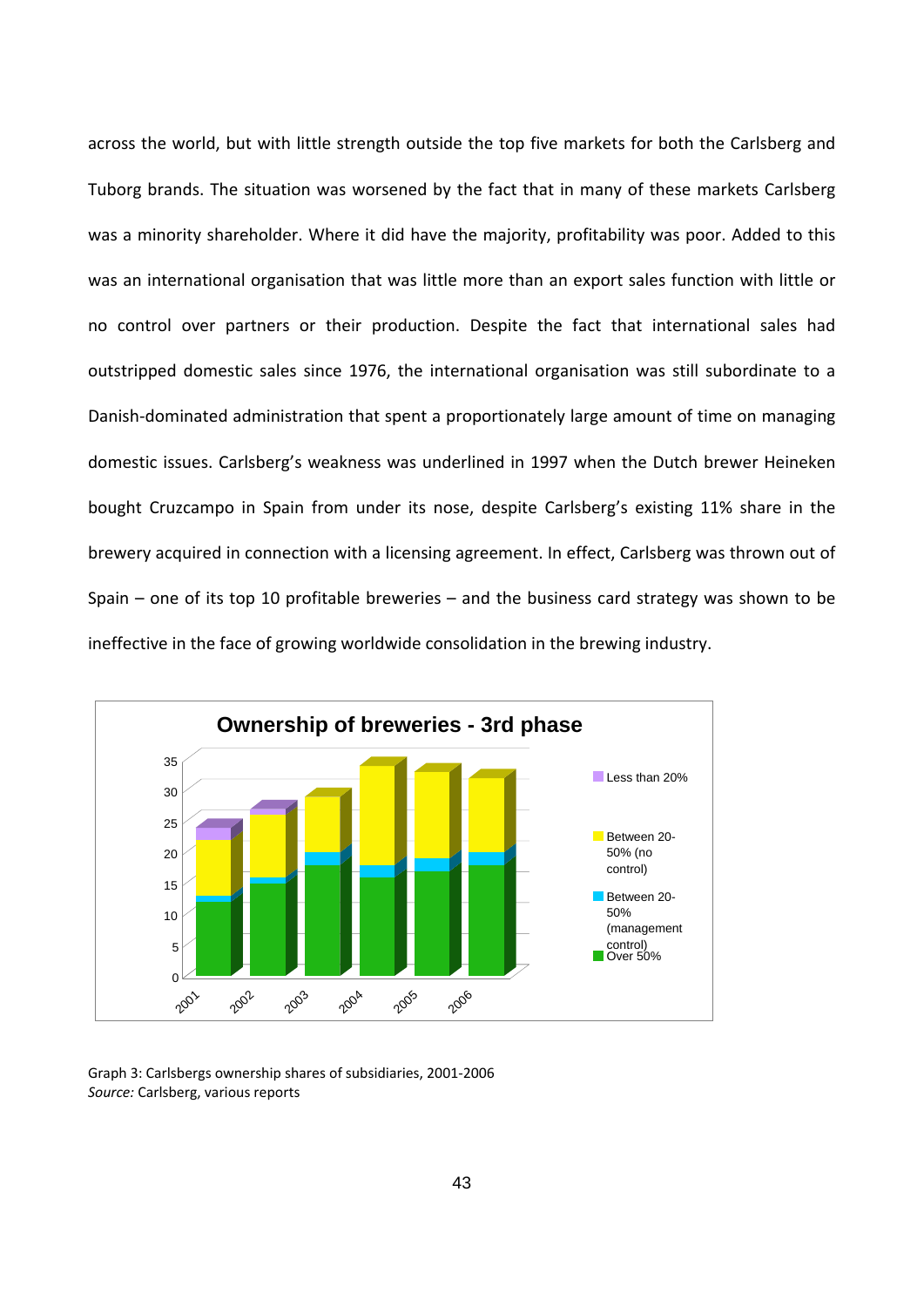The Carlsberg Foundation opened the way for international expansion in 1999 by relinquishing the requirement that it hold a minimum of 51 per cent of the Carlsberg brewery in return for holding a 'significant interest' in subsidiaries owned by Carlsberg A/S. The requirement to hold a minimum of 51% had been criticised by stock market analysts as it limited Carlsberg's ability to attract capital for expansion. This was underlined in March 2000 when Carlsberg missed out on acquiring the Kronenbourg brewery because its owners, the French conglomerate Danone, wanted part payment in shares. Carlsberg's ownership structure made this sort of deal impossible.

The deciding step in the brewery's future came in May 2000, when Carlsberg and Orkla announced decision. In one move, Carlsberg secured its Nordic market by acquiring the leaders in Norway and Sweden, and gained access to the booming central and eastern European markets through a 50% share in Baltic Beverage Holding, BBH. Orkla's impact on Carlsberg was to be more than a simple on more. In the first two years, the new organisation began the job of integrating IT, accounting, marketing, production and logistics, starting with the Nordic region. Brewery acquisition continued, driven by the merger. and in the years 2000‐2002 Carlsberg Breweries increased its share or bought outright 11 breweries and entered a major joint venture in Asia. the creation of a new brewing group – Carlsberg Breweries – made possible by the Foundation's securing of Carlsberg's Nordic backyard. The Norwegian conglomerate accelerated the process of internationalism by providing the management capacity that Carlsberg lacked in depth and bringing tools that would help Carlsberg manage its existing breweries and make it easier to take

#### **Conclusion**

The relationship between economic integration and Danish business history from 1850 to 2000 has in this article been divided in four phases: the early bazaar economy from around 1850 to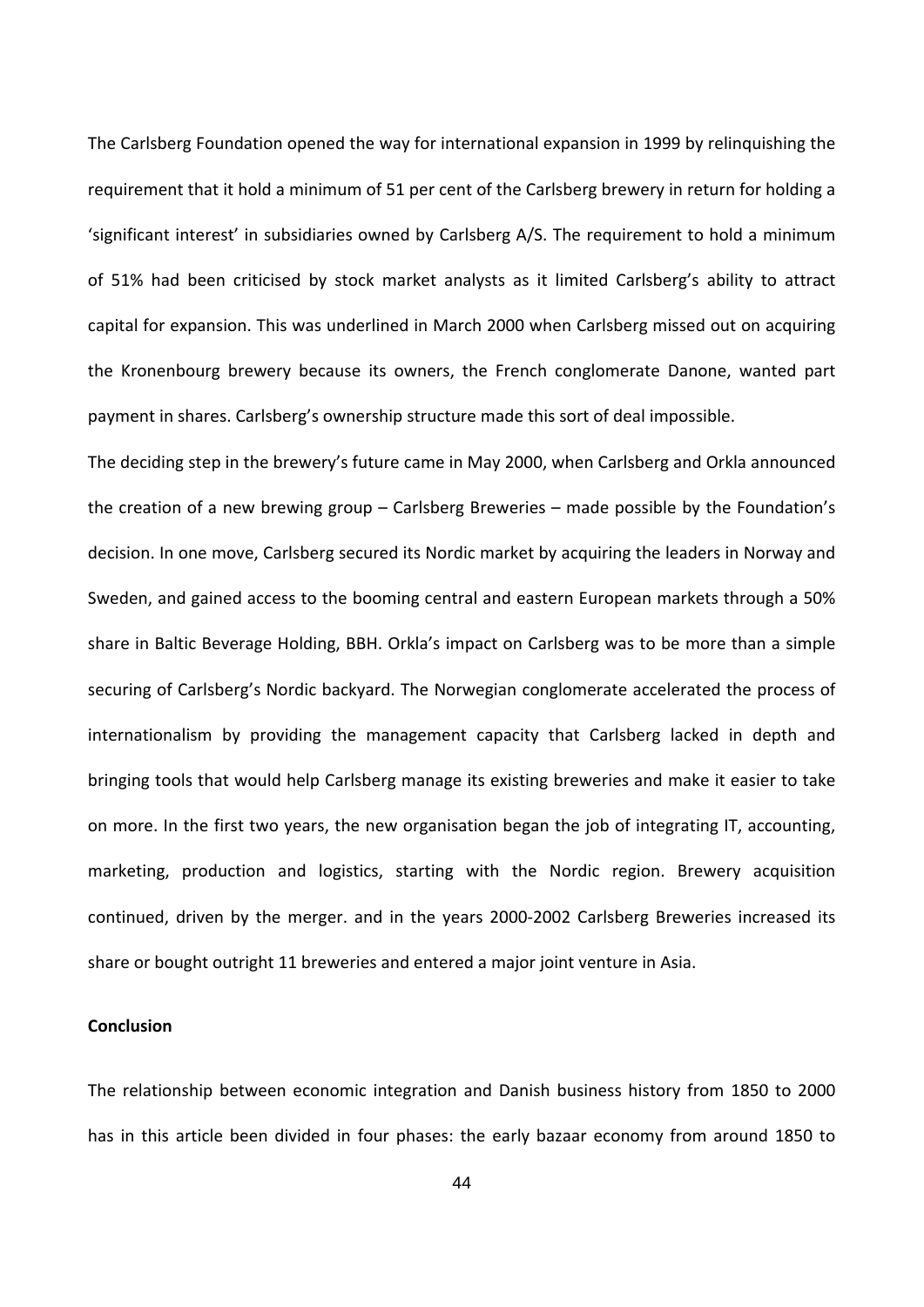1880 the cartelization from around 1880 to 1930, the planned economy from around 1930 to 1980 and finally the common market from around 1980 to 2000.



Early Danish capitalism was marked by extremely liberal market condition in terms of property rights, competition regulation and rules of exchange. Already in the 1870s the respond to this situation was an early cartelization which accelerated with the mergers in the 1890s. In the Danish case the private entrepreneurs regulated capitalism and the perhaps most striking characteristic of this period was the absence of the state. The Danish corporate responses to competition were restructuring and close corporate cooperation. This strategy can be illustrated by Carlsbergs 1903 agreement with its main competitor Tuborg. An agreement which effectively controlled not only competition but also production, development and internationalization. Denmark at the same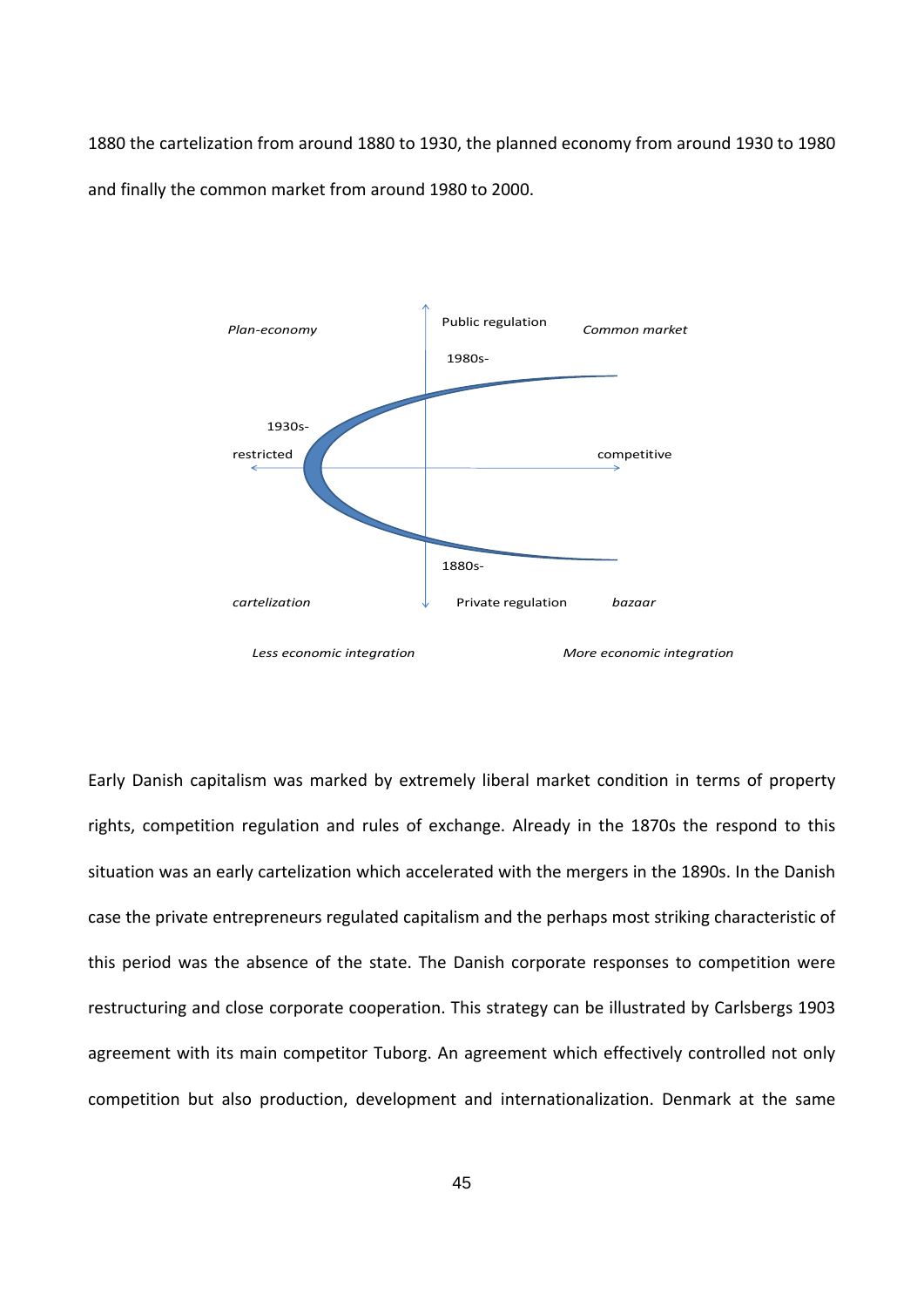time was an open economy and the industrial corporations get the first international experiences through export primarily to the other Nordic countries and Great Britain.

In the early 20<sup>th</sup> century the state gradually entered the stage of Danish capitalism. The ideological battle about market regulation after world war 1 illustrated the contrast between the old liberalistic interests of the industrial leaders and conservative politicians and on the other hand the empowered social democratic leaders and the union leaders which during world war one had participated in detailed market regulation. The crisis of the 1930s marked the Danish entrance to the third phase of the model namely the planned economy. The perhaps most important characteristic of this period was the long‐term stability of the market structure. Both the property right institutions and the competition regulation hardly changed its foundation from around 1945 to around 1985. This stability was reflected by a dominant corporate growth strategy based on close cooperation between competitors, the state and the unions. The cooperative capitalism was combined with increased international activities in terms of export to the Western allies within OEEC, EFTA and later EEC and EU. In the 1970 and 1980s a second common characteristic between the three components of the market structure emerged: a transition from national law setting to a European approach. Gradually the corporate laws transformed into a European nature. The Competition law finally in 1997 became "Europeanized" and the rules of exchange were at this stage marked by industry‐specific non‐Danish standards and systems defined for functional markets such as banking, telecom, services sector. etc. Danish companies such as Carlsberg responded to this market change through mergers and acquisitions. Carlsberg change from an exporter with minority interests around the world towards becoming a real global group with several home markets and a global strategy of marketing, management, production development,